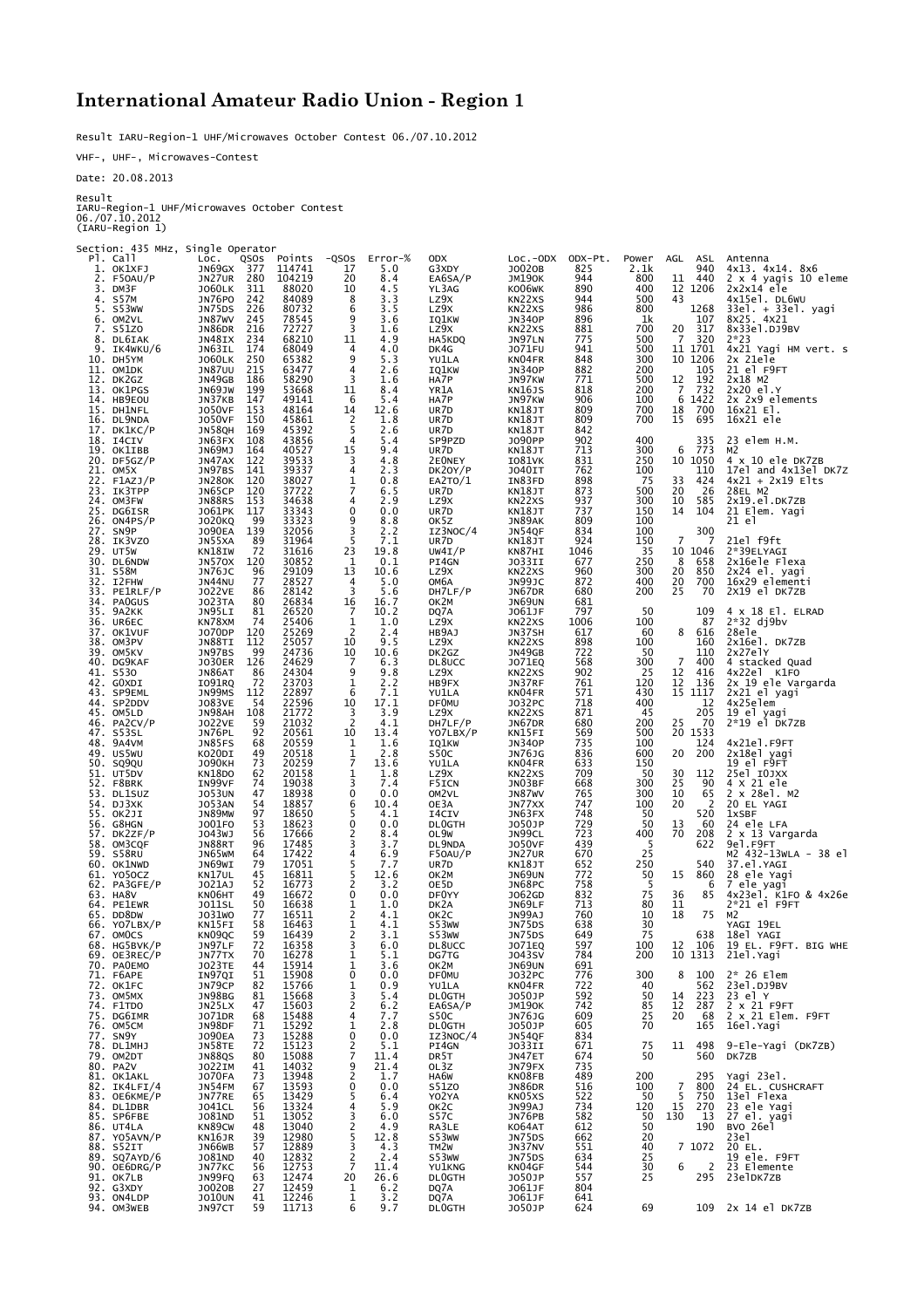| 95. НВ9ВАТ/Р<br>96. DL3DQL       | JN37SG<br>J061PH                                 | 48<br>59              | 11331<br>11300 | 2<br>5              | 4.1<br>17.9  | PI4GN<br>HA5KDQ              | JO33II<br>JN97LN               | 680<br>585 | 50                                      | 10             | 130            | 14Ele LY DK7ZB                      |
|----------------------------------|--------------------------------------------------|-----------------------|----------------|---------------------|--------------|------------------------------|--------------------------------|------------|-----------------------------------------|----------------|----------------|-------------------------------------|
| 97. S59GS<br>98. OE3RTB          | JN75PS<br>JN88ER                                 | 55<br>49              | 11148<br>10725 | 1<br>2              | 2.8<br>9.4   | UR7D<br><b>DF0MU</b>         | KN18JT<br>J032PC               | 659<br>745 | 100<br>120                              | 15             | 5 1178<br>186  | 25 el.<br>Yagi 2 x 19 Element       |
| 99. OE3JMB/P<br>100. S51WX       | JN77TX<br><b>JN750S</b>                          | 50<br>29              | 10592<br>10468 | 2<br>1              | 5.0<br>5.8   | UR7D<br>UR7D                 | KN18JT<br>KN18JT               | 537<br>665 | 300                                     |                |                | 2 x 18 el                           |
| 101. UR5EX<br>102. I3VWK         | KN78WM<br>JN55VR                                 | 39<br>42              | 10429<br>10331 | $\overline{c}$<br>1 | 2.3<br>6.4   | RT7G<br>YR1A                 | LN <sub>05VA</sub><br>KN16JS   | 596<br>854 | 50<br>150                               | 9              | 87<br>120      | 8el yu7ef<br>21 el f9ft             |
| 103. G3SVJ<br>104. EAGSA/P       | J001RJ<br><b>JM190K</b>                          | 40<br>20              | 10317<br>10301 | $\frac{2}{7}$       | 7.8<br>24.8  | <b>DLOGTH</b><br>F50AU/P     | J050JP<br>JN27UR               | 658<br>944 |                                         |                |                |                                     |
| 105. НВ9СХК                      | JN47PM                                           | 41<br>53              | 10278          | 2<br>7              | 9.4<br>19.1  | OK <sub>2</sub> C            | JN99AJ                         | 678        | 100                                     | 10             | 532            | 23 El. Yagi                         |
| 106. S57LM<br>107. SP1JNY        | JN76HD<br><b>JO73GL</b>                          | 33                    | 10277<br>10265 | 4                   | 19.1         | YR1A<br>ОМ6А                 | <b>KN16JS</b><br>JN99JC        | 630<br>570 | 50<br>75                                | 10<br>12       | 313<br>118     | 21 el. Yagi<br>4x 21 elem F9FT      |
| $108.$ OE3PVC/P<br>109. OE1TGW/3 | JN77TX<br>JN77TX                                 | 52<br>38              | 10223<br>10135 | $\Omega$<br>0       | 0.0<br>0.0   | HA6W<br><b>DAOIKS</b>        | KN08FB<br>JN39MI               | 360<br>649 | 25<br>200                               | 10<br>12       | 1313<br>1313   | 21 element Yagi<br>23el-Yagi        |
| 110. OK2PMS<br>111. HB9AOF       | JN89WW<br>JN36AD                                 | 47<br>38              | 10056<br>9944  | 6<br>1              | 18.2<br>1.3  | S53WW<br>OK1XFJ              | JN75DS<br>JN69GX               | 535<br>644 | 50<br>100                               | 15             | 274            | 19el.DK7ZB<br>19 elements           |
| 112. IK3XTT<br>113. OM3ID        | JN55LK<br>JN88ST                                 | 60<br>72              | 9890<br>9826   | 2<br>6              | 1.6<br>12.3  | OK1XFJ<br>UR7D               | JN69GX<br>KN18JT               | 519<br>385 | 70<br>6                                 | 20             | 60<br>602      | 33 ELEM. I2ODI<br>24 el yagi        |
| 114. SP2HPD<br>115. F6CJP        | J094JC<br>JN07GB                                 | 23<br>33              | 9685<br>9672   | 7<br>1              | 26.2<br>1.4  | OM2VL<br><b>DF0MU</b>        | <b>JN87WV</b><br>J032PC        | 694<br>742 | 100<br>60                               | 15             | 45<br>50       | 12 el. DK7ZB<br>2X8 EL QUAD         |
| $116.$ HASEA/P<br>117. OK2UKG    | JN97HE                                           | 45                    | 9415<br>9349   | 5                   | 17.4<br>5.6  | <b>DLOGTH</b>                | J050JP                         | 690<br>661 | 30<br>300                               |                | 300            | 2 x MBM 88/70<br>23el DK7ZB         |
| 118. F4EEJ/P                     | JN99FU<br>IN95VO                                 | 50<br>45              | 9338           | 1<br>5              | 19.7         | IK3TPP<br>TM9FT              | JN65CP<br>JN29HA               | 527        | 50                                      | 12<br>7        | 127            | 21 Elements                         |
| 119. OK1FEN<br>120. OK1IEI       | <b>JN790W</b><br><b>JO70EC</b>                   | 54<br>68              | 9294<br>9284   | $\overline{2}$<br>0 | 5.7<br>0.0   | UR7D<br>HA7P                 | KN18JT<br>JN97KW               | 563<br>407 | 5<br>70                                 | 10<br>10       | 483<br>380     | 7 el. Yagi<br>Yagi                  |
| 121. 9A3AQ<br>122. UR3HR         | JN75WS<br>KN79KP                                 | 56<br>33              | 9233<br>9090   | 2<br>2              | 7.1<br>5.3   | Y02YA<br>RT7G                | KN05XS<br>LN05VA               | 472<br>732 | 50                                      | 37             | 121            | Yagi                                |
| 123. IV3KKW<br>124. RZ6DD        | JN66IE<br>LN04MX                                 | 37<br>30              | 9059<br>8888   | 6<br>0              | 15.6<br>0.0  | YU1LA<br>UR3HR               | KN04FR<br>KN79KP               | 626<br>697 | 20<br>70                                | 12<br>220      | 283            | 21 el. F9FT<br>Yagi 23el            |
| 125. US7VF<br>126. ISOBSR/ISO    | KN58SI<br>JN40PA                                 | 32<br>19              | 8836<br>8820   | 0<br>1              | 0.0<br>5.7   | RN3QR<br>EA5/Y04RFV          | LO00BK<br>JN00AB               | 663<br>788 | 50<br>70                                | 240<br>7       | 1829           | 2x13 DK7ZB<br>16 el. 10JXX          |
| 127. MOBTZ<br>128. OK2BUC        | I090GX<br>JN99BN                                 | 25<br>68              | 8679<br>8657   | 4<br>5              | 18.5<br>6.4  | HB9FX<br>DK5LO/P             | JN37RF<br>JN67DR               | 771<br>475 | 100<br>20                               | 10<br>8        | 45<br>468      | 19ele F9FT at 35ft A<br>19el.       |
| 129. YL3AG                       | KO06WK                                           | 14                    | 8654           | 1                   | 8.8          | DM3F                         | <b>JO60LK</b>                  | 890        |                                         |                |                | Ant. 4x30 el. DJ9BV                 |
| 130. DL5ALW<br>130. OK1VUB       | J051PD<br><b>JO70KK</b>                          | 42<br>59              | 8617<br>8617   | 0<br>3              | 0.0<br>12.8  | OL9W<br>HA5KDQ               | JN99CL<br>JN97LN               | 525<br>437 | $\begin{array}{c} 25 \\ 35 \end{array}$ | 11             | 155<br>290     | 17 El Yagi<br>14 el. Y              |
| 132. US7GY<br>133. OK1BMW        | KN66LC<br><b>JO70EI</b>                          | 23<br>46              | 8575<br>8566   | 3<br>8              | 8.9<br>19.8  | LZ9X<br>HA6W                 | KN22XS<br>KN08FB               | 668<br>510 | 40                                      | 12             | 200            | 2x17 el YU7EF<br>2x 15el. Yagi      |
| 134. HB9DRS<br>135. IOFHZ        | JN37SN<br>JN62AP                                 | 31<br>32              | 8545<br>8533   | 2<br>1              | 7.6<br>9.5   | OL3Z<br>DH8WJ                | JN79FX<br>JN59IE               | 574<br>735 | 110<br>500                              | 12             | 277<br>588     | 19 El. Yagi<br>3 mt dish            |
| $136.$ F5PVX/P<br>137. OE3FLU    | JN23WE<br>JN78VQ                                 | 42<br>38              | 8447<br>8328   | 2<br>0              | 13.7<br>0.0  | S53WW<br>IK4WKU/6            | <b>JN75DS</b><br>JN63IL        | 727<br>626 | 50<br>100                               | 4<br>8         | 787<br>250     | FLEXAYAGI FX7056<br>19 ELE Yagi     |
| 138. OK2MZL<br>139. UT5U         | <b>JN89SN</b><br>K050FJ                          | 61<br>20              | 8143<br>8131   | 3<br>0              | 2.5<br>0.0   | 9A4VM<br>UU8J                | JN85FS<br>KN74DT               | 430<br>684 | 30<br>50                                | 330            | 320<br>248     | 2x 10el. dk7zb<br>4x13 el           |
| 140. OM7CM                       | JN98PP                                           | 35                    | 7955           | 5                   | 5.3          | <b>DLOSTO</b>                | <b>JO60UR</b>                  | 464        | 50                                      |                | 620            | 21 ele. F9FT                        |
| 141. OK2SRO<br>142. OK2SSJ       | <b>JN89SO</b><br><b>JN89WW</b>                   | 46<br>61              | 7875<br>7713   | 3<br>1              | 8.1<br>4.8   | <b>S52W</b><br><b>DLOGTH</b> | JN75NP<br>J050JP               | 476<br>510 | 20<br>100                               |                | 650            | 12 el. YAGI<br>8el.DK7ZB            |
| 143. F4FCW<br>144. OK2VZ         | JN38FO<br><b>JN89SO</b>                          | 32<br>44              | 7548<br>7522   | $\overline{c}$<br>0 | 9.1<br>0.0   | OL3Z<br><b>S52W</b>          | JN79FX<br>JN75NP               | 600<br>476 | 100<br>20                               | 22             | 334<br>650     | 1X23 Elts DK7ZB<br>12 el. YAGI      |
| 145. OM4TC<br>146. PAOWMX        | <b>JN88WV</b><br>J021XI                          | 69<br>34              | 7505<br>7363   | 4<br>0              | 8.1<br>0.0   | S57C<br>OE2M                 | JN76PB<br>JN67NT               | 371<br>650 | 35                                      |                | 771            | 5 el.logoperiodic                   |
| 147. DFOWL<br>148. IQ3RO         | JN58LE<br>JN55VC                                 | 44<br>31              | 7346<br>7273   | 1<br>0              | 0.9<br>0.0   | PI4GN<br>OL9W                | J033II<br>JN99CL               | 648<br>686 | 70                                      | 6              | 6              | $2x21$ ELEm.                        |
| $149.$ OE6PPF/P<br>150. I7CSB    | JN77IF<br><b>JN71QQ</b>                          | 40<br>17              | 7258<br>7243   | 1<br>2              | 1.3<br>12.4  | HA8NG<br>IQ1KW               | KN06JD<br><b>JN340P</b>        | 480<br>740 | 25<br>200                               | 4              | 1600<br>90     | Tonna 19 Element<br>Yagi 21 el      |
| 151. I3GWE/3<br>152. OM3CVV      | JN55PS<br>JN88TR                                 | 42<br>50              | 7189<br>7074   | 1<br>4              | 2.8<br>4.0   | 9A1CBM<br>DJ7R               | JN83EN<br>JN59UK               | 471<br>438 | 20                                      | 3              | 1690<br>333    | 19 el. YAGI                         |
| 153. OK2IGL<br>154. F4BWJ        | <b>JN89LD</b><br>IN93MP                          | 55<br>20              | 7046<br>6989   | 0<br>0              | 0.0<br>0.0   | DJ7R<br>F1AZJ/P              | JN59UK<br><b>JN280K</b>        | 383<br>715 | 5<br>75                                 | 6<br>24        | 337<br>48      | 2 x 13el.DK7ZB<br>21 elts F9FT      |
| 155. OK2SJJ                      | JN89FL                                           | 52                    | 6981           | 0                   | 0.0          | OK1XFJ                       | JN69GX                         | 287        | 20                                      |                |                | 16el.DK7ZB                          |
| 156. OM2IV<br>157. UR5BFX        | <b>JN88SQ</b><br>KN <sub>29</sub> TN             | 51<br>20              | 6965<br>6934   | 1<br>1              | 1.1<br>8.0   | DL1ARJ/P<br>SP2DDV           | <b>JO60AR</b><br><b>JO83VE</b> | 456<br>677 | 20                                      |                | 400            | 13 EL YAGI<br>4X14EL DK7ZB          |
| 158. S57UMP<br>159. DO9PL        | JN76QK<br><b>JO31LG</b>                          | 36<br>39              | 6914<br>6830   | 0<br>0              | 0.0<br>0.0   | SP9PZD<br>DH5YM              | J090PP<br><b>JO60LK</b>        | 550<br>432 | 25<br>20                                | 20             | 2<br>187       | 31 el. DL6WU<br>20 Ele Yagi         |
| 160. F1BJD/P<br>161. ОК1МНЈ      | IN98WE<br>J070UD                                 | 28<br>48              | 6789<br>6739   | 0<br>3              | 0.0<br>10.0  | ED <sub>2</sub> T<br>HA7P    | IN93IA<br>JN97KW               | 582<br>337 | 100<br>50                               | 140 2600       | 236            | 23 ELTS<br>DK7ZB                    |
| 162. OK1XPB<br>163. YO2YA        | <b>JO70GA</b><br>KN <sub>05</sub> x <sub>S</sub> | 53<br>27              | 6658<br>6636   | 4<br>2              | 8.7<br>14.0  | HA5KDQ<br>S57M               | JN97LN<br>JN76PO               | 424<br>522 | 70<br>40                                |                |                | 14 el. Yagı<br>2x15 ele dj9bv       |
| 164. SP9NRB<br>165. LZ1ZP        | <b>JO90LF</b><br>KN22ID                          | 47<br>12              | 6557<br>6460   | 3<br>1              | 7.1<br>8.4   | S50C<br>S50C                 | JN76JG<br>JN76JG               | 538<br>913 | 150                                     |                | 120            | 16el. YU7EF                         |
| 166. F4CVA/P<br>167. РА8КМ       | JNO <sub>9</sub> QN<br>J032BS                    | 34<br>$\overline{25}$ | 6225<br>5995   | 1<br>0              | 2.1<br>0.0   | HB9FX<br>F50AU/P             | JN37RF<br>JN27UR               | 519<br>562 | 70<br>50                                | 16             | 24             | 21 Elements<br>$\overline{19}$ el   |
| 168. HA500                       | JN970M                                           | 32                    | 5933           | 2                   | 5.7          | DQ7A                         | J061JF                         | 621        | 40                                      | 12             | 150            | 13 El. DJ9BV for 144                |
| 169. SP9HVV<br>170. F50GJ/P      | KN09GL<br>IN93XR                                 | 37<br>19              | 5919<br>5917   | 4<br>0              | 24.2<br>0.0  | S50C<br>F6KUP/P              | <b>JN76JG</b><br>JN29PD        | 558<br>728 | 35<br>20                                | $\overline{4}$ | 170            | 21e1<br>18 elts Yagi                |
| 171. DL3IAS<br>172. 2EONEY       | JN49EJ<br>I081VK                                 | 29<br>13              | 5906<br>5879   | 1<br>0              | 2.3<br>0.0   | M1CRO/P<br>HB9FX             | J001PU<br>JN37RF               | 570<br>842 | 3                                       | 11             | 110            | 23 Element DK7ZB                    |
| 173. F6HTJ<br>174. SP8MCP        | JN12KQ<br>KN09RR                                 | 13<br>29              | 5859<br>5785   | 1<br>2              | 4.1<br>4.1   | IK4WKU/6<br>S50C             | JN63IL<br>JN76JG               | 803<br>628 | 50<br>10                                | 12<br>3        | 60<br>300      | YAGI 19EL F9FT<br>13 el. DK7ZB      |
| 175. OE1RHC/P<br>176. F6DDW      | JN77TX<br>JN38DM                                 | 28<br>23              | 5767<br>5672   | 1<br>1              | 2.6<br>2.5   | IQ1KW<br>DJ6BS               | <b>JN340P</b><br>J043JH        | 745<br>561 | 100<br>10                               | 18             | 10 1313<br>318 | 15el. Yagi<br>4 x 23 A?lA?ments     |
| 177. F5FMW<br>178. SP9S00        | JN13DX<br><b>JN990V</b>                          | 19<br>27              | 5635<br>5619   | 4<br>3              | 25.0<br>8.5  | F5REF/P<br>DH7LF/P           | JN19BC<br>JN67DR               | 571<br>561 | 60<br>150                               | 140 3400<br>15 | 270            | 28 EL YAGI M2<br>DJ9BV              |
| 179. IK3CAG<br>180. SP2WPY       | JN65CM<br>J094FL                                 | 28<br>13              | 5610<br>5602   | 3<br>1              | 19.1<br>8.6  | OL9W<br>UR7D                 | JN99CL<br>KN18JT               | 630<br>698 | 70<br>150                               | 12             | 12             | 10 EL. YAGI<br>23 elem. yagi DK7ZB  |
| 181. DM2ECM<br>182. НАОНО        | J062GJ<br>KN07SU                                 | 20<br>20              | 5507<br>5369   | 0<br>22             | 0.0<br>54.5  | OE2M<br>OL3Z                 | JN67NT<br>JN79FX               | 512<br>569 | 50<br>60                                | 10<br>15       | 43<br>110      | 21 el. F9FT<br>40e1                 |
| 183. OM3WAN                      | JN99KG                                           | 30                    | 5321           | 0                   | 0.0          | DJ7R                         | JN59UK                         | 520        | 20                                      |                | 590            | 14-el YAGI                          |
| 184. LY2BUU/P<br>185. OK1AXG     | KO25AF<br>J080BJ                                 | 14<br>34              | 5317<br>5269   | 0<br>0              | 0.0<br>0.0   | OM6A<br><b>DLOGTH</b>        | JN99JC<br>J050JP               | 769<br>379 | 100<br>20                               |                | 380            | 23el.DK7ZB<br>16 el Yagi            |
| 186. UR5UI<br>187. ОК1СЈН        | KN59BS<br><b>JO70UF</b>                          | 15<br>42              | 5247<br>5245   | 2<br>1              | 9.1<br>2.0   | UU8J<br>HA5KDQ               | KN74DT<br>JN97LN               | 635<br>380 | 20                                      |                | 180<br>305     | 2x26<br>16 el DK7ZB                 |
| 188. OK2PCL<br>189. S51GF        | JN89HE<br>JN66WA                                 | 32<br>37              | 5164<br>5061   | 2<br>3              | 7.7<br>13.0  | S57C<br>OK1KHI               | JN76PB<br>JN69JJ               | 362<br>384 | 35<br>5                                 | 4              | 300            | <b>LPDA</b><br>25el.dl6wu           |
| 190. SQ1HMA<br>191. F2FZ         | J073PB<br>JN04HC                                 | 15<br>17              | 5017<br>5009   | 3<br>0              | 18.2<br>0.0  | UR7D<br>M2F                  | KN18JT<br>J001QD               | 707<br>786 | 70<br>75                                | 12             | 162            | Yagi<br>21 el                       |
| 192. F6BAH/Р<br>193. HA2MJ       | IN96NI<br>JN97DQ                                 | 17<br>39              | 4987<br>4896   | 3<br>5              | 30.3<br>16.1 | F6KUP/P<br>S59R              | JN29PD<br><b>JN760M</b>        | 556<br>267 | 100<br>10                               | 12             | 40             | 2x 21 el<br>19 el yagi              |
| 194. OK1FLY<br>195. SP9CLQ/P     | <b>JO70FC</b><br>KO00AD                          | 31<br>28              | 4891<br>4835   | 5<br>4              | 21.3<br>19.6 | HA6W<br>DJ7R                 | KN08FB<br>JN59UK               | 493<br>604 | 35<br>75                                | 14             | 185            | 23 el. yagi DL6WU<br>16 elem. DK7ZB |
| 196. SP9BGS                      | <b>JO90MG</b>                                    | 35                    | 4804           | 2                   | 13.1         | S50C                         | JN76JG                         | 545        | 50                                      |                |                | 6mLY                                |
| 197. OK2PNQ<br>198. OM1RV        | JN89LE<br>JN88NC                                 | 25<br>26              | 4673<br>4621   | 5<br>3              | 24.1<br>11.8 | TM <sub>2</sub> w<br>DQ7A    | JN37NV<br>J061JF               | 738<br>467 | 20<br>20                                | 4              | 394<br>132     | 11el. Yagi<br>19 EL                 |
| 199. OM5UM<br>200. OK1TLT/P      | JN98EO<br>J070UQ                                 | 40<br>31              | 4580<br>4553   | 1<br>1              | 1.4<br>4.1   | S57C<br>OM1DK                | JN76PB<br><b>JN87UU</b>        | 366<br>347 | 70<br>20                                |                | 200<br>5 1200  | 21el yagi<br>F9FT 5 element         |
| 201. IZ2FOB<br>202. IZ3JIO       | JN45MQ<br>JN65FR                                 | 16<br>20              | 4444<br>4426   | 0<br>0              | 0.0<br>0.0   | OK1KHI<br>HA5KDQ             | JN69JJ<br>JN97LN               | 500<br>537 | 150<br>20                               | 12<br>10       | 250<br>8       | 21 FT<br>Yagi 20 elementi           |
| 203. UT7VR<br>204. F1CBC         | KN580J<br>JN09BO                                 | 17<br>14              | 4420<br>4414   | $\Omega$<br>1       | 0.0<br>7.0   | UU8J<br>PI4GN                | KN74DT<br>J033II               | 463<br>618 | 20<br>20                                | 10<br>10       | 180<br>110     | 16el Yagi<br>21 els                 |
| 205. F8BBR<br>206. US3VN         | JN06ET<br>KN58SH                                 | 21<br>19              | 4391<br>4352   | 1<br>1              | 2.4<br>4.1   | EA2TO/1<br>UU8J              | IN83FD<br>KN74DT               | 511<br>443 | 50<br>20                                | 12<br>12       | 120<br>151     | ANT 432<br>16el Yagi                |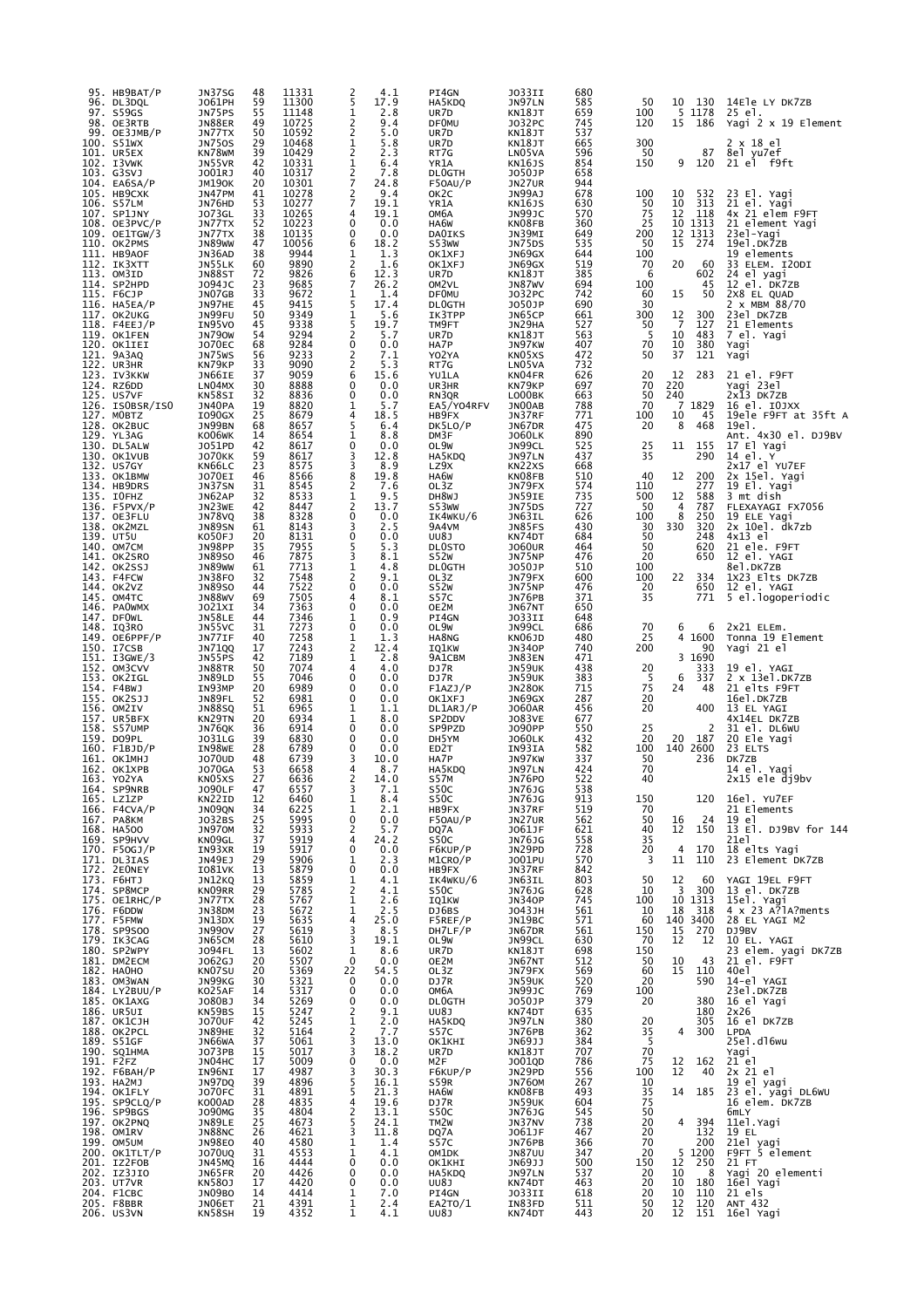|      | 207. DG6ME<br>208. S51I<br>209. UR5VD    | J051JU<br>JN76XL<br>KN47QW     | 25<br>35<br>12       | 4336<br>4253<br>4243 | 0<br>5<br>0                                   | 0.0<br>19.4<br>0.0  | SK7MW<br>SP9PZD<br>UW4I/P                     | J065MJ<br>J090PP<br>KN87HI        | 421<br>525<br>547 | 50<br>25<br>20  | 6<br>6<br>7         | 242<br>290<br>220 | 14 Elemente Yagi<br>tona 21 ele.<br>16el Yagi |
|------|------------------------------------------|--------------------------------|----------------------|----------------------|-----------------------------------------------|---------------------|-----------------------------------------------|-----------------------------------|-------------------|-----------------|---------------------|-------------------|-----------------------------------------------|
|      | 210. OK1WGW<br>211. SP9CQD               | <b>JO60WP</b><br>JN990R        | 37<br>31             | 4214<br>4203         | 0<br>8                                        | 0.0<br>29.2         | HA5KDQ<br>S57C                                | JN97LN<br>JN76PB                  | 505<br>502        | 20<br>30        | 10                  | 200<br>381        | 7EL DK72B<br>16el DK7ZB                       |
|      | 212. GM4JR<br>213. F1BZG                 | IO85FB<br>JN07VU               | 15<br>18             | 4087<br>4039         | 1<br>3                                        | 11.8<br>16.0        | M1CRO/P<br>PI4GN                              | J001PU<br>JO33II                  | 480<br>703        | 200<br>20       | 10<br>16            | 20<br>116         | 21 ele Tonna<br>4 X 19 elts Tona              |
|      | 214. HA7NS<br>215. SP9APC                | JN97WM<br>JN99QU               | 15<br>25             | 4022<br>3911         | 16<br>4<br>3                                  | 50.6<br>8.1<br>23.1 | DJ7R<br>DJ7R                                  | JN59UK<br>JN59UK                  | 639<br>554        | 20<br>150       | 24<br>20            | 350               | DJ9BV<br>10 EL. YAGI                          |
|      | 216. F4FWT<br>217. OK1AUK                | J000XU<br>JN69RR               | 14<br>30             | 3827<br>3813         | 8                                             | 39.2                | DF5GZ/P<br>HA5KDQ                             | JN47AX<br>JN97LN                  | 544<br>471        | 40<br>10        | 10                  | 20<br>356         | ANT 21 ELE<br><b>ELS</b>                      |
|      | 218. ОК1ЕМ<br>219. F5MFI                 | J070DP<br>JN07XT               | 26<br>20             | 3794<br>3779         | 2<br>1                                        | 3.7<br>5.8          | S50C<br>ED <sub>2</sub> T                     | JN76JG<br>IN93IA                  | 488<br>591        | -3<br>15        | 6<br>37             | 606<br>113        | yagi 10 el.<br>13el DK7ZB                     |
|      | 220. SQ9AOR<br>221. F5JJE                | KN09GL<br>IN95JV               | 21<br>16             | 3750<br>3707         | 5<br>$\frac{2}{2}$                            | 17.6<br>6.9         | S50C<br>TM9FT                                 | JN76JG<br>JN29HA                  | 558<br>560        | 30<br>100       | 5<br>12             | 1170<br>5         | 2x13 el<br>18elements hoz 432 w               |
|      | 222. OK1MCW<br>223. PA3HFJ               | JN69QS<br><b>JO11VL</b>        | 23<br>14             | 3685<br>3671         | $\overline{2}$                                | 11.4<br>14.9        | HA6W<br><b>DLOGTH</b>                         | KN08FB<br>J050JP                  | 552<br>498        | 30<br>30        | 7                   | 347               | 6 ele Yagi<br>19 el. beam                     |
|      | 224. OM5GU<br>225. EA3CAZ                | JN97BX<br>JNO1UE               | 30<br>16             | 3650<br>3648         | 0<br>3                                        | 0.0<br>22.6         | S50C<br>EA2TO/1                               | JN76JG<br>IN83FD                  | 316<br>485        | 20              | 20                  | 118               | 12 ele.LPDA                                   |
|      | 226. I2AT<br>227. DGOPG/P                | JN45QN<br>JN57PP               | 22<br>23             | 3600<br>3485         | $\overline{c}$<br>0                           | 10.9<br>0.0         | S57C<br><b>DLOGTH</b>                         | JN76PB<br>J050JP                  | 462<br>336        | 10<br>5         | 16<br>4             | 171<br>800        | Yagy 12 el HM<br>10 ele yagi                  |
|      | 228. UR3VIO<br>229. GOKSC                | KN69PC<br>J001GM               | 15<br>15             | 3472<br>3466         | 3<br>$\frac{2}{1}$                            | 19.6<br>11.5        | RN3QR<br>DJ6BS                                | LO00BK<br>J043JH                  | 513<br>594        | 100<br>400      | 15<br>12            | 85<br>-1          | 18el DK7ZB<br>1 x 28el LFA Yagi               |
|      | 230. OK2TKE<br>231. OK1DPO               | JN89JJ<br><b>JO70CH</b>        | 30<br>31             | 3452<br>3435         | 2                                             | 4.1<br>10.1         | DK2A<br>HA5KDQ                                | JN69LF<br>JN97LN                  | 279<br>463        | 20<br>50        | 10                  | 543<br>207        | 5 el. Yagi<br>Yagi 20 <sup>e</sup> l.         |
|      | 232. F2NY<br>233. OE8SWR/P               | JN23LL<br><b>JN66UO</b>        | 18<br>25             | 3411<br>3388         | 4<br>$\overline{7}$                           | 33.3<br>30.4        | F5KCC/P<br>I4CIV                              | JN17US<br>JN63FX                  | 488<br>308        | 30<br>50        | 12<br>2             | 13<br>1700        | ANT 432<br>2<br>x 23<br>20 element fuer 70cm  |
|      | 234. IZ5AJO/3<br>235. OMOAST             | JN55PU<br>KN09PH               | 25<br>21             | 3387<br>3380         | 0<br>$\frac{2}{2}$                            | 0.0<br>10.4         | I0FHZ<br>S57C                                 | JN62AP<br>JN76PB                  | 362<br>577        | 20<br>50        | 2                   | 1890<br>402       | STILO VERT.VEICOL. 5<br>19elYagi              |
|      | 236. EA5TT<br>237. IK2WJT                | IM99SL<br>JN55AD               | 9<br>24              | 3353<br>3317         | $\overline{c}$<br>$\overline{c}$              | 18.1<br>13.2        | F5KDK/P<br>S <sub>5</sub> OC                  | JN24VC<br>JN76JG                  | 730<br>390        | 20              | 10<br>70            | 50<br>50          | Yagi 19 el.                                   |
|      | 238. 9A1Z<br>239. I1PSC                  | JN86DL<br>JN44MJ               | 22<br>14             | 3256<br>3235<br>3229 | 1<br>0                                        | 9.3<br>2.2<br>0.0   | DK1KC/P<br>EA6SA/P                            | JN58QH<br><b>JM190K</b>           | 423<br>733<br>325 | 30<br>75        | 5<br>5              | 300<br>50<br>199  | 8el yagi<br>30 el. LFA                        |
|      | 240. OM2RL<br>241. EA1HRR                | JN88NR<br>IN83JJ               | 29<br>11             | 3212                 | 2<br>$\mathbf{1}$                             | 22.8<br>10.7        | S50C<br>F4ULC                                 | JN76JG<br>JN06FU                  | 481               | 50<br>15        | 12                  |                   | 21 el. Yagi<br>8 elem yagi                    |
|      | 242. F1DLZ<br>243. OK1UFF<br>244. OK2BRX | JN19FH<br>J060XR               | 15<br>29             | 3160<br>2982         | 0                                             | 0.0                 | PI4GN<br>OL9W                                 | JO33II<br>JN99CL                  | 538<br>334        | 100<br>20<br>20 | 22<br>10            | 122<br>703        | 21 Elts<br>13 EL. YAGI                        |
|      | 245. EA2BER/P                            | JN89PR<br>IN83KH               | 25<br>10             | 2968<br>2860<br>2787 | 3<br>1<br>0                                   | 16.9<br>13.4        | DJ7R<br>EA7AJ                                 | JN59UK<br>IM87CS                  | 404<br>619        |                 | 3                   | 709<br>900        | A430S15                                       |
|      | 246. $F6BHI/P$<br>246. SP7HGT            | JN15BR<br>KO10AN               | 11<br>12             | 2787                 | 2                                             | 0.0<br>12.2         | F5IGK<br>S50C                                 | JNO9NJ<br><b>JN76JG</b>           | 415<br>717        | 15              |                     |                   | 19 EL                                         |
|      | 248. YO2CDX/P<br>249. OE3GAU             | KN05XS<br>JN88GH               | 10<br>13             | 2751<br>2742         | $\overline{2}$<br>14                          | 28.2<br>59.5        | S57M<br>DH8WJ                                 | <b>JN76PO</b><br>JN59IE           | 522<br>439        | 20<br>80        | 6                   | 240<br>159        | 15ele dj9bv<br>Yaqi Cushcraft 19 El           |
|      | 250. OK1UDQ<br>251. OK1DDV/P             | <b>JO70NN</b><br>JN79EI        | 20<br>20<br>23       | 2661<br>2656<br>2656 | $\overline{c}$<br>6<br>1                      | 12.0<br>40.4<br>8.0 | S50C<br>OM <sub>5</sub> X                     | <b>JN76JG</b><br>JN97BS           | 478<br>328<br>268 | 100<br>75<br>20 | 5                   | 230<br>495<br>600 | 15 el yagi<br>14 el DK7ZB                     |
|      | 251. ОК6ТТ<br>253. LZ2GG                 | <b>JO80CI</b><br>KN33WN        | 8                    | 2640                 | 0<br>$\mathbf 0$                              | 0.0                 | OK1KHI<br>UZ1I/P                              | JN69JJ<br>KN87RP                  | 873               |                 |                     | 230               | 19 el Yagi<br>DJ9BV-22el                      |
|      | 254. OK1UDJ<br>255. IW2DOY               | <b>JO70GG</b><br>JN45NJ        | 24<br>22             | 2622<br>2615         | 3                                             | 0.0<br>15.5         | OE3A<br>F50AU/P                               | JN77XX<br>JN27UR                  | 275<br>369        | 75<br>50        | 15                  | 200               | 2x14 el. Yagi<br>19 el. F9FT                  |
|      | 256. OK5ET<br>257. OM3TCC                | JN69RU<br><b>JN88QQ</b>        | 20<br>25             | 2593<br>2590         | $\mathbf 0$<br>1                              | 0.0<br>4.1          | HA5KDQ<br>S59P                                | JN97LN<br><b>JN86A0</b>           | 478<br>253        | 30<br>20        | 7                   | 457<br>208        | 13 el Y<br>F9FT 15.elem.                      |
|      | 258. OM4UU<br>259. IZ2JNN/IN3            | <b>JN88UT</b><br>JN55KW        | 24<br>16             | 2589<br>2543         | 0<br>1                                        | 0.0<br>2.6          | 9A2L<br>IQ1KW                                 | JN86BE<br><b>JN340P</b>           | 316<br>321        | -5<br>35        | 2                   | 400<br>450        | 15el yagi<br>vagi 5 elementi                  |
|      | 260. OK5XM<br>261. OK2SAR                | <b>JO60KF</b><br>JN89LX        | 25<br>23             | 2523<br>2503         | $\mathbf 0$<br>$\overline{2}$                 | 0.0<br>9.3          | OK2C<br>S57M                                  | JN99AJ<br>JN76PO                  | 383<br>396        | 20<br>50        | 12<br>30            | 352<br>320        | DK7ZB for 144 M<br>7Y<br>A430S15              |
|      | 262. IZ5MMT<br>263. SQ3PMM/9             | JN52GW<br>JN99JQ               | 9<br>31              | 2497<br>2480         | $\frac{1}{5}$                                 | 7.6<br>14.7         | S57C<br>HA5SHF/P                              | JN76PB<br>JN97FQ                  | 513<br>224        | 500<br>20       | 12<br>12            | 80<br>1007        | $4*25jxx70$<br>FT9FT 23el                     |
|      | 264. SP8WJW<br>265. 9A3QB                | KN09SR<br>JN95HN               | 13<br>11             | 2477<br>2435         | $\overline{2}$<br>$1\,$                       | 13.8<br>12.1        | OL3Z<br>YR1A                                  | JN79FX<br>KN16JS                  | 509<br>348        | 25<br>25        | 4                   | 225               | 16 el. Yagi                                   |
|      | 266. SN2DX<br>267. PD4R/P<br>268. IK3MLF | J093AI<br><b>JO32AA</b>        | 8<br>12              | 2434<br>2393         | 1<br>3<br>$\overline{2}$                      | 15.1<br>19.5        | UR7D<br>F50AU/P                               | KN18JT<br>JN27UR                  | 604<br>478        | 50              | 12                  | 104               | 2x19el Yagi                                   |
|      | 269. OK2ILA                              | JN55WJ<br><b>JN89WW</b>        | 20<br>20             | 2390<br>2389         | 0<br>0                                        | 10.9<br>0.0         | S57C<br>S57C                                  | JN76PB<br>JN76PB                  | 276<br>472        | 50<br>50        | 20                  | 41<br>280         | 21 ELE<br>$1/2$ F9FT. $fix$                   |
|      | 270. 9A6ARB<br>$271.$ F4FEY/P            | <b>JN75SJ</b><br>IN96RP        | 18<br>11             | 2317<br>2304         | 1                                             | 0.0<br>8.3          | OM3RBS<br>F5KDK/P                             | JN98KJ<br>JN24VC                  | 419<br>570<br>470 | 50<br>5<br>50   | 8<br>4              | 345<br>220        | Oblong 12 el.<br>14 elets                     |
|      | 272. YO2MCK<br>273. OK2UFU               | KN050S<br>JN79VL               | 11<br>16             | 2294<br>2256         | $\frac{1}{2}$<br>1                            | 17.9<br>11.3        | OL9W<br>HA7P                                  | JN99CL<br>JN97KW                  | 284               | 30              |                     | 702<br>7 457      | 15EL DK7ZB<br>13el yagi                       |
| 276. | 274. OK1ZY<br>275. OK1ARO<br>F4WAM       | JN69RU<br>JN79GW<br>IN98WV     | 20<br>28<br>7        | 2180<br>2155<br>2149 | 0<br>2                                        | 8.1<br>0.0<br>12.6  | OM2VL<br><b>DLOGTH</b>                        | JN87WV<br>J050JP                  | 390<br>278<br>547 | 30<br>25<br>30  | 16                  | 480<br>95         | 13 ele Y<br>14el Yagi<br>Cushcraft 719B       |
|      | 277. DB1HGV<br>278. OM8ATZ               | J052DS<br>KN08WT               | 13<br>14             | 2148<br>2117         | $\mathbf 0$<br>$\mathbf 0$                    | 0.0<br>0.0          | TM2W<br>DH8WJ<br>S59P                         | JN37NV<br>JN59IE<br><b>JN86A0</b> | 400<br>501        | 50<br>25        | 10                  | 110               | 20 EL Yagi<br>20el DL6wU                      |
|      | 279. OK1FAN<br>280. F4BCY                | J070BD<br>JNO7WU               | 27<br>12             | 2064<br>2009         | 3<br>1                                        | 11.4<br>6.6         | OK5Z                                          | JN89AK                            | 159<br>297        | 50<br>10        | 12                  | 415<br>106        | LPDA 6el.<br>4x21 f9ft                        |
|      | 281. G8LED/P<br>282. YO2MTG              | I092LH<br>KN050R               | 7<br>11              | 1933<br>1918         | 0<br>3                                        | 0.0<br>22.5         | F4EEJ/P<br><b>DFOMU</b><br>OM <sub>2</sub> VL | IN95VO<br>J032PC<br>JN87WV        | 569<br>350        | 40<br>50        | 10<br>12            | 130               | 18 ele Parabeam<br>15 elem vk7zb              |
|      | 283. HB9ABN<br>284. OE3PGU               | JN47QK<br><b>JN88GH</b>        | 16<br>17             | 1894<br>1876         | $\mathbf 0$<br>$\overline{4}$                 | 0.0<br>18.2         | I2FHW<br>S53SL                                | <b>JN44NU</b><br>JN76PL           | 288<br>225        | 10<br>20        | 2<br>5              | 740               | 16 El. Yagi<br>GP-2/70                        |
|      | 285. OK1IA<br>286. UT8LE                 | <b>JO70UP</b><br>KN79WW        | 15<br>11             | 1843<br>1823         | 0<br>3                                        | 0.0<br>37.8         | OL9W<br>US7VF                                 | JN99CL<br>KN58SI                  | 221<br>361        | 20<br>50        | 16                  | 30 1299<br>188    | 10 el Yagi<br>16 Yeaiaio?a                    |
|      | 287. SP5TWA<br>288. 9A6DAC               | <b>JO91QT</b><br><b>JN75SL</b> | 10<br>16             | 1797<br>1750         | 1<br>1                                        | 18.3<br>3.6         | US5WU<br>OK2M                                 | KO20DI<br><b>JN69UN</b>           | 380<br>475        | 20<br>100       | 120                 | 110               | 17 EL DK7ZB 28 ohm<br>16 el Yaqi              |
|      | 289. 9A1DL<br>290. ЕАЗНЈТ                | JN85WF<br>JNO1NI               | 8<br>8               | 1675<br>1669         | $\mathbf 0$<br>2                              | 0.0<br>21.5         | ОЕ6КМЕ/Р<br>F5KDK/P                           | JN77RE<br>JN24VC                  | 287<br>489        | 20              | 10                  | 300<br>350        | 15el<br>DL6WU<br>GB 16el Quad                 |
|      | 291. IW3SPI<br>292. IZ3KMY               | <b>JN66OD</b><br>JN55NI        | 11<br>13             | 1645<br>1594         | 0<br>0                                        | 0.0<br>0.0          | IK4WKU/6<br>IQ1KW                             | JN63IL<br><b>JN340P</b>           | 300<br>318        | 20<br>20        | 12<br>5             | 165<br>35         | Quagi 13 el.<br>GP Collineare                 |
|      | 293. IW1CKM/1<br>294. OK1KLU             | JN45FB<br><b>JO60EG</b>        | 12<br>11             | 1561<br>1424         | 3<br>3                                        | 37.1<br>15.8        | S50C<br>OK <sub>2</sub> C                     | <b>JN76JG</b><br>JN99AJ           | 511<br>418        | 50<br>10        | 8<br>12             | 140<br>560        | Shark 25 elementi<br>1xF9FT 19e1.             |
|      | 295. EA2CJW<br>295. F4FFH                | IN93CI<br>IN99KC               | 3<br>9               | 1418<br>1418         | 4<br>$\mathbf{1}$                             | 38.8<br>27.1        | F1BJD/P<br>F6KUP/P                            | IN98WE<br>JN29PD                  | 553<br>467        | 25              | 12                  | 75                | 21 elm                                        |
|      | 297. OK2FB<br>298. 9A2VX                 | JN89RB<br>JN74KN               | 17<br>7              | 1401<br>1381         | 3<br>$\mathbf 0$                              | 11.9<br>0.0         | OE3A<br>IZ3NOC/4                              | JN77XX<br>JN54QF                  | 164<br>281        | 5<br>5          | $\frac{8}{5}$       | 200<br>35         | Vertical<br>10 el yagi                        |
|      | 299. I2ZSI<br>300. IK2YSJ                | <b>JN45PO</b><br>JN45MM        | 13<br>16             | 1378<br>1371         | 2<br>1                                        | 11.3<br>3.2         | IK4WKU/6<br>IK4WKU/6                          | JN63IL<br>JN63IL                  | 360<br>369        | 25<br>30        | 6<br>15             | 190<br>135        | Yagi 20 Elementi<br>19 ELEM. TONNA            |
|      | 301. GOBWC/P<br>302. SP9DUX              | I083R0<br><b>JO90JK</b>        | 13<br>14             | 1367<br>1365         | $\mathbf 0$<br>1                              | 0.0<br>22.0         | G3SVJ<br>OK2KJU                               | J001RJ<br><b>JN89SJ</b>           | 366<br>147        | 20              |                     |                   | 7 el. yagi                                    |
|      | 303. F1PYN<br>304. OK1TF                 | JN25JT<br>JN89AR               | 9<br>12              | 1356<br>1338         | 0<br>0                                        | 0.0<br>0.0          | F1AZJ/P<br>OK1XFJ                             | <b>JN280K</b><br>JN69GX           | 294<br>253        | 75<br>30        | 20<br>15            | 350<br>660        | 19 elements tonna<br>10EL.YAGI                |
|      | 305. OK1AIG<br>306. SQ9BDB               | <b>JO70NN</b><br><b>JO90NG</b> | 13<br>19             | 1303<br>1233         | 3<br>0                                        | 37.7<br>0.0         | OM1DK<br>ОМ6А                                 | <b>JN87UU</b><br>JN99JC           | 355<br>132        | 100             |                     | 230               | 15. el. Yagii                                 |
|      | 307. SP7NHS<br>308. OM3WYB               | <b>JO91RU</b><br>KNO9RK        | 9<br>10              | 1218<br>1156         | $\mathbf{1}$<br>0                             | 12.5<br>0.0         | ОМ6А<br>Y050CZ                                | JN99JC<br>KN17UL                  | 310<br>274        | 20<br>20<br>15  | 20                  | 200<br>590        | 7 EL. LPY<br>Yagi 7 el<br>17e1.               |
|      | 309. PAOFEI<br>310. UR5WCE               | J033BC<br>KN29BT               | 11<br>9              | 1146<br>1136         | 1                                             | 23.7<br>24.1        | PI4TUE<br>OM1DK                               | <b>JO21RK</b><br><b>JN87UU</b>    | 191<br>518        | 5<br>20         | 9                   | 9                 | 8 el<br>10el DK7ZB                            |
|      | 311. F5GXX<br>311. OK2JK                 | IN95LP<br><b>JN89HE</b>        | 5<br>12              | 1115<br>1115         | $\overline{2}$ <sub>2</sub><br>$\overline{2}$ | 25.7<br>17.3        | EA2TO/1<br>HA7P                               | IN83FD<br>JN97KW                  | 342<br>217        | 80<br>20        | 9                   | 22<br>300         | ANT 432<br>11 EL.                             |
|      | 313. OK1DEU<br>314. LZ1ZB                | <b>JO80FF</b><br><b>KN12Q0</b> | 10<br>$\overline{4}$ | 1109<br>1087         | 1<br>$\mathbf 0$                              | 18.6<br>0.0         | DM3F<br>YP4R                                  | <b>JO60LK</b><br>KN35WL           | 250<br>482        | 5<br>25         |                     | 750<br>750        | 3el.Y SP6LB<br>10 ele                         |
|      | 315. M60XO<br>316. IK3XTY/3              | I083KI<br>JN55IO               | 11                   | 1064<br>1019         | 1<br>1                                        | 15.3<br>19.6        | M1CRO/P<br>IZ3NOC/4                           | J001PU<br>JN54QF                  | 342<br>162        | $\frac{2}{5}$   | 8<br>$\overline{2}$ | 51                | 23ele ZL special<br>Maspro vh59               |
|      | 317. SP6FXF<br>318. OK1ANA               | <b>J070SV</b><br><b>JO70VE</b> | 15<br>-5<br>14       | 968<br>961           | 0<br>3                                        | 0.0<br>20.2         | SP9PZD<br>DH5YM                               | J090PP<br><b>JO60LK</b>           | 266<br>204        | 50<br>15        |                     | 230               | 11 el. Y<br>5Y                                |
|      |                                          |                                |                      |                      |                                               |                     |                                               |                                   |                   |                 |                     |                   |                                               |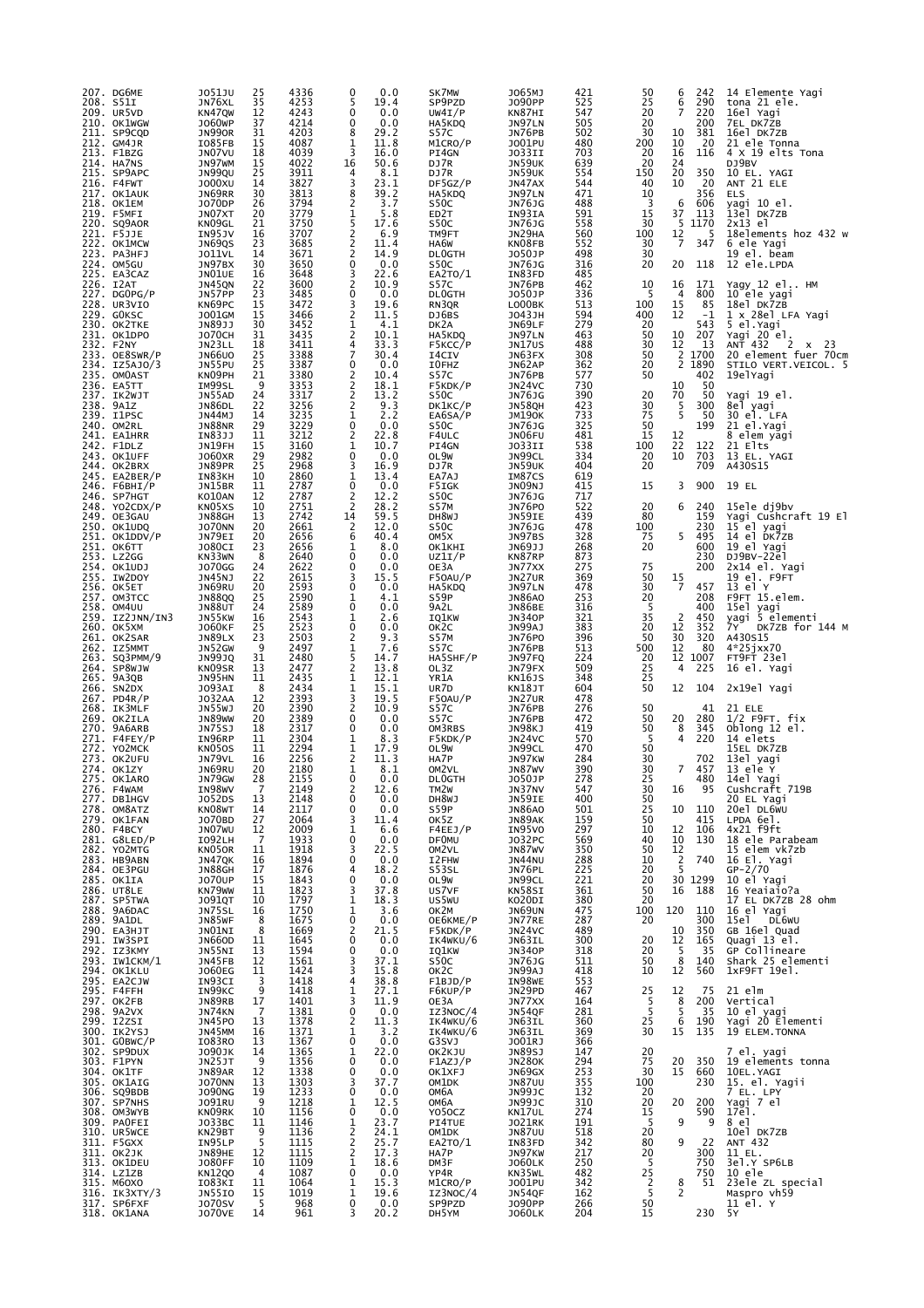| 319. EA4AQQ<br>320. SP9MM<br>321. YO5DAS<br>322. OM8GY<br>323. F6GEU<br>324. F6IFX<br>325. S54BO<br>326. OK1DRX<br>327. OK2SIA<br>328. SP9GFY<br>329. OK1JDJ<br>329. SP9VOU<br>331. OK1HCW<br>332. YO5BQQ<br>333. F4FUL<br>334. GJ7DNI<br>335. OK2JJA<br>336. F4FWV<br>337. I2FUM/2<br>338. OK2VNQ<br>339. 9A2BW<br>340. EA4BGH<br>341. SP6OWA<br>342. EA4BM<br>343. G3YJR<br>344. SQ6IUS<br>345. G4LDR<br>346. IK5DHM/5<br>347. F4FSD/P<br>348. F6DZQ<br>349. UR5WJA<br>350. OM8AND<br>351. S540<br>352. F4FVW/P<br>352. IK4XQT<br>354. F4FFS<br>355. F4AQG<br>356. 9A5YY<br>357. OK1KMG<br>357. OK1ULE<br>359. F4FRQ<br>360. SP3TL<br>361. S51WC<br>362. MONST<br>363. GW3ATZ<br>364. F1SJV<br>365. F4EHB<br>366. 9A4W<br>367. USOWJ<br>368. F1PHB<br>369. ІКОВDO<br>370. UR6EM<br>371. EA1EW<br>372. 9A4HP<br>373. EU4AG<br>374. EB2CSA/P<br>375. SP3NK<br>376. OK1KZ<br>377. SQ3TJD<br>378. OK1VLG<br>379. UR5WPR<br>380. LZ2SK<br>381. OMOADI<br>382. 9A2GA<br>383. SP3NYF<br>384. SP3CMX<br>Section: 435 MHz, Multi Operator | IN80GL<br>4<br><b>JO90LF</b><br>3<br>7<br>KN17DO<br>7<br>KN080R<br>5<br>IN97TK<br>JN07CX<br>6<br>15<br>JN76QK<br>JN79DW<br>11<br>19<br>JN99CN<br>15<br>J090LD<br><b>JO70AQ</b><br>13<br>KN09NP<br>9<br>$\overline{7}$<br>JN69RU<br>7<br>KN17KT<br>7<br>JN36EH<br>8<br>IN89WE<br>JN89LW<br>10<br>JN38SL<br>6<br>7<br>JN45NT<br>JN99EQ<br>14<br>3<br>JN83GJ<br>4<br>IN80BL<br>J071QA<br>4<br>IN80BN<br>4<br>IO93FJ<br>3<br><b>JO90FV</b><br>4<br>1<br>I091EC<br>4<br>JN53FH<br>JN19EF<br>10<br>JNO9MJ<br>5<br>7<br>KO20ED<br>5<br>KN080R<br>9<br>JN75NT<br>3<br>JN29JW<br>JN54QJ<br>4<br>JN17AW<br>5<br>JN23NO<br>6<br>7<br>JN75WT<br><b>JO70GG</b><br>3<br>3<br><b>JO70GG</b><br>5<br>JN37KQ<br><b>JO720R</b><br>5<br>6<br><b>JN750T</b><br>5<br>I083Q0<br>3<br>IO83LE<br>3<br>JN19BB<br>JN29IS<br>2<br>JN83GJ<br>1<br>KN19SH<br>4<br>2<br>JN39DB<br>2<br>JN61GP<br>2<br>KN67RV<br>IN70WW<br>1<br><b>JN750G</b><br>2<br>1<br>KO13VQ<br>2<br>IN93BH<br>$\frac{2}{7}$<br>J082LJ<br>J070ED<br>2<br>J082KJ<br>JO70WI<br>4<br>2<br>KN19RH<br>1<br>KN43EK<br>1<br>KNO9MH<br>2<br>JN75WR<br>2<br><b>JO72PR</b><br><b>JO720R</b><br>1 | 957<br>923<br>915<br>912<br>910<br>901<br>896<br>891<br>886<br>885<br>859<br>859<br>822<br>782<br>746<br>715<br>706<br>704<br>700<br>691<br>682<br>665<br>663<br>651<br>648<br>637<br>626<br>599<br>596<br>593<br>582<br>567<br>534<br>493<br>493<br>444<br>442<br>413<br>365<br>365<br>354<br>347<br>344<br>333<br>331<br>323<br>321<br>310<br>308<br>299<br>270<br>252<br>251<br>214<br>173<br>160<br>130<br>128<br>125<br>105<br>54<br>43<br>34<br>33<br>12<br>6 | 2<br>37.6<br>0<br>0.0<br>13.8<br>1<br>0.0<br>0<br>0<br>0.0<br>0<br>0.0<br>0<br>0.0<br>1<br>4.1<br>2<br>15.9<br>0<br>0.0<br>34.8<br>4<br>$\mathbf 0$<br>0.0<br>24.8<br>3<br>0.0<br>0<br>15.0<br>1<br>3<br>66.7<br>0.0<br>0<br>0<br>0.0<br>0<br>0.0<br>0<br>0.0<br>0<br>0.0<br>0<br>0.0<br>0<br>0.0<br>0.0<br>0<br>25.9<br>1<br>0.0<br>0<br>0.0<br>0<br>22.5<br>1<br>2<br>35.7<br>1<br>36.0<br>1<br>38.7<br>0.0<br>0<br>0.0<br>0<br>64.3<br>4<br>$\mathbf 0$<br>0.0<br>47.5<br>2<br>0<br>0.0<br>0.0<br>0<br>0.0<br>0<br>0<br>0.0<br>0.0<br>0<br>25.5<br>1<br>0<br>0.0<br>1<br>11.7<br>$\overline{2}$<br>53.8<br>$\mathbf 0$<br>0.0<br>68.7<br>3<br>1<br>6.1<br>2<br>20.8<br>0.0<br>0<br>0.0<br>0<br>0<br>0.0<br>0<br>0.0<br>0.0<br>0<br>77.9<br>1<br>2<br>47.7<br>0.0<br>0<br>0<br>0.0<br>0<br>0.0<br>0<br>0.0<br>57.8<br>1<br>0.0<br>0<br>0.0<br>0<br>0<br>0.0<br>95.2<br>1<br>1<br>14.3 | ED2T<br>S57C<br>HA7P<br>YO5AVN/P<br>F50AU/P<br>F6KUP/P<br>S53WW<br>OK5Z<br>OL1B<br>ОМБА<br>OK1KHI<br>ОМбА<br>OM <sub>2</sub> VL<br>HA6W<br>TM <sub>2</sub> W<br>G8CQA/P<br>ОМ6А<br>HB9XC<br>IQ1KW<br>OL1B<br>S50C<br>ED2T<br><b>DLOGTH</b><br>ED <sub>2</sub> T<br>M2F<br>ОМ6А<br><b>DFOMU</b><br>IQ1KW<br>F8BRK<br>F5KCC/P<br>UR7D<br>YO5AVN/P<br>9A2L<br>F50AU/P<br>IQ3TR/3<br>F1AZJ/P<br>F1RJ/P<br>S53WW<br>OK <sub>2</sub> C<br>OK <sub>2</sub> C<br>F50AU/P<br>DC7QH<br>9A2L<br>GI6ATZ<br>G5B<br>F50AU/P<br>F50AU/P<br>IK4WKU/6<br>UR5WJA<br>F50AU/P<br>IK4WKU/6<br>UW4I/P<br>EA2TO/1<br>9A2L<br>LY2BUU/P<br>EA2BER/P<br>SP3TL<br>OK10S<br>SP3TL<br>OK1TLT/P<br>UW5Y<br>LZ2GG<br>OMOCS<br>9A1W<br>SP3CMX<br>SP3NYF | IN93IA<br>JN76PB<br>JN97KW<br>KN16JR<br>JN27UR<br>JN29PD<br>JN75DS<br>JN89AK<br><b>JO80IB</b><br>JN99JC<br>JN69JJ<br>JN99JC<br>JN87WV<br>KN08FB<br>JN37NV<br>IO81WU<br>JN99JC<br>JN37MD<br><b>JN340P</b><br>J080IB<br><b>JN76JG</b><br>IN93IA<br>J050JP<br>IN93IA<br>J001QD<br>JN99JC<br>J032PC<br><b>JN340P</b><br>IN99VF<br><b>JN17US</b><br>KN18JT<br>KN16JR<br>JN86BE<br>JN27UR<br>JN55WV<br><b>JN280K</b><br>JN12MQ<br>JN75DS<br>JN99AJ<br>JN99AJ<br>JN27UR<br><b>JO62QN</b><br><b>JN86BE</b><br>I074AJ<br>I092WS<br>JN27UR<br>JN27UR<br>JN63IL<br>KO20ED<br>JN27UR<br>JN63IL<br>KN87HI<br>IN83FD<br><b>JN86BE</b><br>KO25AF<br>IN83KH<br>J0720R<br>JN79IX<br>J0720R<br>J070UQ<br>KN19KL<br>KN33WN<br>KN09QC<br>JN75ST<br><b>JO720R</b><br>J072PR | 335<br>538<br>259<br>252<br>458<br>396<br>112<br>138<br>122<br>117<br>170<br>180<br>390<br>183<br>185<br>297<br>162<br>153<br>199<br>127<br>349<br>355<br>325<br>348<br>320<br>201<br>626<br>300<br>188<br>267<br>188<br>252<br>88<br>255<br>172<br>242<br>198<br>123<br>270<br>270<br>88<br>126<br>83<br>235<br>201<br>304<br>239<br>310<br>111<br>155<br>205<br>245<br>251<br>125<br>173<br>102<br>124<br>31<br>119<br>39<br>47<br>43<br>34<br>28<br>6<br>6 | 20<br>20<br>20<br>80<br>5<br>10<br>20<br>25<br>20<br>30<br>15<br>10<br>100<br>25<br>20<br>3<br>20<br>10<br>10<br>25<br>50<br>20<br>70<br>15<br>25<br>5<br>30<br>$\frac{20}{25}$<br>50<br>50<br>50<br>25<br>250<br>20<br>50<br>10<br>25<br>20<br>45<br>35<br>20<br>20<br>20<br>50<br>100<br>20<br>100<br>50<br>5<br>20<br>35<br>20 | 270<br>7<br>20<br>13<br>55<br>5<br>1000<br>10<br>400<br>420<br>12<br>264<br>200<br>7<br>457<br>8<br>123<br>10<br>380<br>12<br>20<br>15<br>315<br>12<br>200<br>1<br>500<br>5<br>350<br>10<br>20<br>340<br>12<br>235<br>11<br>6<br>1<br>15<br>165<br>25<br>120<br>100<br>6<br>247<br>6<br>450<br>2<br>160<br>15<br>110<br>8<br>68<br>250<br>15<br>171<br>15<br>171<br>7<br>426<br>13<br>38<br>10<br>91<br>-7<br>15<br>25<br>120<br>120<br>10<br>8<br>9<br>100<br>10<br>90<br>5<br>350<br>45<br>145<br>13<br>38<br>15<br>220<br>13<br>38<br>265<br>39<br>10<br>420<br>135<br>7<br>70 | DK7ZB<br>6el.Yagi<br>1*21el<br>21 el TONNA<br>Diamond X-510<br>7-el DK7ZB<br>7el.YAGI<br>CA2X4MAX<br>GP<br>13 ele Yagi<br>yagi<br>X-QUAD RHCP<br>9 el yagi<br>x30<br>ANT 432<br>L/4<br>F9FT<br>YAGI 12 EL<br>16 el. dk7zb<br>19 el yagi<br>10 el. HM<br>2 X 13 ELTS dk7zb<br>ANT 21 elements 432<br>23 el K1FO<br>5 el. YAGI<br>Tonna 21 els<br>10 elem yagi<br>21 ELEMENTS<br>ANT19 EL 432<br>CROSSED YAGI 2x19 EL<br>2 x 9 el. Y Cross (f<br>2 x 9 el. Y Cross (f<br>ANT 432<br>4x23 el Yaga<br>17 elel yagi<br>12ele<br>ANT 432<br>30 elements OM<br>yagi<br>21 elements F5NPL<br>13BD0432<br>Dipole<br>10 el.<br>9e1<br>12 el Yaga<br>4 x J<br>17 el Yaga<br>6el.Yagi<br>F9ft 23 el<br>DJ9BV<br>YAGI 10 ELMENT<br>VERTICAL<br>YAGI |
|------------------------------------------------------------------------------------------------------------------------------------------------------------------------------------------------------------------------------------------------------------------------------------------------------------------------------------------------------------------------------------------------------------------------------------------------------------------------------------------------------------------------------------------------------------------------------------------------------------------------------------------------------------------------------------------------------------------------------------------------------------------------------------------------------------------------------------------------------------------------------------------------------------------------------------------------------------------------------------------------------------------------------------|------------------------------------------------------------------------------------------------------------------------------------------------------------------------------------------------------------------------------------------------------------------------------------------------------------------------------------------------------------------------------------------------------------------------------------------------------------------------------------------------------------------------------------------------------------------------------------------------------------------------------------------------------------------------------------------------------------------------------------------------------------------------------------------------------------------------------------------------------------------------------------------------------------------------------------------------------------------------------------------------------------------------------------------------------------------------------------------------------------------------------|---------------------------------------------------------------------------------------------------------------------------------------------------------------------------------------------------------------------------------------------------------------------------------------------------------------------------------------------------------------------------------------------------------------------------------------------------------------------|-----------------------------------------------------------------------------------------------------------------------------------------------------------------------------------------------------------------------------------------------------------------------------------------------------------------------------------------------------------------------------------------------------------------------------------------------------------------------------------------------------------------------------------------------------------------------------------------------------------------------------------------------------------------------------------------------------------------------------------------------------------------------------------------------------------------------------------------------------------------------------------------|-------------------------------------------------------------------------------------------------------------------------------------------------------------------------------------------------------------------------------------------------------------------------------------------------------------------------------------------------------------------------------------------------------------------------------------------------------------------------------------------------------------------------------------------------------------------------------------------------------------------------------------------------------------------------------------------------------------------------|--------------------------------------------------------------------------------------------------------------------------------------------------------------------------------------------------------------------------------------------------------------------------------------------------------------------------------------------------------------------------------------------------------------------------------------------------------------------------------------------------------------------------------------------------------------------------------------------------------------------------------------------------------------------------------------------------------------------------------------------------------|---------------------------------------------------------------------------------------------------------------------------------------------------------------------------------------------------------------------------------------------------------------------------------------------------------------------------------------------------------------------------------------------------------------------------------------------------------------|-----------------------------------------------------------------------------------------------------------------------------------------------------------------------------------------------------------------------------------------------------------------------------------------------------------------------------------|-----------------------------------------------------------------------------------------------------------------------------------------------------------------------------------------------------------------------------------------------------------------------------------------------------------------------------------------------------------------------------------------------------------------------------------------------------------------------------------------------------------------------------------------------------------------------------------|----------------------------------------------------------------------------------------------------------------------------------------------------------------------------------------------------------------------------------------------------------------------------------------------------------------------------------------------------------------------------------------------------------------------------------------------------------------------------------------------------------------------------------------------------------------------------------------------------------------------------------------------------------------------------------------------------------------------------------------|
| Pl. Call<br>1. DLOGTH<br>2. OK2C<br>3. DFOMU<br>4. OL9W<br>5. OL3Z<br>6. TM2W<br>7. OK2M<br>8. PI4GN<br>9. DK2A<br>10. HA7P<br>11. S57C<br>12. OK5Z<br>13. S50C<br>14. OM6A<br>15. HA5KDQ<br>16. OK1KHI<br>17. DQ7A<br>18. OE3A<br>19. UR7D<br>20. HB9AJ<br>21. HA6W<br>22. DFOYY<br>23. DLOHTW<br>24. F6KUP/P<br>25. S52W<br>26. DR5T<br>27. M2F<br>28. SP9PZD<br>29. IQ1KW<br>30. S59P<br>31. DLOLN<br>32. OE5D<br>33. HB9FX<br>34. OM3KII<br>35. M1CRO/P<br>36. 9A2L<br>37. PI4TUE<br>38. IZ3NOC/4<br>39. OK1KFH<br>40. 9A1CMS<br>41. HB9GT<br>42. OM3KMA<br>43. LZ9X                                                                                                                                                                                                                                                                                                                                                                                                                                                           | LOC.<br>QSOS<br>J050JP<br>455<br><b>JN99AJ<br/>JO32PC<br/>JN99CL<br/>JN79FX<br/>JN37NV<br/>J.160000</b><br>393<br>428<br>382<br>416<br>$\frac{324}{344}$<br>283<br>JN69UN<br>JO33II<br>JN69LF<br>361<br>285<br>278<br>JN97KW<br>JN76PB<br>JN89AK<br>306<br><b>JN76JG<br/>JN99JC<br/>JN97LN</b><br>274<br>301<br>268<br>JN69JJ<br>J061JF<br>JN77XX<br>316<br>299<br>284<br>169<br>KN18JT<br>JN37SH<br>201<br>KN08FB<br>206<br>1060QU<br>1060QU<br>233<br>240<br>JN29PD 178<br>193<br>199<br>JN75NP<br>JN47ET<br>J001QD<br>170<br>J090PP<br>JN340P<br>186<br>130<br><b>JN86AO</b><br>183<br>231<br>186<br>J031QX<br>JN <u>68</u> PC<br>164<br>JN37RF<br><b>JN88UU</b><br>208<br>J001PU<br>122<br>JN86BE 162<br>JO21RK 176<br>JN54QF 127<br>JN54QF<br>JN69VN<br>195<br>JN86DM<br>136<br>JN47MH<br>147<br>163<br>JN88RP<br>KN22XS<br>66                                                                                                                                                                                                                                                                                          | Points<br>143131<br>140997<br>140598<br>140442<br>132473<br>126522<br>111943<br>107366<br>105262<br>100938<br>98128<br>97502<br>96193<br>94559<br>94153<br>91107<br>89785<br>88675<br>74982<br>74927<br>73174<br>73067<br>69988<br>67716<br>67281<br>65718<br>64953<br>64686<br>60228<br>59307<br>54219<br>53961<br>52729<br>50857<br>50352<br>48552<br>48390<br>46672<br>46583<br>43816<br>43687<br>43623<br>42979                                                 | Error-%<br>-QSOs<br>2.9<br>11<br>2.9<br>8<br>2.8<br>14<br>3.4<br>5.9<br>18<br>- 9<br>3.9<br>4.9<br>14<br>21<br>9.5<br>17<br>6.8<br>15<br>5.0<br>8<br>3.7<br>13<br>4.5<br>9<br>3.1<br>8<br>2.8<br>4.2<br>10<br>5.3<br>14<br>7.5<br>13<br>20<br>8.3<br>12<br>7.3<br>10<br>6.3<br>10<br>5.1<br>5.3<br>8<br>5.0<br>10<br>-5<br>3.6<br>3<br>2.3<br>10.5<br>16<br>8<br>5.1<br>$\frac{12.0}{3.4}$<br>20<br>-6<br>10.4<br>16<br>6.0<br>8<br>3.1<br>$\overline{4}$<br>9.6<br>10<br>9<br>4.7<br>$\overline{2}$<br>1.9<br>10<br>5.9<br>8<br>6.9<br>$\overline{2}$<br>2.9<br>4<br>2.5<br>7<br>6.0<br>8<br>6.7<br>5<br>2.8<br>7.1<br>4                                                                                                                                                                                                                                                               | <b>ODX</b><br>G3CKR/P<br>PA2CHR<br>HA7P<br><b>IQ1KW</b><br>IQ1KW<br>HA7P<br>M2F<br>OL9W<br>M2F<br><b>IQ1KW</b><br>LZ9X<br>IQ1KW<br>LZ9X<br><b>IQ1KW</b><br>IQ1KW<br>M1CRO/P<br>YL3AG<br>PI4GN<br>IK3VZ0<br>SP9EML<br>IQ1KW<br>HA8V<br>M1CRO/P<br>EA2TO/1<br>LZ9X<br>HA6W<br>OK2M<br>LZ9X<br>HA6W<br>LZ9X<br>GOJLO<br>PA3GFE/P<br>2E0NEY<br>LZ9X<br>DH7LF/P<br>LZ9X<br>OK5Z<br>SP9PZD<br>YU1LA<br>LZ9X<br>DL3LAB<br>IQ1KW<br>UZ1I/P                                                                                                                                                                                                                                                                                      | LOC.-ODX ODX-Pt.<br>IO93AD<br>J032DB<br>JN97KW<br><b>JN340P</b><br><b>JN340P</b><br>JN97KW<br>J001QD<br>JN99CL<br>J001QD<br><b>JN34OP</b><br>KN22XS<br><b>JN340P</b><br>KN22XS<br><b>JN340P</b><br><b>JN340P</b><br>JOO1PU<br>KOO6WK<br>J033II<br>JN55XA<br>JN99MS<br><b>JN340P</b><br>KN06HT<br>J001PU<br>IN83FD<br>KN22XS<br>KN08FB<br><b>JN69UN</b><br>KN22XS<br>KN08FB<br>KN22XS<br>IO81WM<br>J021AJ<br><b>IO81VK</b><br>KN22XS<br>JN67DR<br>KN22XS<br>JN89AK<br>JO90PP<br>KN04FR<br>KN22XS<br>J044XS<br><b>JN340P</b><br>KN87RP                                                                                                                                                                                                                   | 917<br>878<br>947<br>991<br>806<br>875<br>892<br>906<br>851<br>968<br>922<br>855<br>966<br>1009<br>962<br>855<br>830<br>884<br>924<br>889<br>1084<br>832<br>846<br>952<br>920<br>900<br>892<br>1012<br>1084<br>892<br>656<br>758<br>842<br>930<br>912<br>867<br>782<br>929<br>737<br>871<br>832<br>899<br>1050                                                                                                                                                | Power<br>750<br>2.6k<br>700<br>$1.6k$<br>$1.8k$<br>800<br>400<br>400<br>750<br>750<br>800<br>1.4k<br>1k<br>900<br>1k<br>800<br>500<br>200<br>1k<br>400<br>500<br>400<br>600<br>250<br>600<br>500<br>400<br>500<br>500<br>700<br>200<br>450<br>100<br>400<br>400<br>490<br>400<br>200<br>350<br>150                                | AGL<br>20 998<br>700<br>6<br>18  168<br>12  1129<br>376<br>15 1320<br>8 670<br>151 1515<br>70 1157<br>10 874<br>948<br>6<br>12 660<br>10 1508<br>1476<br>45<br>1042<br>20 234<br>1037<br>7 1479<br>10 1202<br>35<br>954<br>15<br>201<br>550<br>10<br>10<br>390<br>930<br>10<br>898<br>120<br>30<br>$\begin{array}{r} 10 & 360 \\ 10 & 1950 \end{array}$<br>11<br>198<br>700<br>15<br>13 1330<br>12<br>965<br>15 1061<br>8<br>800<br>$\overline{7}$<br>827<br>304<br>11 1300<br>286                                                                                                | ASL Antenna<br>4x13el Flexa. 4x15el<br>4x23. 12x6. 1x26el.<br>$4x20$ el yagi + Omni<br>$4x18$ $8x7$<br>552el<br>33el K1FO. 2x38el M2<br>8x12e1<br>$2 \times 21$ el Tonna + 2<br>3xDK7ZB 23ele<br>4 x 21 ele F9FT<br>2X39JXX+4X21F9FT<br>106 el. Yagi<br>4x26.2x26<br>2x38 el. 8x9 el<br>3x DK7ZB stack 250el<br>M2. K1FO<br>8-by-19 element<br>2x21ele<br>4x39 IOJXX<br>4 x 9 El. Yagi<br>3x4x23 el.<br>2 x 19ele DK7ZB<br>$4x20E1$ .<br>4*15 Elts DJ9BV<br>$2x21e1$ F9FT + 21e1.<br>4x23.4x12.4x10<br>4x28<br>2X11M DL6WU<br>2x39 JXX<br>$4 \times 11$ -El horiz. ges<br>4x 23 El Yagi<br>$4x19+23Y$<br>18ele yagi<br>2x28 el<br>2x16el and 1x16el<br>1x40+1x40<br>23e1.DL6WU<br>2x2M9WLA<br>2x 9 element<br>23el. dk7zb              |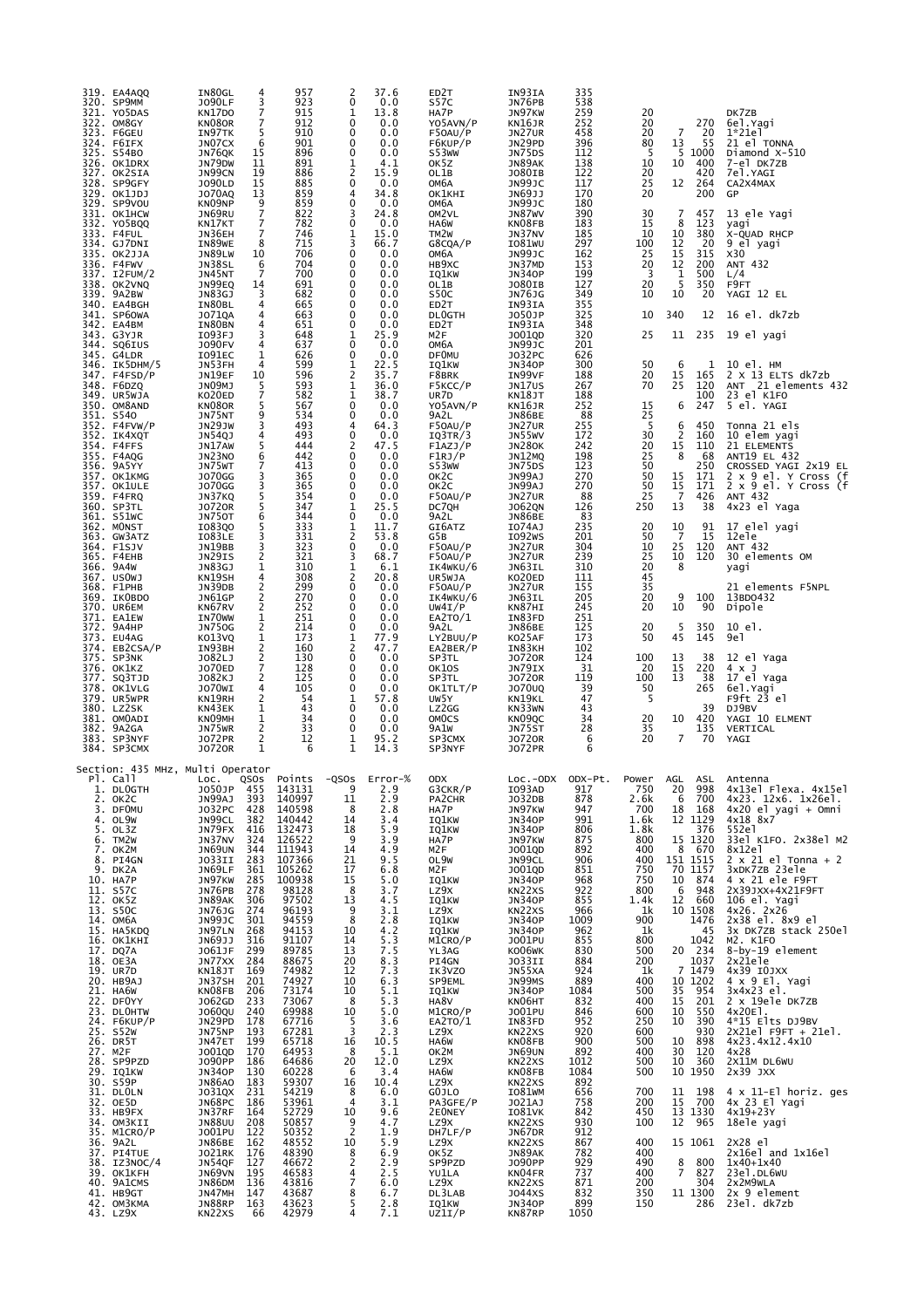| 44.<br>73. | S59R<br>45. OL7Q<br>46. DLOJSA<br>47. OK2I<br>48. YR1A<br>49. OM3RBS<br>50. OE2M<br>51. OK1OPT<br>52. HA5SHF/P<br>53. UW5Y<br>54. S57SU<br>55. F5KDK/P<br>56. НВ9ХС<br>57. OM3RRC<br>58. OK2KJU<br>59. G5B<br>60. ОК1КОН<br>61. F8KCF/P<br>62. OL1B<br>63. UU8J<br>64. OK1KKD<br>65. OK2KYJ<br>66. 9A8D<br>67. OK5K<br>68. OK2KOJ<br>69. PI4Z<br>70. F6KQV/P<br>71. F5REF/P<br>72. F5KCC/P<br>SN9F<br>74. IK2FTB/2<br>75. SN5R<br>76. ED2T<br>77. OK1KEP<br>78. 9A1W<br>79. 9A1CBM<br>80. OM3I<br>81. OK1KLL<br>82. TM9FT<br>83. OK1KKL<br>84. HG7F<br>85. OK1KDO<br>86. EA2TO/1 | JN760M<br>JN99FN<br>J061CA<br>JN89XX<br>KN16JS<br>JN98KJ<br>JN67NT<br>JN69NX<br>JN97FQ<br>KN19KL<br>JN76EF<br>JN24VC<br>JN37MD<br>JN99EH<br>JN89SJ<br>I092WS<br><b>JN79GO</b><br>JN36CD<br>JO80IB<br>KN74DT<br>J060WD<br><b>JN89QQ</b><br>JN95LM<br>JN99CT<br>JN89EG<br>JO11WM<br>JN390C<br>JN19BC<br>JN17US<br><b>JO90MH</b><br>JN44PQ<br>KO01IP<br>IN93IA<br><b>JO700R</b><br>JN75ST<br>JN83EN<br>JN98LB<br>JN79IW<br>JN29HA<br>J070P0<br>JN97KR<br>JN69KK<br>IN83FD | 142<br>190<br>164<br>146<br>96<br>141<br>120<br>159<br>141<br>80<br>103<br>82<br>98<br>137<br>133<br>61<br>126<br>-71<br>135<br>51<br>118<br>109<br>-72<br>110<br>117<br>61<br>91<br>70<br>68<br>81<br>68<br>50<br>52<br>99<br>72<br>48<br>69<br>85<br>47<br>75<br>81<br>68<br>39 | 41822<br>40983<br>40744<br>39633<br>36294<br>36164<br>35711<br>34785<br>33419<br>31463<br>28871<br>28463<br>27372<br>26928<br>26755<br>26110<br>25869<br>25605<br>24243<br>23981<br>23914<br>23732<br>23366<br>23160<br>22962<br>22402<br>22135<br>21750<br>21573<br>20641<br>19261<br>19042<br>18277<br>17739<br>17212<br>17106<br>16655<br>16417<br>15789<br>15282<br>15062<br>14338<br>14209 | 5<br>4<br>2<br>3<br>6<br>4<br>15<br>5<br>4<br>4<br>5<br>2<br>15<br>9<br>4<br>10<br>5<br>10<br>2<br>$\overline{7}$<br>3<br>$\begin{array}{c} 13 \\ 7 \end{array}$<br>4<br>$\overline{2}$<br>15<br>12<br>14<br>$\overline{7}$<br>2<br>5<br>11<br>3<br>$\overline{2}$<br>2<br>$\overline{7}$<br>13<br>$\overline{7}$<br>12<br>5<br>7<br>4 | 5.1<br>3.0<br>4.7<br>1.0<br>4.0<br>5.9<br>3.4<br>11.4<br>5.6<br>4.2<br>4.8<br>6.9<br>1.0<br>$\frac{13.2}{9.5}$<br>7.8<br>11.9<br>4.6<br>6.7<br>4.4<br>6.1<br>2.7<br>17.3<br>7.8<br>5.0<br>4.1<br>22.0<br>20.9<br>18.0<br>9.5<br>4.7<br>12.9<br>21.2<br>2.7<br>3.1<br>5.2<br>8.1<br>14.3<br>11.6<br>17.3<br>10.2<br>13.2<br>17.9 | <b>US5WU</b><br>I4CIV<br>IK4WKU/6<br>IK4WKU/6<br>IK3VZO<br>TM <sub>2</sub> W<br>PI4GN<br>IK4WKU/6<br>IQ1KW<br><b>DLOJSA</b><br>YR1A<br>G6HIE<br>2E0NEY<br>LZ9X<br>TM <sub>2</sub> W<br>HB9EOU<br>OZ6OL<br>DL7AKL<br>HB9AJ<br>RW3WR<br>IK4WKU/6<br>IK4WKU/6<br>DQ7A<br>DH8WJ<br>TM <sub>2</sub> W<br>OK2M<br>OK1CID<br>OK2M<br>EA2TO/1<br>YL3AG<br>OL9W<br>S57C<br>TM9FT<br>F6KUP/P<br>UW5Y<br>OK2M<br><b>DLOGTH</b><br>YU1LA<br>ED <sub>2</sub> T<br>TM <sub>2</sub> W<br><b>DLOGTH</b><br>UR7D<br>F50AU/P | KOZUDI<br>JN63FX<br>JN63IL<br>JN63IL<br>JN55XA<br>JN37NV<br>J033II<br>JN63IL<br><b>JN340P</b><br>J061CA<br>KN16JS<br>I090SU<br>I081VK<br>KN22XS<br>JN37NV<br>JN37KB<br>J065DJ<br>J062JA<br>JN37SH<br>KO71IM<br>JN63IL<br>JN63IL<br>J061JF<br>JN59IE<br>JN37NV<br><b>JN69UN</b><br>J080DB<br>JN69UN<br>IN83FD<br>KO06WK<br>JN99CL<br>JN76PB<br>JN29HA<br>JN29PD<br>KN19KL<br>JN69UN<br>J050JP<br>KN04FR<br>IN93IA<br>JN37NV<br>J050JP<br>KN18JT<br>JN27UR | 794<br>771<br>840<br>826<br>860<br>873<br>765<br>724<br>929<br>777<br>647<br>885<br>823<br>933<br>783<br>809<br>662<br>810<br>739<br>747<br>747<br>777<br>781<br>546<br>697<br>728<br>664<br>841<br>764<br>707<br>860<br>737<br>809<br>731<br>684<br>698<br>658<br>723<br>809<br>665<br>671<br>725<br>883 | 500<br>400<br>120<br>250<br>50<br>200<br>700<br>70<br>80<br>600<br>250<br>75<br>300<br>500<br>400<br>100<br>150<br>150<br>500<br>90<br>50<br>100<br>75<br>75<br>400<br>70<br>200<br>150<br>100<br>150<br>400<br>100<br>100<br>100<br>35<br>300<br>400<br>200<br>500<br>100<br>50 | 1524<br>1323<br>6<br>7<br>276<br>294<br>13<br>10 1838<br>1009<br>1295<br>15<br>700<br>12<br>95<br>715<br>$\overline{2}$<br>651<br>14<br>385<br>10 1830<br>8<br>1600<br>6<br>1071<br>360<br>18<br>25<br>580<br>10 1310<br>20<br>995<br>7<br>518<br>600<br>178<br>30<br>250<br>10<br>514<br>$\begin{array}{c} 22 \\ 15 \end{array}$<br>22<br>400<br>6<br>120<br>5<br>339<br>3 1650<br>10 1550<br>762<br>804<br>10<br>150<br>500<br>15<br>18<br>188<br>744<br>700<br>40<br>580<br>4 1512 | 2x432-13WLA<br>23e1.Y<br>2x25 el. IOJXX<br>4x23el.DK7ZB<br>$4x13w$ ]<br>2x 17el. DK7ZB<br>2x21 El. Yagi<br>21 ele DL6WU<br>16 el GOKSC<br>4x21 F9FT<br>$2x13w$ ] $DJ9BV$<br>$4x9 + 4x38$<br>Yagi 4x12 el<br>2x21el. F9FT<br>4x21el.<br>2 x 28ele<br>38el M2 + 8 x 3el Y<br>4*21 elts<br>4x19 el<br>4x18el RA3AQ<br>m2<br>23el Y<br>$2x26$ el $DJ9BV$<br>21 el. F9FT<br>Yagi M2 35el.<br>4 x 13 el yagi<br>2 x 21 ELEMENTS TONN<br>4 X 21 Elemp<br>YAGI 26 ELTS DJ9BV<br>16 el LY DK7ZB<br>2 x 21 el f9ft<br>2x 21 el. F9FT<br>$2x9.5m$ boom and $4x21$<br>F9FT<br>4x26 9A5AA<br>3 x 21 el.YU7EF<br>12 el. Yagi<br>33 el. Yagi<br>4x21 elm F9FT<br><b>LOOP</b><br>14el.yagi<br>F9FT<br>2x27 yu7ef |
|------------|----------------------------------------------------------------------------------------------------------------------------------------------------------------------------------------------------------------------------------------------------------------------------------------------------------------------------------------------------------------------------------------------------------------------------------------------------------------------------------------------------------------------------------------------------------------------------------|------------------------------------------------------------------------------------------------------------------------------------------------------------------------------------------------------------------------------------------------------------------------------------------------------------------------------------------------------------------------------------------------------------------------------------------------------------------------|-----------------------------------------------------------------------------------------------------------------------------------------------------------------------------------------------------------------------------------------------------------------------------------|-------------------------------------------------------------------------------------------------------------------------------------------------------------------------------------------------------------------------------------------------------------------------------------------------------------------------------------------------------------------------------------------------|----------------------------------------------------------------------------------------------------------------------------------------------------------------------------------------------------------------------------------------------------------------------------------------------------------------------------------------|---------------------------------------------------------------------------------------------------------------------------------------------------------------------------------------------------------------------------------------------------------------------------------------------------------------------------------|------------------------------------------------------------------------------------------------------------------------------------------------------------------------------------------------------------------------------------------------------------------------------------------------------------------------------------------------------------------------------------------------------------------------------------------------------------------------------------------------------------|----------------------------------------------------------------------------------------------------------------------------------------------------------------------------------------------------------------------------------------------------------------------------------------------------------------------------------------------------------------------------------------------------------------------------------------------------------|-----------------------------------------------------------------------------------------------------------------------------------------------------------------------------------------------------------------------------------------------------------------------------------------------------------|----------------------------------------------------------------------------------------------------------------------------------------------------------------------------------------------------------------------------------------------------------------------------------|---------------------------------------------------------------------------------------------------------------------------------------------------------------------------------------------------------------------------------------------------------------------------------------------------------------------------------------------------------------------------------------------------------------------------------------------------------------------------------------|--------------------------------------------------------------------------------------------------------------------------------------------------------------------------------------------------------------------------------------------------------------------------------------------------------------------------------------------------------------------------------------------------------------------------------------------------------------------------------------------------------------------------------------------------------------------------------------------------------------------------------------------------------------------------------------------------|
|            | 87. 9A200C<br>88. OK2OAS<br>89. F5SGT/P<br>90. OK2KYZ<br>91. IZOCLS<br>92. G3CKR/P<br>93. OM3RAL<br>94. OK1KJV<br>95. OK2KPD<br>96. HB9CLN<br>97. HG5W<br>98. OE1W<br>99. 9A4P<br>100. OL4N<br>101. ER6A<br>102. IQ3TR/3                                                                                                                                                                                                                                                                                                                                                         | <b>JN85AO</b><br>JN89DO<br>IN88KD<br>JN89XN<br>JN52VD<br>I093AD<br>JN98LR<br><b>JO60UA</b><br><b>JO80UB</b><br>JN47SK<br>JN97HG<br>JN77TX<br><b>JN85UG</b><br><b>JO60VR</b><br>KN45CO<br>JN55WV                                                                                                                                                                                                                                                                        | 52<br>91<br>42<br>87<br>36<br>35<br>65<br>69<br>66<br>43<br>46<br>39<br>32<br>68<br>17<br>44                                                                                                                                                                                      | 14080<br>13838<br>13497<br>13412<br>12473<br>11639<br>11619<br>11025<br>10254<br>10062<br>9375<br>8522<br>7654<br>7347<br>7323<br>6907                                                                                                                                                                                                                                                          | 6<br>6<br>5<br>3<br>3<br>0<br>15<br>4<br>8<br>1<br>8<br>3<br>1<br>9<br>1<br>3                                                                                                                                                                                                                                                          | 11.1<br>7.5<br>12.9<br>4.1<br>9.7<br>0.0<br>21.2<br>8.8<br>12.2<br>4.2<br>16.0<br>5.4<br>7.4<br>16.8<br>8.3<br>12.9                                                                                                                                                                                                             | DB6NT<br><b>DLOGTH</b><br>DF2VJ<br>DH8WJ<br>EA6SA/P<br><b>DLOGTH</b><br>DL9NDA<br>YU1LA<br>9A2L<br>DF0YY<br><b>DLOHTW</b><br>DK2GZ<br>LZ9X<br>OL7Q<br>RZ6A<br>I7CSB                                                                                                                                                                                                                                                                                                                                        | <b>JO50TI</b><br>J050JP<br>JN39LI<br>JN59IE<br>JM190K<br>J050JP<br><b>JO50VF</b><br>KN04FR<br>JN86BE<br>J062GD<br>J060QU<br>JN49GB<br>KN22XS<br>JN99FN<br>LN05AU<br><b>JN71QQ</b>                                                                                                                                                                                                                                                                        | 622<br>409<br>751<br>527<br>783<br>917<br>544<br>777<br>447<br>567<br>553<br>536<br>716<br>357<br>919<br>546                                                                                                                                                                                              | 50<br>200<br>800<br>200<br>40<br>200<br>50<br>100<br>20<br>40<br>200<br>50<br>20<br>50<br>20                                                                                                                                                                                     | 7<br>170<br>756<br>8<br>30<br>330<br>9<br>546<br>10<br>20<br>1232<br>490<br>12<br>440<br>700<br>3<br>20<br>354<br>10 1313<br>12<br>870<br>9<br>150<br>8 1450                                                                                                                                                                                                                                                                                                                          | FLEXA 23 el<br>2x 11el. Yagi<br>$4(8x9 \text{ elts})$<br>2x19el DK7ZB<br>310 cm Dish HM<br>19el. YAGI<br>DL6WU<br>4x18Y<br>19e1<br>F9Ft<br>21 element Yagi<br>26 el DL6WU<br>$2x$ $21y$<br>4x8 elements YU7EF<br>Fracarro 10 elementi                                                                                                                                                                                                                                                                                                                                                                                                                                                            |
|            | 103. G8CQA/P<br>104. F6KPL<br>105. НВ9НК<br>106. RA3RF<br>107. F5KOU<br>108. OK1KCB<br>109. OL4K<br>110. IQORM/0                                                                                                                                                                                                                                                                                                                                                                                                                                                                 | IO81WU<br>IN99IO<br>JN47NL<br>LO03WK<br>JO10IA<br>JN79GB<br>JO70TQ<br>JN61OW                                                                                                                                                                                                                                                                                                                                                                                           | 19<br>19<br>34<br>18<br>23<br>31<br>40<br>22                                                                                                                                                                                                                                      | 6874<br>6196<br>5597<br>5483<br>5472<br>5464<br>5079<br>4779                                                                                                                                                                                                                                                                                                                                    | 0<br>2<br>0<br>0<br>5<br>0<br>2                                                                                                                                                                                                                                                                                                        | 0.0<br>12.9<br>0.0<br>0.0<br>19.2<br>6.2<br>0.0<br>7.1                                                                                                                                                                                                                                                                          | TM <sub>2</sub> W<br>DF5GZ/P<br>OL3Z<br>UT4LA<br>F8KCF/P<br>HA5KDQ<br>OM3KII<br>EA6SA/P                                                                                                                                                                                                                                                                                                                                                                                                                    | JN37NV<br>JN47AX<br>JN79FX<br>KN89CW<br>JN36CD<br>JN97LN<br><b>JN88UU</b><br>JM190K                                                                                                                                                                                                                                                                                                                                                                      | 795<br>707<br>480<br>552<br>504<br>367<br>253<br>888                                                                                                                                                                                                                                                      | 100<br>50<br>50<br>20<br>200<br>100<br>20                                                                                                                                                                                                                                        | 10<br>108<br>735<br>5<br>101<br>25<br>120<br>544<br>7 1200<br>2 1860                                                                                                                                                                                                                                                                                                                                                                                                                  | 21 el.<br>1 x 19el<br>8.5 wl<br>21 elts<br>$2 \times 23$ element<br>14 el DL6WU<br>F9FT 21 ELEMENTI                                                                                                                                                                                                                                                                                                                                                                                                                                                                                                                                                                                              |
|            | 111. G8CUL<br>112. OL7M<br>113. F6KPH/P<br>114. DFOBRB<br>115. OK2KYK<br>116. SP9PKS<br>117. YP4R<br>118. IOXJ/O<br>119. YO2KQT<br>120. F5KDY/P<br>121. OK1KHA<br>122. IQ2GM/1<br>123. OM3KWM<br>124. F6KEX<br>$125.$ IW3GOA/3<br>126. 9A1CKG<br>127. EA1AWV/P<br>128. SP3PKA<br>129. EA5YB/3                                                                                                                                                                                                                                                                                    | 1091J0<br><b>JO80FG</b><br><b>JNU3AB</b><br>J062HG<br>JN89MA<br><b>JO90NC</b><br>KN35WL<br>JN62AM<br>KN05PS<br>JN080C<br>J080CI<br>JN44FV<br>KN08PR<br>JN25PO<br>JN66DB<br>JN75FI<br>IN72GH<br>J091BR<br>JN01XG                                                                                                                                                                                                                                                        | 14<br>38<br>22<br>18<br>30<br>32<br>13<br>14<br>15<br>14<br>24<br>20<br>13<br>14<br>10<br>8<br>3<br>4<br>2                                                                                                                                                                        | 4704<br>4650<br>45/3<br>4354<br>4092<br>3740<br>3647<br>3068<br>2889<br>2821<br>2695<br>2580<br>2119<br>1898<br>1449<br>1306<br>867<br>669<br>309                                                                                                                                                                                                                                               | $\Omega$<br>2<br>0<br>2<br>4<br>0<br>1<br>4<br>1<br>1<br>0<br>0<br>1<br>0<br>2<br>0<br>1                                                                                                                                                                                                                                               | 20.0<br>0.0<br>15.7<br>6.9<br>0.0<br>15.3<br>20.4<br>0.0<br>13.5<br>33.0<br>7.9<br>2.0<br>0.0<br>0.0<br>14.0<br>0.0<br>32.7<br>0.0<br>59.0                                                                                                                                                                                      | HB9FX<br>DO1GPP<br>FOAPE<br>OL9W<br>DJ7R<br>OL3Z<br>9A2LX<br>S57C<br>OL9W<br>TM <sub>2</sub> W<br>ОК1КНІ<br>IK4WKU/6<br>S57C<br>F1AZJ/P<br>I7CSB<br>IZ3NOC/4<br>ED2T<br>OL9W<br>EA5TT                                                                                                                                                                                                                                                                                                                      | JN37RF<br>J071FU<br>TNA\QT<br>JN99CL<br>JN59UK<br>JN79FX<br>JN95LM<br>JN76PB<br>JN99CL<br>JN37NV<br>JN69JJ<br>JN63IL<br>JN76PB<br><b>JN280K</b><br>JN71QQ<br>JN54QF<br>IN93IA<br>JN99CL<br>IM99SL                                                                                                                                                                                                                                                        | 793<br>225<br>4ŏ⊥<br>500<br>390<br>334<br>695<br>472<br>473<br>441<br>268<br>374<br>541<br>316<br>546<br>274<br>350<br>251<br>286                                                                                                                                                                         | 1.4k<br>75<br>50<br>10<br>30<br>25<br>50<br>50<br>50<br>20<br>10<br>20<br>35<br>-5<br>25<br>10                                                                                                                                                                                   | 1099<br>1000<br>10<br>67<br>6<br>417<br>5<br>370<br>9<br>75<br>$\overline{2}$<br>600<br>15<br>10<br>150<br>600<br>12 1200<br>300<br>290<br>30<br>1 1700<br>30<br>5<br>10                                                                                                                                                                                                                                                                                                              | $2x4x15+2x2x14$<br>ANI ZI ELEMENI<br>28 Element<br>16ele Yagi<br>LY 3m<br>2*Yagi 13 el<br>19 Tonna<br>DK7ZB 1X15EL<br>21 el<br>16 el Yagi<br>55 elementi<br>home m<br>DK7ZB<br>ANT 432<br>Yagi 10 el<br>DK7ZB 16 els<br>15 M2 Yagi 2 x 39 el                                                                                                                                                                                                                                                                                                                                                                                                                                                     |

Disqualified<br>SP9CQ, SP9GKJ, YO7BPC/P, YO7HVE/P

Checklogs<br>SQ6NEF, EA5/YO4RFV, YO3FOU, IT9VKY/IT9

|     | Section: 1,3 GHz, Single Operator |               |      |        |          |         |                   |               |         |       |     |         |                       |
|-----|-----------------------------------|---------------|------|--------|----------|---------|-------------------|---------------|---------|-------|-----|---------|-----------------------|
|     | Pl. Call                          | LOC.          | QSOS | Points | $-QSOS$  | Error-% | <b>ODX</b>        | Loc.-ODX      | ODX-Pt. | Power | AGL | ASL     | Antenna               |
|     | OK1MAC                            | JN79IO        | 126  | 40549  | 6        | 4.5     | IQ1KW             | <b>JN340P</b> | 791     | 300   | 20  | 740     | 2.2m dish             |
|     | 2. DH1FM                          | <b>JO60LK</b> | 113  | 29441  | 10       | 12.0    | G3XDY             | J0020B        | 837     | 100   |     | 10 1200 | 1.4m dish             |
|     | IK3GHY                            | JN65DM        | 69   | 26858  |          | 5.1     | SP9PZD            | J090PP        | 771     | 300   |     | 10      | 3m Dish               |
|     | 4. G3XDY                          | J0020B        | 64   | 23086  | $\Omega$ | 0.0     | DH1FM             | <b>JO60LK</b> | 837     |       |     |         |                       |
|     | DM1KL                             | <b>JO60LK</b> | 107  | 22976  |          | 7.1     | HA6W              | KN08FB        | 605     | 150   |     | 10 1206 | 1.5m dish. stocked q  |
| 6.  | IZ4BEH                            | JN54VK        | 53   | 22053  | 10       | 17.9    | HA6W              | KN08FB        | 779     | 300   | 10  |         | 1.8m dish             |
|     | 7. SP5QAT                         | KO02LB        | 44   | 20541  |          | 7.4     | S <sub>57</sub> c | JN76PB        | 785     | 150   | 12  | 110     | 1.9m Dish             |
|     | 8. S53FO                          | JN76PL        | 75   | 20204  | 10       | 16.0    | IQ1KW             | <b>JN340P</b> | 662     |       |     |         |                       |
| 9.  | DL3IAS                            | JN49EJ        | 61   | 19129  |          | 2.5     | G5B               | I092WS        | 702     | 100   | 10  | 110     | 1.5 m Parabolspiegel  |
| 10. | DG6ISR                            | J061PK        | 62   | 17802  |          | 2.4     | TM9FT             | JN29HA        | 672     | 50    | 12  | 102     | $1.5$ m dish          |
| 11. | HA8V                              | KN06HT        | 43   | 15256  |          | 6.7     | IZ4BEH            | JN54VK        | 736     | 140   | 24  | 85      | 2.2m dish             |
|     | 12. IK3COJ                        | <b>JN65BN</b> | 46   | 14699  |          | 5.4     | YU1LA             | KN04FR        | 660     | 300   | 15  | 20      | parabola 3.8<br>metri |
|     | 13. OK2STV                        | <b>JN89DO</b> | 62   | 14555  |          | 1.8     | TM <sub>2</sub> w | JN37NV        | 698     | 80    |     | 756     | Disk 1.7 m            |
|     | 14. ON7BV/P                       | <b>JO30AM</b> | 58   | 13791  |          | 3.2     | OK1MAC            | <b>JN79IO</b> | 627     | 100   |     | 650     | 1.6m dish             |
|     | 15. DL1SUZ                        | <b>JO53UN</b> | 35   | 12969  |          | 6.8     | TM <sub>2</sub> W | JN37NV        | 708     | 100   | 10  | 65      | 2m Spiegel            |
|     | 16. OK1VEI                        | JN69JJ        | 54   | 12069  | $\Omega$ | 0.0     | DK1CB             | <b>JO53CL</b> | 489     | 50    | 17  | 1042    | 140 cm DISH           |
|     | 17. OK2PWY                        | <b>JO80HB</b> | 60   | 11687  |          | 1.8     | TM <sub>2</sub> W | JN37NV        | 734     | 10    |     | 983     | 140 cm dish           |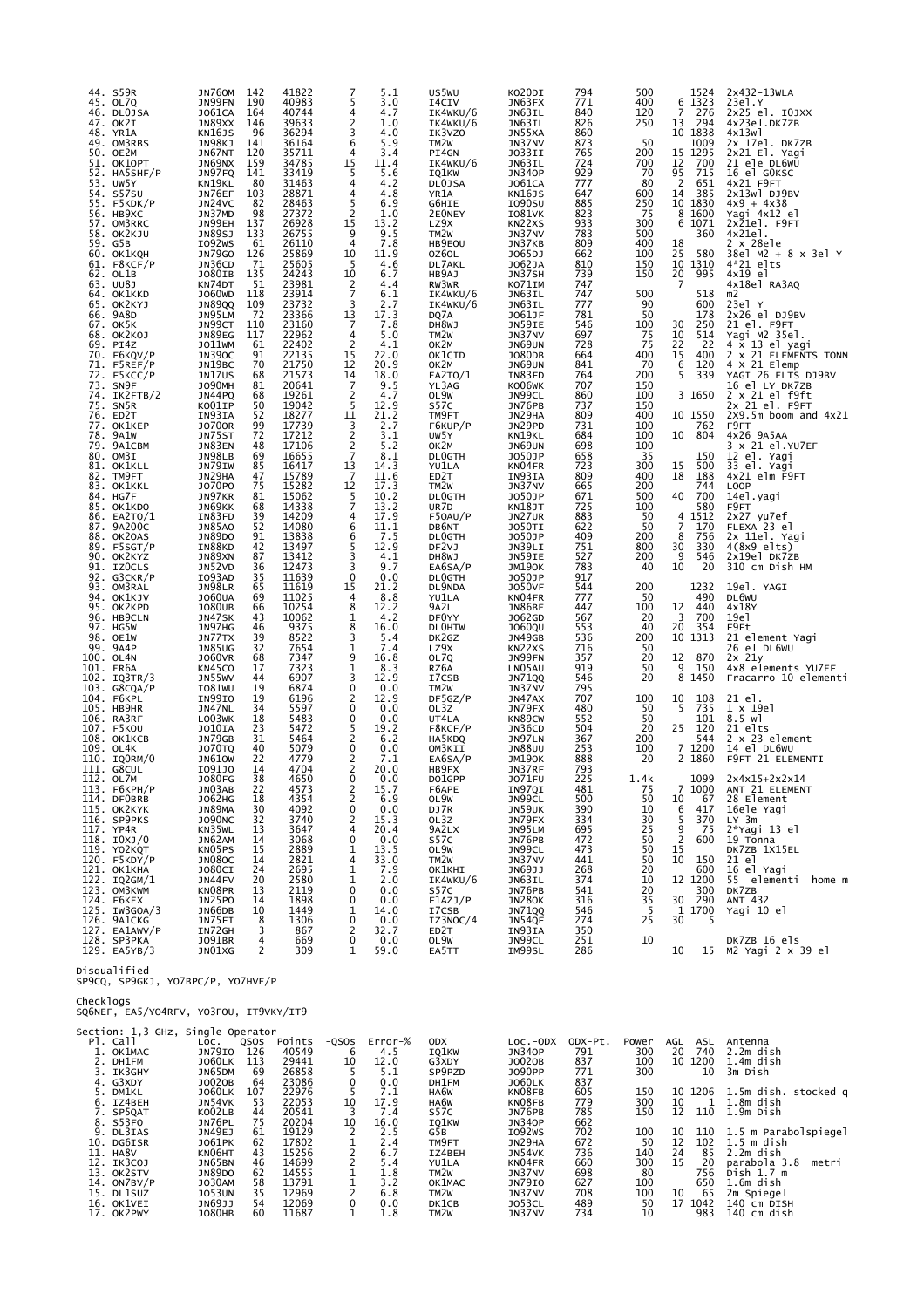|     | $18.$ DF5GZ/P<br>19. DK2ZF/P | JN47AX<br>J043WJ               | 28<br>39 | 11368<br>10692 | 3<br>2                        | 9.8<br>11.1  | 2E0NEY<br>OM3KII                   | <b>IO81VK</b><br><b>JN88UU</b> | 831<br>744 | 120<br>180 | 10 1050<br>203<br>65   | 1.5m Spiegel<br>1m-Spiegel              |
|-----|------------------------------|--------------------------------|----------|----------------|-------------------------------|--------------|------------------------------------|--------------------------------|------------|------------|------------------------|-----------------------------------------|
|     | 20. PAOEZ<br>21. OM5CM       | J0220F<br>JN98DF               | 34<br>44 | 9913<br>9761   | $\overline{7}$<br>$\mathbf 0$ | 20.2<br>0.0  | SM7ECM<br>IK3GHY                   | J065NQ<br>JN65DM               | 645<br>547 | 10         | 165                    | 2 mtr parabool<br>55el.F9FT             |
|     | 22. PAOS                     | J021FW                         | 31       | 9387           | 4                             | 13.7         | DH1FM                              | <b>JO60LK</b>                  | 616        | 120        | 17<br>17               | 240 cm Dish                             |
|     | 23. PAOWMX<br>24. SP4MPB     | J021XI<br>KO03HT               | 37<br>23 | 9134<br>9062   | 5<br>8                        | 14.0<br>32.7 | OL9W<br>OK1MAC                     | JN99CL<br><b>JN79IO</b>        | 892<br>621 | 250        | 144<br>14              | 200cm dish                              |
|     | 25. F8BRK<br>26. S51ZO       | IN99VF<br>JN86DR               | 35<br>34 | 8975<br>8937   | 1<br>2                        | 1.9<br>8.5   | F5ICN<br>SP5QAT                    | JN03BF<br>KO02LB               | 668<br>683 | 300<br>100 | 25<br>90<br>317<br>24  | 4 X 55 ele<br>55el F9FT                 |
|     | 27. S59GS<br>28. OK1AIY/P    | JN75PS<br>J060LJ               | 38<br>50 | 8738<br>8676   | 1<br>1                        | 4.7<br>3.2   | IQ1KW<br>HA5KDQ                    | <b>JN340P</b><br>JN97LN        | 646<br>540 | 8<br>10    | 6<br>1178<br>50 1244   | 54 el.<br>4xSBF OK2JI                   |
| 29. | SP7VVB<br>30. IW3SPI         | J091RR<br><b>JN66OD</b>        | 25<br>29 | 8601<br>8074   | 1<br>2                        | 4.5<br>5.5   | S57C<br><b>DLOGTH</b>              | JN76PB<br>J050JP               | 700<br>532 | 20<br>100  | 20<br>180<br>12<br>165 | 70cm dish<br>1.35mt DISH                |
|     | 31. F6APE                    | IN97QI                         | 26       | 7599           | 1                             | 6.6          | <b>DFOMU</b>                       | J032PC                         | 776        | 100        | 14<br>94               | 4 * 23 Elem                             |
|     | 32. DK1KC/P<br>33. OE1TGW/3  | JN58QH<br>JN77TX               | 22<br>35 | 7080<br>6763   | 1<br>0                        | 3.8<br>0.0   | PA6NL<br><b>DLOGTH</b>             | J021BX<br>J050JP               | 658<br>459 | 65         | 8 1313                 | 44el-Yagi                               |
|     | 34. OM3FW<br>35. OK1IA       | <b>JN88RS</b><br><b>JO70UP</b> | 41<br>42 | 6539<br>6402   | 0<br>0                        | 0.0<br>0.0   | IK3GHY<br>S50C                     | JN65DM<br>JN76JG               | 533<br>492 | 120<br>40  | 8<br>583<br>30 1299    | 1.5m dish<br>4xSBF                      |
|     | 36. 2EONEY<br>37. ОК2ЈІ      | I081VK<br>JN89MW               | 19<br>40 | 6271<br>6090   | 0<br>$\mathbf 0$              | 0.0<br>0.0   | DF5GZ/P<br><b>DLOGTH</b>           | JN47AX<br>J050JP               | 831<br>451 | 30         | 520                    | $1.1m$ dish                             |
|     | 38. SP6GWB<br>39. I1KFH      | J080JG<br>JN45FG               | 19<br>20 | 5961<br>5922   | 5<br>$\mathbf 0$              | 18.8<br>0.0  | TM <sub>2</sub> W<br><b>DLOGTH</b> | JN37NV<br>J050JP               | 752<br>623 | 250<br>20  | 6<br>1130<br>10<br>120 | $1.4$ m dish<br>2 x 35 F9FT             |
|     | 40. 9A1Z                     | JN86DL<br>JN89LE               | 24<br>39 | 5676<br>5574   | 2<br>3                        | 16.3<br>11.5 | DR <sub>5</sub> T                  | JN47ET                         | 617<br>471 | 18<br>15   | 3<br>300<br>4<br>394   | 1.2m dish<br>1.7m dish                  |
|     | 41. OK2PNQ<br>42. I3GWE/3    | JN55PS                         | 28       | 5432           | 2                             | 12.5         | <b>DLOGTH</b><br>IKOHWJ/0          | J050JP<br>JN61HT               | 453        |            | 3<br>1690              |                                         |
|     | 43. IK3HHG<br>44. F1AZJ/P    | JN65DO<br>JN280K               | 19<br>23 | 5422<br>5228   | 6<br>0                        | 32.9<br>0.0  | <b>DLOGTH</b><br>F6KPL             | J050JP<br>IN99IO               | 572<br>492 | 130<br>12  | 10<br>12<br>34<br>425  | 2m Dish<br>4x23 ELTS TONNA              |
|     | 45. GM4JR<br>46. OK2TT       | IO85FB<br>J0800B               | 18<br>38 | 5077<br>5046   | 0<br>$\mathbf 0$              | 0.0<br>0.0   | M1CRO/P<br><b>DLOGTH</b>           | J001PU<br>J050JP               | 480<br>460 | 15         | 11 1464                | long Yagi                               |
|     | 47. PE1EWR<br>48. OM3ID      | <b>JO11SL</b><br><b>JN88ST</b> | 22<br>36 | 5007<br>4969   | 1<br>6                        | 7.4<br>10.7  | DK6AS<br>S50C                      | <b>JO52JJ</b><br><b>JN76JG</b> | 508<br>350 | 100<br>2.5 | 11<br>602              | 2*25 el Loopyagi SON<br>48 el. F9FT     |
|     | 49. SP9AHB<br>50. DL6NDW     | <b>JO90EA</b><br>JN570X        | 23<br>16 | 4759<br>4597   | 0<br>0                        | 0.0<br>0.0   | S57C<br>OL9W                       | JN76PB<br>JN99CL               | 497<br>540 | 30<br>100  | 290<br>656<br>6        | 70el yagi<br>2x44 ele.                  |
|     | 51. F5FMW<br>52. DL8NCR      | JN13DX                         | 18       | 4559<br>4493   | 1<br>$\mathbf 0$              | 6.5          | TM9FT                              | JN29HA                         | 589<br>455 | 60<br>15   | 130 3400<br>76 1151    | PARABOLE PRIME FOCUS                    |
|     | 53. IZ2FOB                   | JN69LF<br>JN45MQ               | 30<br>16 | 4473           | 0                             | 0.0<br>0.0   | TM <sub>2</sub> W<br>IKOHWJ/0      | JN37NV<br>JN61HT               | 519        | 50         | 250<br>14              | 15ele<br>55 F9FT                        |
|     | 54. IOFHZ<br>55. SQ1HMA      | JN62AP<br>J073PB               | 17<br>15 | 4358<br>4295   | 1<br>5                        | 2.4<br>30.6  | IT9VKY/IT9<br><b>DLOGTH</b>        | JM77HW<br>J050JP               | 568<br>410 | 500<br>100 | 12<br>588              | 3 mt dish<br>YAGI                       |
|     | 56. SP3WYP<br>57. OK1DKX     | J081SX<br>JN79GB               | 18<br>23 | 4153<br>4032   | 1<br>8                        | 6.5<br>34.2  | SP8XXN<br>DF4IA0                   | KO12NA<br>JN48IX               | 383<br>426 | 100<br>50  | 135<br>20<br>530       | Parabola 2m<br>dish 120                 |
|     | 58. OE3RTB<br>59. IKOHWJ/0   | JN88ER<br>JN61HT               | 21<br>12 | 3999<br>3964   | $\overline{2}$<br>5           | 10.5<br>32.9 | IK3GHY<br>IQ1KW                    | JN65DM<br><b>JN340P</b>        | 472<br>541 | 100<br>300 | 15<br>186<br>20<br>100 | Yagi 2 x 35 Element<br>120 cm Dish      |
|     | 60. OK1VBN                   | JN79HA<br>JN97BS               | 21<br>24 | 3914<br>3898   | 3<br>2                        | 11.1<br>5.6  | DK3WG                              | J072GI<br><b>JN79IO</b>        | 371<br>324 | 80<br>10   | 525<br>110             | 33el.Yagi2x<br>55elY                    |
|     | 61. OM5KV<br>62. S58M        | JN76JC                         | 20       | 3820           | 1                             | 3.5          | OK1MAC<br>YR1A                     | KN16JS                         | 618        | 50         | 850<br>8               | $1.9$ dish                              |
|     | 63. OK1IPU<br>64. F1BJD/P    | JN69VN<br>IN98WE               | 27<br>14 | 3728<br>3701   | 0<br>1                        | 0.0<br>10.0  | SP9PZD<br>ED <sub>2</sub> T        | J090PP<br>IN93IA               | 411<br>582 | 35<br>100  | 787<br>14<br>260       | kolinear<br>D: 1.4M                     |
|     | 65. F1BZG<br>66. SM7LCB      | JN07VU<br>J086GH               | 14<br>7  | 3644<br>3572   | 3<br>$\mathbf{1}$             | 26.2<br>17.1 | F5KDK/P<br>OL9W                    | JN24VC<br>JN99CL               | 519<br>768 | 20<br>50   | 18<br>118              | 4 X 35 elts Tona<br>1.9m Dish           |
|     | 67. SP9WZJ<br>68. OK2ZTK     | <b>JO90EA</b><br>JN89QP        | 19<br>27 | 3557<br>3490   | 3<br>6                        | 9.1<br>20.7  | S57C<br><b>DLOGTH</b>              | JN76PB<br>J050JP               | 497<br>482 | 30<br>100  | 290<br>330             | 70el yagi<br>DISH 150                   |
|     | 69. OM3CQF<br>70. DD8DW      | JN88RT<br>J031WO               | 33<br>14 | 3458<br>3395   | 0<br>$\mathbf 0$              | 0.0<br>0.0   | OK1MAC<br>G5B                      | <b>JN79IO</b><br>I092WS        | 219<br>561 | 5<br>10    | 622<br>75<br>18        | 36.el.G3JVL<br>M2                       |
|     | 71. HB9BAT/P                 | JN37SG                         | 20       | 3337           | $\mathbf 0$                   | 0.0          | <b>DFOMU</b>                       | J032PC                         | 538<br>675 | 6<br>100   | 15 1284<br>12<br>287   | 2x26 El. Yagi                           |
|     | 72. F1TDO<br>73. S58RU       | JN25LX<br>JN65WM               | 15<br>22 | 3330<br>3173   | 2<br>0                        | 14.7<br>0.0  | <b>DLOGTH</b><br>IQ1KW             | J050JP<br><b>JN340P</b>        | 533        | 110        |                        | 2 x 55 F9FT<br>FLEXA YAGI FX-2317 -     |
|     | 74. DH5YM<br>75. IZ4NKQ/4    | <b>JO60LK</b><br>JN54FM        | 12<br>17 | 3071<br>3014   | 0<br>3                        | 0.0<br>15.3  | HG6Z<br>S51WI                      | JN97WV<br>JN75DS               | 577<br>332 | 120<br>10  | 10 1206<br>8<br>800    | $1.5m$ Dish + Quados<br>$2x35$ f $9f$ t |
| 77. | 76. F4EEJ/P<br>I4AMD         | IN95VO<br>JN64CI               | 17<br>16 | 3001<br>2977   | $\mathbf 0$<br>4              | 0.0<br>26.2  | F8BRK<br>S53FO                     | IN99VF<br>JN76PL               | 404<br>338 | 10<br>15   | 7<br>127<br>20<br>1    | 35 elements<br>parabola 2m              |
|     | 78. I4CIV<br>79. IZ1GZA/1    | JN63FX<br>JN34VG               | 12<br>13 | 2954<br>2933   | 1<br>$\mathbf 0$              | 9.5<br>0.0   | DH8WJ<br>I0FHZ                     | JN59IE<br>JN62AP               | 595<br>388 | 100<br>10  | 335<br>4 1742          | 4x23 elem<br>25 el                      |
|     | 80. GOXDI<br>81. OE6PPF/P    | IO91RQ<br>JN77IF               | 16<br>18 | 2877<br>2831   | 3<br>$\mathbf 0$              | 24.9<br>0.0  | <b>DF0MU</b><br>YU1LXA             | J032PC<br>KN05KD               | 540<br>529 | 10         | 5 1600                 | Tonna 55 Element                        |
|     | 82. G4LDR                    | I091EC                         | 10       | 2768<br>2711   | 0                             | 0.0<br>15.8  | <b>DFOMU</b>                       | J032PC                         | 626        |            | 15                     |                                         |
|     | 83. SP9SOO<br>84. OK1FEN     | <b>JN990V</b><br><b>JN790W</b> | 18<br>22 | 2693           | 2<br>2                        | 8.8          | DH1FM<br>DF0YY                     | <b>JO60LK</b><br>J062GD        | 450<br>309 | 50<br>-5   | 270<br>8<br>481        | DISH 1.8m<br>80 cm Dish                 |
|     | 84. OK1UFF<br>86. OK1EM      | <b>JO60XR</b><br>JO70DP        | 24<br>23 | 2693<br>2670   | 0<br>0                        | 0.0<br>0.0   | OL9W<br>OK <sub>2</sub> C          | JN99CL<br>JN99AJ               | 334<br>302 | 10<br>10   | 10<br>703<br>5<br>606  | 55 EL. YAGI<br>dish 0.9                 |
|     | 87. OK2SUK<br>88. RZ6DD      | JN89TO<br>LN04MX               | 25<br>12 | 2658<br>2601   | 1<br>0                        | 10.7<br>0.0  | DH1FM<br>RZ6MB                     | <b>JO60LK</b><br>LN17CM        | 346<br>297 | 10<br>70   | 620<br>220             | g4jvl                                   |
|     | 89. OE3REC/P<br>90. OK1DEU   | JN77TX<br><b>JO80FF</b>        | 15<br>20 | 2540<br>2513   | 1<br>2                        | 5.6<br>5.0   | OL7Q<br>OE3A                       | JN99FN<br>JN77XX               | 273<br>253 | 65<br>3    | 1313<br>8<br>750       | 44el-Yagi<br>4xSBF                      |
|     | 91. G3SVJ<br>92. OK1VUB      | J001RJ<br><b>JO70KK</b>        | 13<br>21 | 2505<br>2500   | 1<br>0                        | 14.1<br>0.0  | G4KUX<br>OL7Q                      | I094BP<br>JN99FN               | 425<br>274 | 10         | 290                    | 55 el. F9FT                             |
|     | 93. EA3CAZ<br>94. IW1CKM/1   | JNO1UE<br>JN45FB               | 8<br>15  | 2442<br>2385   | 1<br>1                        | 2.0<br>10.9  | EA2TO/1<br>S50C                    | IN83FD<br><b>JN76JG</b>        | 485<br>511 | 10         | 144<br>12              | 55 elementi Tonna'                      |
|     | 95. OE6DRG/P                 | JN77KC<br><b>JO70EC</b>        | 19<br>25 | 2376<br>2372   | 0<br>0                        | 0.0          | HA6W                               | KN08FB                         | 433        | 8          | 6<br>2<br>10           | 44 Elemente                             |
|     | 96. OK1IEI<br>97. F5JJE      | IN95JV                         | 12       | 2354           | 0                             | 0.0<br>0.0   | <b>DLOGTH</b><br>F8BRK             | J050JP<br>IN99VF               | 262<br>379 | 10<br>18   | 380<br>13<br>5         | Yagi<br>44 elements hoz wimo            |
|     | 98. PA2CV/P<br>99. F1UVN     | <b>JO22VE</b><br><b>JO10HE</b> | 16<br>10 | 2348<br>2290   | 1<br>0                        | 1.7<br>0.0   | M1CRO/P<br><b>DF0MU</b>            | J001PU<br>J032PC               | 311<br>389 | 60<br>150  | 25<br>50<br>29<br>189  | 33 elm yagi<br>4x23elts                 |
|     | 100. OM3YFT<br>101. OM5LD    | JN99IF<br>JN98AH               | 14<br>19 | 2145<br>2066   | 1<br>1                        | 1.7<br>7.2   | OL3Z<br>S57C                       | JN79FX<br>JN76PB               | 318<br>326 | 50<br>5    | 6<br>600<br>205        | 120cm parabola<br>1x28el G3JVL          |
|     | 102. EA6SA/P<br>103. OK2SRO  | <b>JM190K</b><br><b>JN89SO</b> | 6<br>19  | 1997<br>1914   | 1<br>1                        | 13.6<br>4.6  | IQ0RM/0<br>OK1KIR                  | JN610W<br>J060PM               | 888<br>320 | 15         | 650                    | 10 el. yagi                             |
|     | 104. YO5AVN/P<br>105. G3YJR  | KN16JR<br>I093FJ               | 7<br>10  | 1855<br>1836   | 1<br>$\mathbf{1}$             | 11.0<br>11.0 | OL9W<br>PA6NL                      | JN99CL<br>J021BX               | 458<br>414 | 20         |                        | 23e1                                    |
|     | 106. DL5ALW<br>107. Г6ВАН/Р  | JO51PD<br>IN96NI               | 13<br>8  | 1794<br>1719   | 0<br>0                        | 0.0<br>0.0   | <b>DFOMU</b><br>F5ICN              | J032PC<br>JN03BF               | 296<br>357 | 10<br>15   | 155<br>12<br>12<br>52  | 35 El Yagi<br>2x35 ell                  |
|     | 108. DL1DBR                  | <b>JO41CL</b>                  | 12       | 1663           | 0                             | 0.0          | PA6NL                              | J021BX                         | 287        | 100        | 15<br>270              | 55 ele Yagi                             |
|     | 109. SO9A<br>110. F6BHI/P    | J090PP<br>JN15BR               | 8<br>6   | 1631<br>1554   | 0<br>0                        | 0.0<br>0.0   | <b>DLOGTH</b><br>F5KDK/P           | J050JP<br>JN24VC               | 600<br>341 | 50<br>5    | 10<br>295<br>7<br>900  | LY36el<br>23 EL                         |
|     | 111. EA5TT<br>112. F6DDW     | IM99SL<br>JN38DM               | 6<br>8   | 1552<br>1548   | 0<br>1                        | 0.0<br>8.5   | EA6SA<br><b>DF0MU</b>              | <b>JM190K</b><br>J032PC        | 315<br>405 | 20         | 10<br>50<br>18<br>318  | 4 x 67 A?lA?ments                       |
|     | 113. HA2MJ<br>114. F4CVA/P   | JN97DQ<br>JN09QN               | 13<br>13 | 1540<br>1535   | 1<br>1                        | 13.2<br>23.1 | S50C<br>F1NPX/P                    | JN76JG<br><b>JN29GG</b>        | 309<br>232 | 1<br>10    |                        | 21 EL YAGI<br>55 Elements               |
|     | 115. SP8MCP<br>116. F1DLZ    | KNO9RR<br>JN19FH               | 8<br>10  | 1490<br>1443   | 0<br>0                        | 0.0<br>0.0   | OL3Z<br>F6APE                      | JN79FX<br>IN97QI               | 503<br>316 | 30<br>10   | 5<br>300<br>19<br>119  | 42 el. loop yagi<br>23 Elts             |
|     | 117. OM6CV<br>118. I1PSC     | JN99LD<br>JN44MJ               | 14<br>11 | 1439<br>1388   | 0<br>1                        | 0.0<br>15.8  | OK2STV<br>IZ0CLS                   | <b>JN89DO</b><br>JN52VD        | 200<br>335 | 1<br>200   | 5<br>1150<br>5<br>50   | <b>SBF</b><br>67 El. WIMO               |
|     | 119. F5PVX/P                 | JN23WE                         | 15       | 1336           | 1                             | 14.4         | F5FMW                              | JN13DX                         | 302        | 20         | 787<br>4               | FLEXA-YAGI FX-2309                      |
|     | 120. IK3CAG<br>121. SP8XXN   | JN65CM<br>KO12NA               | 7<br>6   | 1297<br>1268   | 1<br>2                        | 0.5<br>39.6  | IQ1KW<br>SP8MCP                    | <b>JN340P</b><br>KNO9RR        | 405<br>281 | 10<br>40   | 12<br>12<br>150<br>10  | 23 EL. YAGI<br>35 el Yagi               |
|     | 122. OK1FLY<br>123. F4FFH    | <b>JO70FC</b><br>IN99KC        | 12<br>8  | 1251<br>1236   | 2<br>1                        | 9.8<br>13.7  | OM3W<br>F6KUP/P                    | JN99CH<br>JN29PD               | 284<br>467 | 20<br>80   | 14<br>185<br>12<br>75  | 36 el. loop yagi G3J<br>$2*35$ elm      |
|     | 123. SP6FBE<br>125. PE1RLF/P | J081ND<br><b>JO22VE</b>        | 7<br>9   | 1236<br>1231   | 2<br>0                        | 33.3<br>0.0  | OM3ID<br>M1CRO/P                   | JN88ST<br>J001PU               | 262<br>311 | 50<br>60   | 130<br>13<br>70<br>25  | 55 el. yagi<br>40 el Yagi               |
|     | 126. OK1XFJ<br>127. 9A2UV    | JN69GX<br>JN95GM               | 9<br>6   | 1156<br>1108   | 0<br>2                        | 0.0<br>26.5  | DJ6QK<br>S50C                      | JN49MB<br><b>JN76JG</b>        | 273<br>302 | 10<br>20   | 940<br>16<br>90        | 35e1<br>36-el loop                      |
|     | 128. SP2WPY<br>129. SP9COO   | J094FL<br><b>JO90GA</b>        | 4<br>10  | 1087<br>1065   | 1<br>4                        | 33.9<br>17.0 | SN <sub>5</sub> R<br>SP3TL         | KO01IP<br>J0720R               | 350<br>380 | 150<br>50  | 10<br>295              | 55 elem. yagi F9FT<br>LY36e1            |
|     |                              |                                |          |                |                               |              |                                    |                                |            |            |                        |                                         |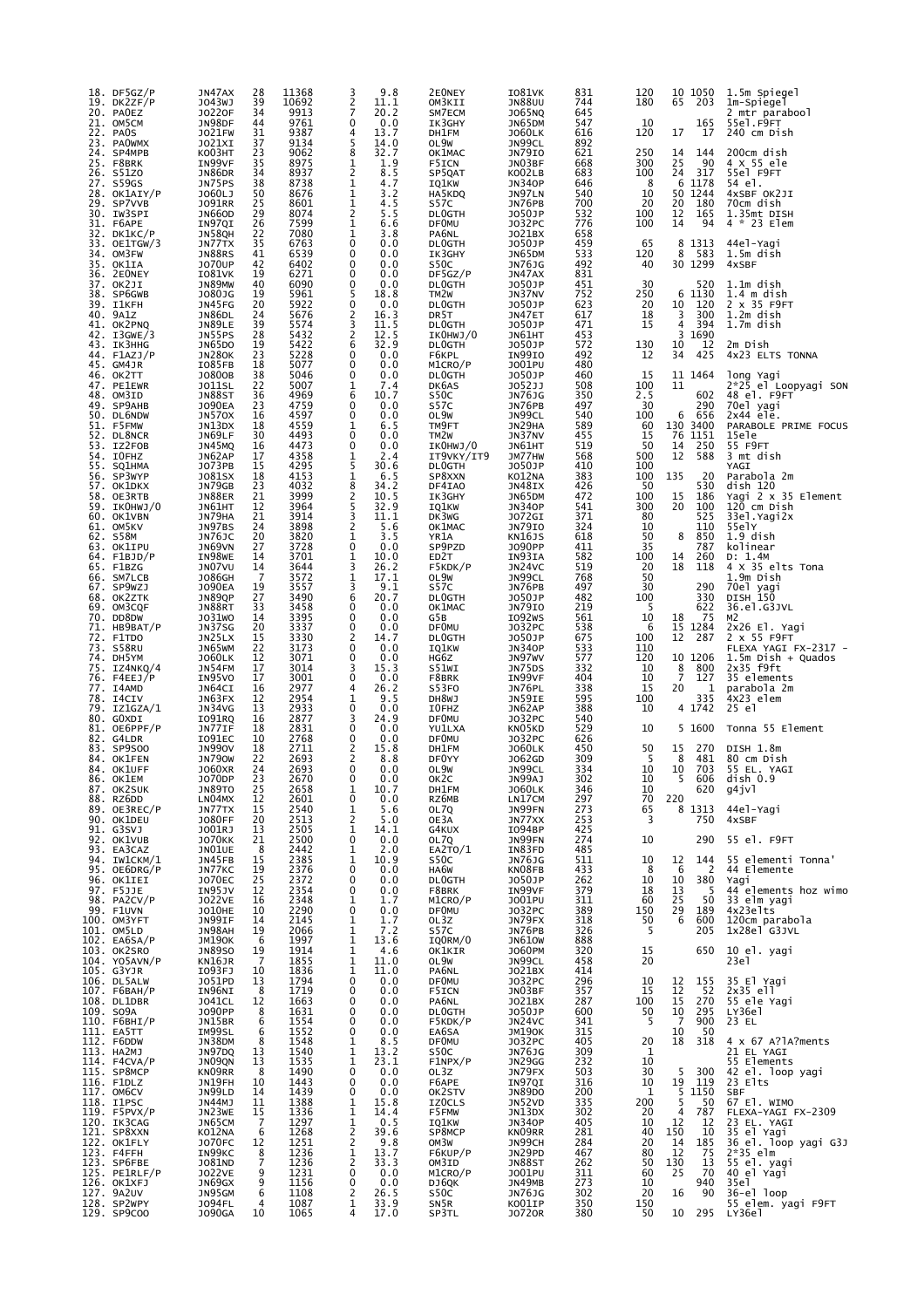| 130. YO2YA<br>131. OK1UDJ<br>132. OE3PVC/P<br>133. OK2MZL<br>$134.$ SP $9CLQ/P$<br>135. 9A2KK<br>136. IK20LD<br>137. F4FCW<br>138. OM5UM<br>139. SP9BGS<br>140. S52IT<br>141. YO2CDX/P<br>142. PA3AWJ<br>143. HB9ABN<br>144. S57UMP<br>145. OK1DPO<br>146. OM2RL<br>147. I1GPE<br>148. SP3TL<br>149. HB9AOF<br>150. DB1HGV<br>151. SP9HVV<br>152. EA4BGH<br>153. IK3MLF<br>154. EA4BM<br>155. F4WAM<br>156. НАОНО<br>157. SQ9AOR<br>158. 9A3AQ<br>159. YO5OCZ<br>160. OK2VZ<br>161. 9A6DAC<br>162. OK1BMW<br>163. НВ9МDР<br>164. 3z3z<br>165. F4AQG<br>166. F8BBR<br>166. IZ5MMT<br>168. OK2SAR<br>169. OK1DDV/P<br>170. OK1TLT/P<br>171. I7CSB<br>172. PAOFEI<br>173. F5GXX<br>174. SP2DDV<br>175. F4FSD/P<br>176. OE3FLU<br>177. DL6GCK<br>178. G6GVI<br>179. OK1ANA<br>180. EA3FLX<br>181. EA2CJW<br>182. SP7NHS                               | KN05XS<br>$\overline{4}$<br>11<br>J070GG<br>-5<br>JN77TX<br>17<br><b>JN89SN</b><br>10<br>KO00AD<br>-5<br>JN95LI<br>13<br>JN45KM<br>$\overline{7}$<br>JN38FO<br><b>JN98EO</b><br>12<br><b>JO90MG</b><br>11<br>9<br>JN66WB<br>KN05XS<br>3<br>5<br>J021GW<br>8<br>JN47QK<br>JN76QK<br>11<br>9<br><b>JO70CH</b><br>9<br><b>JN88NR</b><br>6<br>JN45AN<br>4<br><b>JO720R</b><br>7<br>JN36AD<br>J052DS<br>5<br>KN09GL<br>4<br>3<br>IN80BL<br><b>JN55WJ</b><br>9<br>3<br>IN80BN<br>IN98WV<br>3<br>3<br>KN07SU<br>KN09GL<br>4<br>8<br>JN75WS<br>KN17UL<br>2<br>6<br><b>JN89SO</b><br>JN75SL<br>6<br>JO70EI<br>6<br>JN47KJ<br>5<br>2<br>J082LL<br>JN23NO<br>3<br>3<br>JN06ET<br>2<br>JN52GW<br>JN89LX<br>6<br>JN79EI<br>5<br>J070UQ<br>4<br><b>JN71QQ</b><br>$\frac{1}{2}$<br>J033BC<br>$\overline{\mathbf{c}}$<br>IN95LP<br><b>JO83VE</b><br>1<br>JN19EF<br>4<br>$\overline{2}$<br>JN78VQ<br><b>JN470R</b><br>1<br>1<br>I083SN<br><b>JO70VE</b><br>1<br>JN01UF<br>1<br>1<br>IN93CI<br>$\mathbf{1}$<br>J091RU                                                 | 1033<br>1010<br>1002<br>999<br>970<br>960<br>954<br>934<br>907<br>901<br>881<br>861<br>860<br>857<br>808<br>803<br>777<br>747<br>724<br>708<br>690<br>615<br>608<br>597<br>594<br>519<br>506<br>471<br>463<br>462<br>394<br>390<br>386<br>375<br>355<br>353<br>348<br>348<br>319<br>276<br>236<br>224<br>185<br>180<br>168<br>143<br>124<br>63<br>57<br>52<br>48<br>17<br>14                                                                                                                                        | 22.7<br>1<br>0.0<br>0<br>0.0<br>0<br>0.0<br>0<br>$\mathbf 0$<br>0.0<br>$\Omega$<br>0.0<br>$\mathbf 0$<br>0.0<br>1<br>9.1<br>$\mathbf 0$<br>0.0<br>12.9<br>1<br>3<br>36.2<br>$\Omega$<br>0.0<br>$\mathbf 0$<br>0.0<br>$\mathbf 0$<br>0.0<br>$\mathbf 0$<br>0.0<br>7.9<br>1<br>1<br>4.0<br>1<br>8.0<br>2<br>32.0<br>$\mathbf{1}$<br>24.4<br>$\mathbf 0$<br>0.0<br>37.9<br>3<br>0<br>0.0<br>29.3<br>1<br>0<br>0.0<br>1<br>6.8<br>2<br>36.5<br>1<br>32.2<br>$\mathbf 0$<br>0.0<br>$\Omega$<br>0.0<br>$\Omega$<br>0.0<br>$\mathbf 0$<br>0.0<br>3<br>41.6<br>2<br>34.3<br>$\mathbf 0$<br>0.0<br>$\Omega$<br>0.0<br>59.5<br>1<br>0<br>0.0<br>0<br>0.0<br>0.0<br>0<br>$\mathbf 0$<br>0.0<br>0.0<br>0<br>$\mathbf 0$<br>0.0<br>3<br>79.5<br>$\Omega$<br>0.0<br>0.0<br>0<br>0<br>0.0<br>0<br>0.0<br>0<br>0.0<br>2<br>69.0<br>$\mathbf 0$<br>0.0<br>3<br>96.6<br>$\mathbf 0$<br>0.0 | S50C<br><b>DLOGTH</b><br>OL9W<br>OM6A<br>OL9W<br>S50C<br>IQ1KW<br>HB9FX<br>OE3A<br>OM3KII<br>IK3COJ<br>S50C<br>PI4GN<br>HB9XC<br><b>HA1KYY</b><br><b>DLOGTH</b><br><b>HA1KYY</b><br>IK3COJ<br>SP9C00<br>HB9BAT/P<br><b>DLOGTH</b><br>HA5KDQ<br>ED2T<br>S58RU<br>ED2T<br>F5KCC/P<br>HA5KDQ<br>SP9PZD<br>S50C<br>HA5KDQ<br>OM3CQF<br>S53FO<br>OK1AIY/P<br>HB9XC<br>SP4MPB<br>F1RJ/P<br>F1DQJ<br>IKOHWJ/0<br>OM3W<br>OK1VEI<br>OL3Z<br>9A1CBM<br><b>DFOMU</b><br>F6CIS<br>SQ1HMA<br>F5FTK<br>OE3A<br>DR5T<br>G3CKR/P<br>OK1IA<br>EA3XU<br>F6AJW/P<br>SP7VVB                             | <b>JN76JG</b><br>J050JP<br>JN99CL<br>JN99JC<br>JN99CL<br><b>JN76JG</b><br><b>JN340P</b><br>JN37RF<br>JN77XX<br><b>JN88UU</b><br>JN65BN<br><b>JN76JG</b><br>JO33II<br>JN37MD<br>JN87FI<br>J050JP<br>JN87FI<br>JN65BN<br><b>JO90GA</b><br>JN37SG<br>J050JP<br>JN97LN<br>IN93IA<br>JN65WM<br>IN93IA<br>JN17US<br>JN97LN<br><b>JO90PP</b><br><b>JN76JG</b><br>JN97LN<br>JN88RT<br>JN76PL<br>J060LJ<br>JN37MD<br><b>KO03HT</b><br>JN12MQ<br>IN96CQ<br>JN61HT<br>JN99CH<br>JN69JJ<br>JN79FX<br>JN83EN<br>J032PC<br>IN94WL<br>J073PB<br><b>JN18DO</b><br>JN77XX<br>JN47ET<br>I093AD<br><b>JO70UP</b><br>JN11CK<br>IN93EK<br><b>JO91RR</b>                                                                  | 556<br>269<br>253<br>104<br>151<br>339<br>164<br>171<br>192<br>185<br>147<br>556<br>215<br>179<br>132<br>245<br>161<br>318<br>380<br>170<br>239<br>243<br>355<br>157<br>348<br>310<br>196<br>158<br>101<br>357<br>89<br>113<br>101<br>142<br>286<br>198<br>166<br>212<br>117<br>115<br>119<br>224<br>137<br>149<br>168<br>70<br>80<br>63<br>57<br>52<br>48<br>17<br>14                          | 40<br>10<br>10<br>4<br>9<br>10<br>10<br>20<br>10<br>10<br>$\overline{c}$<br>60<br>20<br>800m<br>10<br>10<br>20<br>80<br>80<br>10<br>10<br>10<br>1k<br>-5<br>10<br>10<br>15<br>1<br>1<br>2<br>10<br>10<br>5<br>200<br>10<br>10<br>1<br>10<br>2<br>5<br>10<br>1<br>10<br>10<br>15<br>200m<br>2                                          | 200<br>8<br>1313<br>325<br>320<br>109<br>169<br>20<br>15<br>327<br>200<br>5 1072<br>6<br>240<br>90<br>85<br>2<br>740<br>2<br>10<br>207<br>199<br>15<br>430<br>13<br>38<br>41<br>17<br>95<br>15<br>110<br>-5<br>1170<br>35<br>121<br>15<br>860<br>650<br>120<br>110<br>13<br>200<br>2<br>891<br>8<br>68<br>25<br>120<br>12<br>80<br>30<br>320<br>5<br>495<br>5<br>1200<br>90<br>9<br>9<br>25<br>120<br>12<br>55<br>15<br>8<br>250<br>9<br>465<br>9<br>105<br>230<br>10<br>20<br>20<br>200                                                                                                                                                  | 35 ele F9FT<br>28 el. Yagi<br>44 element Yagi<br>148 el.group<br>32 elem. DL6WU<br>28 El. LOOP<br>comet GP21 (vertical<br>67 elts Wimo<br>OK2KKW<br>4mly<br>10 EL.<br>16ele dj9bv<br>23 el yagi<br>2 x 26 El. Yagi<br>25 el. DL6WU<br>YAGI 50el.<br>sufaz.18rad<br>23 el. F9FT<br>4x21 el Yaga<br>23 elements<br>40El.Yagi<br>55 ELE<br>F9FT 1296 55 element<br>4x17el<br>2x29e1<br>loop<br>38 ele Yagi<br>10 el. yagi<br>28 el Yagi<br>27 el. Yāqi<br>36 El Yagi<br>35 el. Tonna<br>ANT37 EL 1.3<br>ANT 1.3<br>55 ele f9ft<br>dipol<br>4x25 el DL6WU<br>Pendrek<br>Yagi 55 el<br>$23$ el<br>ANT 1.3<br>4x37ele DL6WU<br>2x23<br>32 ELE Yagi<br>23 -element Yagi Ton<br>27-ele G3JVL<br>LBFA<br>2 x Yagi 22 WL<br>Yagi 23 el                                                                           |
|---------------------------------------------------------------------------------------------------------------------------------------------------------------------------------------------------------------------------------------------------------------------------------------------------------------------------------------------------------------------------------------------------------------------------------------------------------------------------------------------------------------------------------------------------------------------------------------------------------------------------------------------------------------------------------------------------------------------------------------------------------------------------------------------------------------------------------------------------|-----------------------------------------------------------------------------------------------------------------------------------------------------------------------------------------------------------------------------------------------------------------------------------------------------------------------------------------------------------------------------------------------------------------------------------------------------------------------------------------------------------------------------------------------------------------------------------------------------------------------------------------------------------------------------------------------------------------------------------------------------------------------------------------------------------------------------------------------------------------------------------------------------------------------------------------------------------------------------------------------------------------------------------------------------|---------------------------------------------------------------------------------------------------------------------------------------------------------------------------------------------------------------------------------------------------------------------------------------------------------------------------------------------------------------------------------------------------------------------------------------------------------------------------------------------------------------------|--------------------------------------------------------------------------------------------------------------------------------------------------------------------------------------------------------------------------------------------------------------------------------------------------------------------------------------------------------------------------------------------------------------------------------------------------------------------------------------------------------------------------------------------------------------------------------------------------------------------------------------------------------------------------------------------------------------------------------------------------------------------------------------------------------------------------------------------------------------------------|--------------------------------------------------------------------------------------------------------------------------------------------------------------------------------------------------------------------------------------------------------------------------------------------------------------------------------------------------------------------------------------------------------------------------------------------------------------------------------------------------------------------------------------------------------------------------------------|-----------------------------------------------------------------------------------------------------------------------------------------------------------------------------------------------------------------------------------------------------------------------------------------------------------------------------------------------------------------------------------------------------------------------------------------------------------------------------------------------------------------------------------------------------------------------------------------------------------------------------------------------------------------------------------------------------|-------------------------------------------------------------------------------------------------------------------------------------------------------------------------------------------------------------------------------------------------------------------------------------------------------------------------------------------------------------------------------------------------|---------------------------------------------------------------------------------------------------------------------------------------------------------------------------------------------------------------------------------------------------------------------------------------------------------------------------------------|-------------------------------------------------------------------------------------------------------------------------------------------------------------------------------------------------------------------------------------------------------------------------------------------------------------------------------------------------------------------------------------------------------------------------------------------------------------------------------------------------------------------------------------------------------------------------------------------------------------------------------------------|--------------------------------------------------------------------------------------------------------------------------------------------------------------------------------------------------------------------------------------------------------------------------------------------------------------------------------------------------------------------------------------------------------------------------------------------------------------------------------------------------------------------------------------------------------------------------------------------------------------------------------------------------------------------------------------------------------------------------------------------------------------------------------------------------------|
| 183. ОК1ЈНМ<br>Section: 1,3 GHz, Multi Operator<br>Pl. Call<br>1.<br><b>DLOGTH</b><br>2.<br><b>DFOMU</b><br>3.<br>TM2W<br>4.<br>OL9W<br>5.<br>OL3Z<br>OM3KII<br>6.<br>S50C<br>7.<br>8.<br>PA6NL<br>9.<br>OK5Z<br>10. OK1KIR<br>11. OM3W<br>12. TM9FT<br>13. HA5KDQ<br>14. S57C<br>15. OK2C<br>16. F6KUP/P<br>17. DFOYY<br>18. OK2M<br>19. OE3A<br>20. IQ1KW<br>21. PI4GN<br>22. M1CRO/P<br>23. 9A1CMS<br>24. DR5T<br>25. F5KDK/P<br>26. HA6W<br>27. OE5VRL/5<br>28. G3CKR/P<br>29. SP9PZD<br>30. DQ7A<br>31. HG7F<br>32. PI4Z<br>33. S59P<br>34. OE5D<br>35. OL7Q<br>36. DLOHTW<br>37. YR1A<br>38. G3OHM/P<br>39. IZOCLS<br>40. F5REF/P<br>41. HA5SHF/P<br>42. НВ9ХС<br>43. OK1KKL<br>44. OK1KKD<br>45. PI4TUE<br>46. ОМбА<br>47. OM3RBS<br>48. HB9FX<br>49. ED2T<br>50. G8CUL<br>51. OE2M<br>52. HG6Z<br>53. OL4K<br>54. OK2KOJ<br>OM3RAL<br>55. | 1<br><b>JO70CO</b><br>LOC.<br>QSOS<br>J050JP<br>201<br>J032PC<br>148<br>JN37NV<br>104<br>JN99CL<br>121<br>137<br>JN79FX<br><b>JN88UU</b><br>124<br>110<br>JN76JG<br>101<br>J021BX<br>JN89AK<br>111<br>116<br>J060PM<br>104<br>JN99CH<br>JN29HA<br>69<br>JN97LN<br>85<br>81<br>JN76PB<br>JN99AJ<br>94<br>JN29PD<br>72<br>81<br>J062GD<br>79<br>JN69UN<br>JN77XX<br>JN34OP<br>81<br>49<br>J033II<br>68<br>J001PU<br>$rac{65}{57}$<br>JN86DM<br>56<br>JN47ET<br>JN24VC<br>KNO&FB<br>46<br>$\frac{49}{55}$<br>JN78DK<br>I093AD<br>56<br>46<br><b>JO90PP</b><br>J061JF<br>63<br>JN97KR<br>46<br>$^{42}_{41}$<br>J011WM<br><b>JN86AO</b><br>JN68PC<br>39<br>61<br>JN99FN<br>J060QU<br>49<br>$\frac{22}{41}$<br>26<br>KN16JS<br>IO92GB<br>JN52VD<br>JN19BC<br>$\frac{35}{47}$<br>JN97FQ<br>JN37MD<br>45<br>J070P0<br>50<br>$\frac{53}{43}$<br>J060WD<br>J021RK<br>$\frac{33}{37}$<br>JN99JC<br>JN98KJ<br>JN37RF<br>36<br>IN93IA<br>22<br>109130<br>$\frac{25}{24}$<br>JN67NT<br>JN97WV<br>27<br>43<br><b>JO70TQ</b><br>JN89EG<br>38<br><b>JN98LR</b><br>33 | 8<br>Points<br>$-QSOS$<br>63625<br>45964<br>41956<br>40676<br>38872<br>38685<br>38077<br>35778<br>34397<br>30890<br>30670<br>28273<br>26967<br>25919<br>23729<br>22856<br>22601<br>22420<br>22208<br>21392<br>21392<br>20060<br>17739<br>17316<br>17170<br>16586<br>15941<br>15216<br>14106<br>13091<br>12806<br>11205<br>10531<br>9804<br>9616<br>9586<br>9384<br>9282<br>9118<br>9111<br>8870<br>8858<br>$8459$<br>$8437$<br>7736<br>7248<br>7200<br>7126<br>6685<br>6468<br>6349<br>6334<br>6178<br>6114<br>5881 | $\Omega$<br>0.0<br>Error-%<br>9<br>6.4<br>0.9<br>1<br>1.9<br>4<br>7<br>4.0<br>6<br>5.5<br>2.3<br>4<br>5<br>4.3<br>6<br>7.6<br>1<br>1.0<br>8<br>7.6<br>4<br>4.4<br>2<br>3.7<br>3<br>4.8<br>3<br>4.0<br>1<br>0.5<br>4<br>8.1<br>$\frac{3}{7}$<br>6.8<br>10.9<br>$\frac{8}{7}$<br>10.3<br>14.8<br>10<br>21.4<br>2<br>4.5<br>$\frac{3}{6}$<br>5.7<br>11.3<br>0<br>0.0<br>10.5<br>5<br>$\Omega$<br>0.0<br>4<br>13.7<br>9<br>18.2<br>1<br>3.3<br>$\mathbf{1}$<br>1.2<br>$\frac{1}{3}$<br>3.9<br>6.0<br>$\begin{array}{c} 2 \\ 2 \\ 2 \end{array}$<br>7.3<br>1.7<br>9.7<br>2.4<br>1<br>$\overline{2}$<br>1<br>6.8<br>5.4<br>7<br>16.7<br>5<br>12.0<br>1<br>1.4<br>3<br>7.3<br>3<br>8.0<br>6<br>22.5<br>1<br>1.8<br>$\overline{c}$<br>$\overline{7}.2$<br>1<br>3.4<br>1<br>2.7<br>0<br>0.0<br>3<br>14.6<br>15.9<br>3<br>4<br>10.3<br>3<br>4.0<br>0<br>0.0                        | OK1EM<br><b>ODX</b><br>G5B<br>OL9W<br>OL9W<br>IQ1KW<br>IQ1KW<br>DK5WO<br>SP5QAT<br>OK1MAC<br>IQ1KW<br>YU1LA<br>IQ1KW<br>G4KUX<br>DK6AS<br>SP5QAT<br>TM2W<br>IZ4BEH<br>IK3GHY<br>PA6NL<br>IQ1KW<br>OM3W<br>OK5Z<br><b>DLOGTH</b><br>IQ1KW<br>OL9W<br>S50C<br>IZ4BEH<br>TM9FT<br>DL0GTH<br>IK3GHY<br>HA6W<br>DL3JAN<br>DH1FM<br>IQ1KW<br>PA6NL<br>DL0GTH<br>HA5KDQ<br>OL3Z<br>DF2VJ<br>EA3XU<br>DK6AS<br>IK3GHY<br>G3XDY<br>TM <sub>2</sub> W<br>TM <sub>2</sub> W<br>OK1MAC<br>DJ3HW<br>OK1VEI<br>OK5Z<br>F5SGT/P<br><b>DF0MU</b><br>PE1MMP<br>DH5YM<br>OE3A<br><b>DLOGTH</b><br>S50C | J070DP<br>$Loc.-ODX$<br>I092WS<br>JN99CL<br>JN99CL<br><b>JN340P</b><br><b>JN340P</b><br><b>JO30AS</b><br>KO02LB<br><b>JN79IO</b><br><b>JN340P</b><br>KN04FR<br><b>JN340P</b><br>I094BP<br><b>JO52JJ</b><br>KO02LB<br>JN37NV<br>JN54VK<br>JN65DM<br>J021BX<br>JN340P<br>JN99CH<br>JN89AK<br>J050JP<br><b>JN340P</b><br>JN99CL<br><b>JN76JG</b><br>JN54VK<br>JN29HA<br>J050JP<br>JN65DM<br>KN08FB<br><b>JO61AU</b><br><b>JO60LK</b><br><b>JN340P</b><br>J021BX<br>J050JP<br>JN97LN<br>JN79FX<br>JN39LI<br>JN11CK<br>305233<br>3N65DM<br>J0020B<br>JN37NV<br>JN37NV<br><b>JN79IO</b><br><b>JO42QE</b><br>JN69JJ<br>JN89AK<br>IN88KD<br>JO32PC<br>J021VT<br><b>JO60LK</b><br>JN77XX<br>J050JP<br>JN76JG | 8<br>ODX-Pt.<br>788<br>821<br>832<br>991<br>806<br>863<br>785<br>789<br>855<br>838<br>982<br>768<br>793<br>785<br>819<br>720<br>737<br>725<br>767<br>982<br>780<br>675<br>737<br>746<br>745<br>779<br>712<br>917<br>771<br>655<br>672<br>647<br>721<br>783<br>560<br>547<br>798<br>711<br>529<br>690<br>665<br>552<br>685<br>747<br>459<br>680<br>588<br>587<br>689<br>577<br>303<br>428<br>416 | 20m<br>Power<br>200<br>400<br>400<br>50<br>750<br>150<br>200<br>120<br>140<br>400<br>350<br>100<br>200<br>100<br>250<br>100<br>75<br>150<br>200<br>400<br>120<br>50<br>200<br>400<br>40<br>60<br>150<br>120<br>100<br>120<br>80<br>80<br>50<br>10<br>20<br>40<br>100<br>100<br>300<br>120<br>200<br>10<br>150<br>10<br>15<br>10<br>35 | 1<br>AGL<br>ASL<br>25<br>1003<br>16<br>162<br>7<br>1320<br>7 1129<br>376<br>9<br>965<br>10 1508<br>15<br>660<br>50<br>850<br>20<br>930<br>15<br>215<br>15<br>5<br>948<br>6<br>700<br>$\overline{7}$<br>387<br>12<br>201<br>15<br>670<br>1037<br>5<br>1950<br>18<br>18<br>8<br>276<br>10<br>898<br>1826<br>6<br>30<br>954<br>885<br>17<br>$\begin{array}{c} 12 \\ 5 \end{array}$<br>362<br>234<br>40<br>700<br>20<br>15<br>700<br>$5 \t1323$<br>$8 - 550$<br>5 1838<br>10<br>20<br>$1\,$<br>120<br>$\overline{4}$<br>650<br>8 1600<br>744<br>500<br>1476<br>1009<br>7 1330<br>10 1550<br>1280<br>15<br>834<br>10 1200<br>514<br>10<br>1232 | PA 0.9 m<br>Antenna<br>1.9m Spiegel. 2m Spi<br>$2m$ dish + $Omni$<br>2x 150cm DISH<br>3m DISH<br>180cm.320cm.120x150c<br>2.3m dish<br>248cm<br>1.8 m & 2.0 m dishes<br>3m DISH<br>$1.8m$ dish<br>3m Dish<br>4 x 35 yagi<br>32x 6ele.Loop ha5iw<br>DISH 180cm<br>1.8m dish<br>Parabole 180cm<br>1.9m dish<br>2x1.8m dish<br>2m dish<br>410 CM DISH<br>2m dish<br>4x37 ele.DL6WU<br>4x44 ele<br>190cm + Rideau<br>3m Dish<br>3m Parabolspiegel<br>100EL DL6WU<br>190cm Parabolspiegel<br>150 grid dish<br>2.4mtr Dish<br>4 x Double Quad. 4 x<br>1.2m dish<br>1x2m Spiegel<br>3m dish<br>310 cm Dish HM<br>PARABOLE 1 M<br>dish<br>Yagi 4x16 el<br>Parabola 300cm<br>1.8M DISH<br>44e1<br>1.8m Dish<br>48 el. F9FT<br>4x16Y<br>8x35ELE HOME MADE EA<br>55el. F9FT<br>Dish 2 m<br>Yagi 55el.<br>WIFI dish |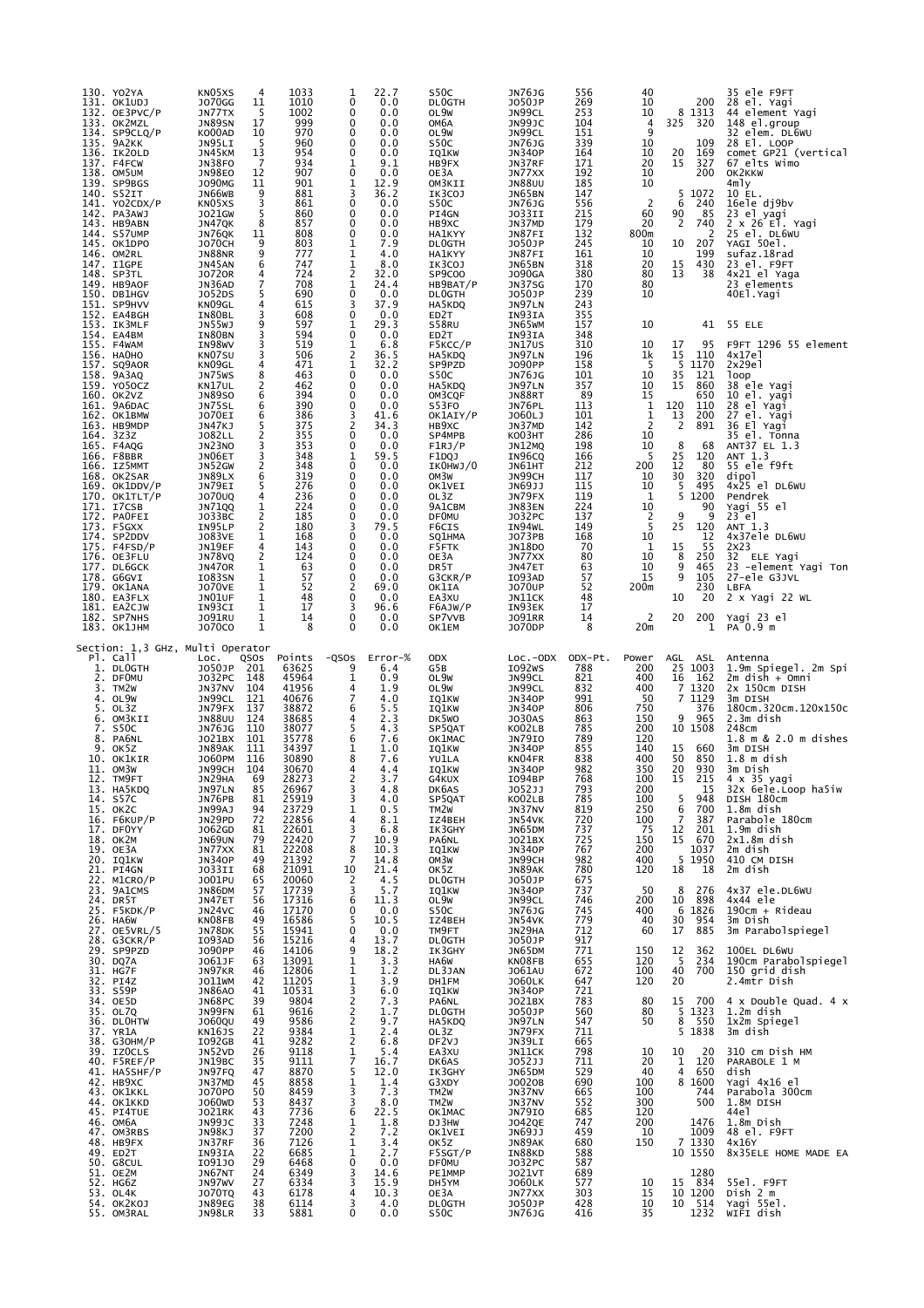| 56. OK1OPT<br>57. F6KPL<br>58. OL1B<br>59. 9A2L<br>60. PE1MMP<br>61. F5KCC/P<br>62. OK2KYZ<br>63. IQORM/0<br>64. IOXJ/0<br>65. DLOLN<br>$66.$ F5SGT/P<br>67. OK2KYJ<br>68. 9A1CBM<br>69. OK1KCB<br>70. EA2TO/1<br>71. 9A1W<br>72. OK1KEP<br>73. 9A8D<br>74. OK1KFH<br>75. OK2R<br>76. EA3XU<br>77. SN9F<br>78. F8KCF/P<br>79. HG5W<br>80. IW3GOA/3<br>81. F5KDY/P<br>82. DFOBRB<br>83. SN5R<br>84. IT9VKY/IT9<br>85. RA3RF<br>86. Ғ6КРН/Р<br>87. G8CQA/P<br>88. EA1AWV/P<br>89. OM3KMA<br>90. 9A200C<br>91. EA5YB/3<br>92. ER6A<br>93. OK5K                                                                                                                                                                                                                                                                                                                                     | JN69NX<br>IN99IO<br><b>JO80IB</b><br>JN86BE<br>J021VT<br>JN17US<br>JN89XN<br><b>JN610W</b><br>JN62AM<br>J031QX<br>IN88KD<br>JN89QQ<br>JN83EN<br>JN79GB<br>IN83FD<br>JN75ST<br><b>JO700R</b><br>JN95LM<br>JN69VN<br><b>JN89DO</b><br>JN11CK<br><b>JO90MH</b><br>JN36CD<br>JN97HG<br>JN66DB<br><b>JN080C</b><br>J062HG<br>KO01IP<br>JM77HW<br>LO03WK<br>JN03AB<br>IO81WU<br>IN72GH<br>JN88RP<br><b>JN85AO</b><br>JN01XG<br>KN45CO<br>JN99CT                                                                                                                                                                                                                            | 32<br>18<br>40<br>25<br>30<br>18<br>27<br>14<br>17<br>39<br>16<br>30<br>11<br>20<br>11<br>19<br>26<br>14<br>22<br>20<br>6<br>16<br>10<br>11<br>14<br>$\overline{7}$<br>8<br>$\overline{7}$<br>2<br>4<br>6<br>6<br>2<br>5<br>6<br>3<br>2<br>2                                                                                                                                                                 | 5586<br>5323<br>5188<br>5056<br>4758<br>4529<br>4384<br>4334<br>4313<br>4195<br>4043<br>3942<br>3699<br>3420<br>3324<br>3192<br>3181<br>3067<br>2943<br>2729<br>2564<br>2487<br>2222<br>2024<br>1723<br>1604<br>1435<br>1064<br>1029<br>974<br>919<br>782<br>593<br>493<br>390<br>337<br>209<br>94                                                                                                                                                                | $\frac{2}{7}$<br>$\overline{7}$<br>10<br>1<br>1<br>0<br>2<br>0<br>0<br>$\frac{1}{3}$<br>1<br>4<br>0<br>0<br>1<br>0<br>2<br>1<br>$\overline{2}$<br>0<br>$\frac{2}{0}$<br>0<br>1<br>$\mathbf 0$<br>2<br>0<br>$\mathbf 0$<br>2<br>1<br>$\overline{c}$<br>0<br>0<br>1<br>0<br>5                                                                                                                           | 5.5<br>35.3<br>25.2<br>33.5<br>3.7<br>4.0<br>0.0<br>9.0<br>0.0<br>0.0<br>5.3<br>8.1<br>8.3<br>16.2<br>0.0<br>0.0<br>0.9<br>0.0<br>11.4<br>9.9<br>25.5<br>0.0<br>19.0<br>0.0<br>0.0<br>9.1<br>0.0<br>37.9<br>0.0<br>0.0<br>47.1<br>24.7<br>41.6<br>0.0<br>0.0<br>56.9<br>0.0<br>73.1                                                                                                                                                             | HA6W<br>DF5GZ/P<br>DH1FM<br>SP9AHB<br>OE2M<br>G6HIE<br>S57C<br>EA6SA/P<br>S50C<br><b>DLOGTH</b><br>ED <sub>2</sub> T<br>S50C<br>IK3COJ<br>HG6Z<br>EA3CAZ<br>OL9W<br><b>DLOGTH</b><br>OL9W<br>SP9PZD<br>S50C<br>IZ4JIF<br>DG6ISR<br>F6DKW<br>S50C<br>S59GS<br>TM <sub>2</sub> W<br>ок2м<br>SP4MPB<br>I0FHZ<br>RX3DR<br>F2EE/P<br>M1CRO/P<br>ED2T<br>OE1TGW/3<br>S53FO<br>EA5TT<br>YO9HH<br>OM3W                                                                                                                                                                                                                           | <b>KNO8FB</b><br>JN47AX<br><b>JO60LK</b><br><b>JO90EA</b><br>JN67NT<br>I090SU<br>JN76PB<br><b>JM190K</b><br><b>JN76JG</b><br>J050JP<br>IN93IA<br><b>JN76JG</b><br>JN65BN<br>JN97WV<br>JNO1UE<br>JN99CL<br>J050JP<br>JN99CL<br>J090PP<br><b>JN76JG</b><br>JN64AK<br><b>JO61PK</b><br>JN18CS<br><b>JN76JG</b><br>JN75PS<br>JN37NV<br>JN69UN<br><b>KO03HT</b><br>JN62AP<br>K095AJ<br>JN14VM<br>J001PU<br>IN93IA<br>JN77TX<br>JN76PL<br>IM99SL<br>KN34WA<br>JN99CH                                                                                                                                                                                                                       | 576<br>707<br>270<br>458<br>689<br>457<br>438<br>888<br>471<br>280<br>588<br>426<br>404<br>414<br>485<br>454<br>312<br>444<br>411<br>388<br>867<br>423<br>419<br>313<br>235<br>441<br>311<br>241<br>568<br>330<br>342<br>235<br>350<br>155<br>114<br>286<br>179<br>56                                                                                                                                                                 | 150<br>100<br>10<br>40<br>50<br>100<br>80<br>10<br>10<br>100<br>80<br>10<br>10<br>50<br>10<br>130<br>40<br>10<br>35<br>15<br>10<br>65<br>10<br>15<br>10<br>100<br>150<br><sup>2</sup><br>10<br>10<br>600m<br>10<br>90<br>10                                                                                                                                       | 10<br>700<br>10<br>108<br>8<br>995<br>1061<br>7<br>45<br>55<br>2<br>339<br>6<br>546<br>2<br>1900<br>2<br>600<br>13<br>200<br>20<br>320<br>600<br>544<br>2 1512<br>10<br>804<br>762<br>7<br>827<br>6<br>750<br>170<br>10<br>20 1320<br>354<br>20<br>3 1700<br>10<br>150<br>11<br>27<br>1400<br>101<br>8 1000<br>286<br>14<br>170<br>10<br>15<br>3<br>150<br>250                                                                                                                                                                                                                                                               | 28e L . Y<br>parabole 190 cms.<br>55 el.F9FT<br>$2 \times 35$ el yagi<br>Yagy 36 elementen<br>PARABOLE 1.20m + dou<br>55el F9FT<br>55 el yagi<br>35e1<br>88 El Collineargrupp<br>Prime focus 1.40m<br><b>DISH</b><br>46 el.DL6WU<br>Dish 120<br>2x23 tonna<br>4x49 el. Yagi<br>F9FT<br>30el. DJ9BV<br>Kolinear<br>36 EL. YAGI<br>8X35 YAGI<br>35 el F9FT<br>$2*23$ elts<br>35e Yagi<br>Yagi 20 el<br>55 EL<br>55 Element<br>55e1<br>Yagi 20 el<br>$1 \times 2 - 49e$<br>ANT 35 ELEMENT<br>1.2m dish<br>FLEXA 48 el<br>WIMO yagi 4 x 67 el<br>36 el ER1LW<br>$4x23$ el.F9FT                                                                                                                                                                                                                                                       |
|---------------------------------------------------------------------------------------------------------------------------------------------------------------------------------------------------------------------------------------------------------------------------------------------------------------------------------------------------------------------------------------------------------------------------------------------------------------------------------------------------------------------------------------------------------------------------------------------------------------------------------------------------------------------------------------------------------------------------------------------------------------------------------------------------------------------------------------------------------------------------------|----------------------------------------------------------------------------------------------------------------------------------------------------------------------------------------------------------------------------------------------------------------------------------------------------------------------------------------------------------------------------------------------------------------------------------------------------------------------------------------------------------------------------------------------------------------------------------------------------------------------------------------------------------------------|--------------------------------------------------------------------------------------------------------------------------------------------------------------------------------------------------------------------------------------------------------------------------------------------------------------------------------------------------------------------------------------------------------------|-------------------------------------------------------------------------------------------------------------------------------------------------------------------------------------------------------------------------------------------------------------------------------------------------------------------------------------------------------------------------------------------------------------------------------------------------------------------|-------------------------------------------------------------------------------------------------------------------------------------------------------------------------------------------------------------------------------------------------------------------------------------------------------------------------------------------------------------------------------------------------------|-------------------------------------------------------------------------------------------------------------------------------------------------------------------------------------------------------------------------------------------------------------------------------------------------------------------------------------------------------------------------------------------------------------------------------------------------|--------------------------------------------------------------------------------------------------------------------------------------------------------------------------------------------------------------------------------------------------------------------------------------------------------------------------------------------------------------------------------------------------------------------------------------------------------------------------------------------------------------------------------------------------------------------------------------------------------------------------|--------------------------------------------------------------------------------------------------------------------------------------------------------------------------------------------------------------------------------------------------------------------------------------------------------------------------------------------------------------------------------------------------------------------------------------------------------------------------------------------------------------------------------------------------------------------------------------------------------------------------------------------------------------------------------------|---------------------------------------------------------------------------------------------------------------------------------------------------------------------------------------------------------------------------------------------------------------------------------------------------------------------------------------------------------------------------------------------------------------------------------------|-------------------------------------------------------------------------------------------------------------------------------------------------------------------------------------------------------------------------------------------------------------------------------------------------------------------------------------------------------------------|------------------------------------------------------------------------------------------------------------------------------------------------------------------------------------------------------------------------------------------------------------------------------------------------------------------------------------------------------------------------------------------------------------------------------------------------------------------------------------------------------------------------------------------------------------------------------------------------------------------------------|----------------------------------------------------------------------------------------------------------------------------------------------------------------------------------------------------------------------------------------------------------------------------------------------------------------------------------------------------------------------------------------------------------------------------------------------------------------------------------------------------------------------------------------------------------------------------------------------------------------------------------------------------------------------------------------------------------------------------------------------------------------------------------------------------------------------------------|
| Checklogs<br>EA5/YO4RFV, SP8WJW, SP9ORN, F4EHB, SP3BEK, SP3NK                                                                                                                                                                                                                                                                                                                                                                                                                                                                                                                                                                                                                                                                                                                                                                                                                   |                                                                                                                                                                                                                                                                                                                                                                                                                                                                                                                                                                                                                                                                      |                                                                                                                                                                                                                                                                                                                                                                                                              |                                                                                                                                                                                                                                                                                                                                                                                                                                                                   |                                                                                                                                                                                                                                                                                                                                                                                                       |                                                                                                                                                                                                                                                                                                                                                                                                                                                 |                                                                                                                                                                                                                                                                                                                                                                                                                                                                                                                                                                                                                          |                                                                                                                                                                                                                                                                                                                                                                                                                                                                                                                                                                                                                                                                                      |                                                                                                                                                                                                                                                                                                                                                                                                                                       |                                                                                                                                                                                                                                                                                                                                                                   |                                                                                                                                                                                                                                                                                                                                                                                                                                                                                                                                                                                                                              |                                                                                                                                                                                                                                                                                                                                                                                                                                                                                                                                                                                                                                                                                                                                                                                                                                  |
| Section: 2,3 GHz, Single Operator<br>Pl. Call<br>1. OK1MAC<br>2. HA8V<br>3. IK3GHY<br>4. G3XDY<br>5. SP4MPB<br>6. IZ4BEH<br>7. DL1SUZ<br>8. DG6ISR<br>9. SP5QAT<br>10. IK3COJ<br>11. OK2PWY<br>12. S51ZO<br>13. ІКЗННС<br>14. DK2ZF/P<br>15. DL3IAS<br>16. SP6GWB<br>17. OK1VEI<br>18. PAOEZ<br>19. PAOS<br>20. OK1AIY/P<br>21. DF5GZ/P<br>22. OE1TGW/3<br>23. F6APE<br>24. OK2PNQ<br>25. OK1IA<br>26. DL8NCR<br>27. IW3SPI<br>28. ІКОНWJ/О<br>29. G4LDR<br>30. OE3RTB<br>31. OK1IPU<br>32. SM7LCB<br>33. DL6NDW<br>34. OE3REC/P<br>35. F5FMW<br>36. F1BZG<br>37. SP3TL<br>38. OK2ZTK<br>39. SP9S00<br>40. PE1EWR<br>41. OK1IEI<br>42. 2EONEY<br>43. IOFHZ<br>44. 9A2GA<br>45. G8DTF/P<br>46. F1BJD/P<br>47. SP3WYP<br>48. OK1UFF<br>49. IK3MLF<br>50. G3SVJ<br>51. OE3PVC/P<br>52. OM3YFT<br>53. DL1DBR<br>54. 9A3AQ<br>54. S57UMP<br>56. ОК1ЈНМ<br>57. OK2BFH<br>58. EA1BYA/P | LOC.<br>JN79IO<br>KN06HT<br>JN65DM<br>J0020B<br>KO03HT<br>JN54VK<br><b>JO53UN</b><br>J061PK<br>KO02LB<br>JN65BN<br><b>JO80HB</b><br>JN86DR<br>JN65DO<br>J043WJ<br>JN49EJ<br>J080JG<br>JN69JJ<br>J0220F<br><b>JO21FW</b><br>J060LJ<br>JN47AX<br>JN77TX<br>IN97QI<br>JN89LE<br><b>JO70UP</b><br><b>JNPALL</b><br><b>JN66OD</b><br>JN61HT<br>I091EC<br>JN88ER<br>JN69VN<br>J086GH<br><b>JN570X</b><br>JN77TX<br>JN13DX<br>JN07VU<br>J0720R<br>JN89QP<br><b>JN990V</b><br>J011SL<br>J070EC<br>IO81VK<br>JN62AP<br>JN75WR<br>I083R0<br>IN98WE<br>J081SX<br>J060XR<br>JN55WJ<br>J001RJ<br>JN77TX<br>JN99IF<br><b>JO41CL</b><br>JN75WS<br>JN76QK<br>J070C0<br><b>JN99JQ</b> | QSOS<br>54<br>22<br>24<br>29<br>16<br>17<br>20<br>25<br>12<br>17<br>26<br>20<br>15<br>17<br>14<br>17<br>20<br>16<br>16<br>22<br>8<br>16<br>7<br>13<br>14<br>15<br>9<br>6<br>8<br>$\overline{7}$<br>11<br>3<br>$\overline{4}$<br>8<br>6<br>5<br>4<br>10<br>5<br>$\overline{7}$<br>8<br>6<br>3<br>$\overline{7}$<br>6<br>2<br>3<br>4<br>3<br>3<br>$\overline{c}$<br>3<br>2<br>4<br>3<br>1<br>$\mathbf{1}$<br>1 | Points<br>16216<br>10239<br>9781<br>9225<br>8424<br>7971<br>7535<br>6387<br>6217<br>5709<br>5422<br>4916<br>4706<br>4634<br>4335<br>3923<br>3880<br>3806<br>3733<br>3388<br>3113<br>2915<br>2191<br>2152<br>2132<br>1927<br>1759<br>1734<br>1602<br>1592<br>1382<br>1373<br>1258<br>1205<br>1147<br>1077<br>1066<br>961<br>940<br>923<br>904<br>857<br>829<br>747<br>691<br>513<br>491<br>373<br>368<br>317<br>191<br>182<br>174<br>170<br>170<br>101<br>38<br>26 | $-QSOS$<br>2<br>2<br>4<br>1<br>3<br>3<br>$\mathbf 0$<br>0<br>$\overline{2}$<br>1<br>0<br>0<br>0<br>0<br>1<br>$\mathbf{1}$<br>0<br>2<br>$\mathbf 0$<br>0<br>$\mathbf 0$<br>0<br>0<br>2<br>1<br>0<br>0<br>$\frac{1}{1}$<br>0<br>0<br>0<br>0<br>0<br>1<br>$\frac{1}{2}$<br>0<br>0<br>0<br>1<br>0<br>1<br>0<br>0<br>$\overline{c}$<br>1<br>0<br>0<br>$\mathbf{1}$<br>0<br>0<br>0<br>0<br>0<br>0<br>0<br>0 | $Error-%$<br>5.3<br>5.5<br>10.1<br>2.1<br>14.7<br>17.9<br>0.0<br>0.0<br>17.3<br>3.7<br>0.0<br>0.0<br>0.0<br>0.0<br>3.9<br>10.9<br>0.0<br>11.3<br>0.0<br>0.0<br>0.0<br>0.0<br>0.0<br>15.3<br>7.5<br>0.0<br>0.0<br>19.5<br>25.2<br>0.0<br>0.0<br>0.0<br>0.0<br>0.0<br>19.8<br>11.6<br>24.2<br>0.0<br>0.0<br>0.0<br>9.5<br>0.0<br>11.2<br>0.0<br>0.0<br>46.4<br>26.8<br>0.0<br>0.0<br>49.0<br>0.0<br>0.0<br>0.0<br>0.0<br>0.0<br>0.0<br>0.0<br>0.0 | ODX<br>IQ1KW<br>SP4MPB<br>HA8V<br><b>DLOGTH</b><br>HA8V<br>OL9W<br>OL9W<br>PA6NL<br>S50C<br>OL9W<br>IK3GHY<br>SP5QAT<br>HA8V<br>G3XDY<br>G3XDY<br>IK3GHY<br>OL9W<br>G3CKR/P<br><b>DLOGTH</b><br>SP6GWB<br>F6KPL<br><b>DLOGTH</b><br>ED <sub>2</sub> T<br>HA8V<br>OK1VEI<br><b>DLUGIH</b><br>ok5z<br>IQ1KW<br>DF0MU<br><b>DF0MU</b><br>OK2PWY<br>OL9W<br>OK5Z<br>OL9W<br>ED <sub>2</sub> T<br>F6KPL<br>SP4MPB<br>OE1TGW/3<br>SP4MPB<br>PI4GN<br><b>DLOGTH</b><br>G3XDY<br>IQ1KW<br>IZ4BEH<br>G8CUL<br>F6CIS<br>SP5QAT<br>OK1IA<br>S50C<br>G5B<br>OK5Z<br>OM3KII<br><b>DFOMU</b><br>S50C<br>S51Z0<br>OL4K<br><b>SP9S00</b> | $Loc.-ODX$<br><b>JN340P</b><br><b>KO03HT</b><br>KN06HT<br>J050JP<br>KN06HT<br>JN99CL<br>JN99CL<br>J021BX<br><b>JN76JG</b><br>JN99CL<br>JN65DM<br>KO02LB<br>KN06HT<br>J0020B<br>J0020B<br>JN65DM<br>JN99CL<br>I093AD<br>J050JP<br>J080JG<br><b>IN99IO</b><br>J050JP<br>IN93IA<br>KN06HT<br>JN69JJ<br><b>JO20JP</b><br>JN89AK<br><b>JN340P</b><br>J032PC<br>J032PC<br><b>JO80HB</b><br>JN99CL<br>JN89AK<br>JN99CL<br>IN93IA<br>IN99I0<br>K003HT<br>JN77TX<br>KO03HT<br>J033II<br>J050JP<br>J0020B<br>JN340P<br>JN54VK<br>1091J0<br>IN94WL<br>KO02LB<br>JO70UP<br>JN76JG<br>I092WS<br>JN89AK<br><b>JN88UU</b><br>J032PC<br>JN76JG<br>JN86DR<br><b>JO70TQ</b><br><b>JN990V</b><br>IN70WW | ODX-Pt.<br>791<br>779<br>658<br>684<br>779<br>743<br>639<br>635<br>785<br>631<br>600<br>683<br>655<br>602<br>585<br>626<br>392<br>494<br>464<br>273<br>707<br>459<br>485<br>380<br>251<br>222<br>423<br>541<br>626<br>745<br>211<br>768<br>390<br>253<br>309<br>299<br>380<br>226<br>447<br>300<br>262<br>246<br>448<br>352<br>240<br>413<br>234<br>124<br>247<br>188<br>166<br>84<br>94<br>101<br>78<br>101<br>38<br>$\overline{26}$ | Power<br>300<br>50<br>200<br>200<br>300<br>60<br>20<br>150<br>100<br>18<br>50<br>180<br>120<br>75<br>200<br>50<br>$^{25}_{10}$<br>10<br>22<br>40<br>100m<br>1<br>15<br>200<br>150<br>15<br>1<br>40<br>70<br>22<br>40<br>20<br><b>250</b><br>50<br>50<br>50<br>10<br>10<br>7<br>30<br>100<br>3<br>800m<br>65<br>3<br>50<br>25<br>$\overline{2}$<br>400m<br>1<br>20 | ASL<br>AGL<br>20<br>740<br>24<br>85<br>10<br>14<br>144<br>10<br>$\mathbf{1}$<br>65<br>10<br>12<br>102<br>12<br>110<br>20<br>15<br>983<br>17<br>317<br>10<br>12<br>60<br>198<br>10<br>110<br>1130<br>6<br>17 1042<br>17<br>17<br>50 1244<br>10 1050<br>9<br>1313<br>9<br>94<br>394<br>4<br>30 1299<br>76 1152<br>12<br>165<br>20<br>100<br>15<br>186<br>787<br>7 657<br>9 1313<br>13<br>340<br>15<br>115<br>38<br>13<br>330<br>15<br>270<br>9<br>10<br>380<br>12<br>588<br>135<br>260<br>14<br>135<br>20<br>10<br>703<br>40<br>40<br>8<br>40<br>9 1313<br>6<br>600<br>270<br>15<br>35<br>121<br>2<br>$\mathbf{1}$<br>8<br>940 | Antenna<br>2.2m dish<br>2.2m dish<br>3m Dish<br>200cm dish<br>1.8m dish<br>2m Spiegel<br>$1.5m$ dish<br>1.9m dish<br>parabola 3.8<br>metri<br>140 cm dish<br>1.8m DISH<br>2m Dish<br>1.0m Spiegel<br>1.5 m Parabolspiegel<br>$1.4 \text{ m}$ dish<br>140 cm DISH<br>2 mtr Parabool<br>240 cm Dish<br>SBF OK2JI<br>1.5m Spiegel<br>67el-Yagi<br>Parabole 1m<br>1.7m dish<br>WIFI<br>24ele Yagi<br>1.35mt DISH<br>120 cm Dish<br>Dish 1m<br>parabola 60cm<br>1.9m Dish<br>67ele.<br>67el-Yagi<br>PARABOLE 150 CM PF<br>Offset 1 m<br>121 el Yaga<br>dish 150<br>DISH 1.8m<br>25 el F9FT<br>4 x Yagi Loop<br>120 cm dish<br>2 x 25 el. horn yagi<br>D: 1.40M<br>Parabola 2m<br>DISH 1M<br>25 ELEMENTS F9FT<br>40 element wimo<br>67 element Yagi<br>120cm parabola<br>28 ele Yagi<br>loop<br><b>SBFA</b><br>PA 0.9 m<br>Dish 160 cm |
| 58. EA1EW<br>60. GOBWC/P<br>61. HB9BAT/P                                                                                                                                                                                                                                                                                                                                                                                                                                                                                                                                                                                                                                                                                                                                                                                                                                        | IN70WW<br>I083RO<br>JN37SG                                                                                                                                                                                                                                                                                                                                                                                                                                                                                                                                                                                                                                           | 1<br>$\overline{2}$<br>$\mathbf{1}$                                                                                                                                                                                                                                                                                                                                                                          | 26<br>7<br>5                                                                                                                                                                                                                                                                                                                                                                                                                                                      | 0<br>0<br>$\Omega$                                                                                                                                                                                                                                                                                                                                                                                    | 0.0<br>0.0<br>0.0                                                                                                                                                                                                                                                                                                                                                                                                                               | EA1BYA/P<br>G1SWH<br>HB9MNX                                                                                                                                                                                                                                                                                                                                                                                                                                                                                                                                                                                              | IN71TB<br>108300<br>JN37SF                                                                                                                                                                                                                                                                                                                                                                                                                                                                                                                                                                                                                                                           | 26<br>6<br>5                                                                                                                                                                                                                                                                                                                                                                                                                          | 1.5<br>1                                                                                                                                                                                                                                                                                                                                                          | 3 421<br>2 1284                                                                                                                                                                                                                                                                                                                                                                                                                                                                                                                                                                                                              | 24 & 18 eles<br>25 El. Yagi                                                                                                                                                                                                                                                                                                                                                                                                                                                                                                                                                                                                                                                                                                                                                                                                      |
| Section: 2,3 GHz, Multi Operator<br>Pl. Call<br>1. DLOGTH<br>2. OK5Z<br>3. OL9W<br>4. OK2M                                                                                                                                                                                                                                                                                                                                                                                                                                                                                                                                                                                                                                                                                                                                                                                      | LOC.<br>J050JP<br>JN89AK<br>JN99CL<br>JN69UN                                                                                                                                                                                                                                                                                                                                                                                                                                                                                                                                                                                                                         | QSOS<br>68<br>49<br>43<br>47                                                                                                                                                                                                                                                                                                                                                                                 | Points<br>22616<br>15806<br>14463<br>13597                                                                                                                                                                                                                                                                                                                                                                                                                        | $-QSOS$<br>2<br>$\overline{\mathbf{c}}$<br>$\mathbf{1}$<br>3                                                                                                                                                                                                                                                                                                                                          | Error-%<br>4.9<br>5.1<br>$\overline{3}.\overline{4}$<br>7.9                                                                                                                                                                                                                                                                                                                                                                                     | <b>ODX</b><br>G5B<br>IQ1KW<br>SM7ECM<br>HA8V                                                                                                                                                                                                                                                                                                                                                                                                                                                                                                                                                                             | $Loc.-ODX$<br>I092WS<br><b>JN340P</b><br>3065NQ<br>KN06HT                                                                                                                                                                                                                                                                                                                                                                                                                                                                                                                                                                                                                            | ODX-Pt.<br>788<br>855<br>771<br>597                                                                                                                                                                                                                                                                                                                                                                                                   | Power<br>70<br>90<br>100<br>130                                                                                                                                                                                                                                                                                                                                   | AGL<br>ASL<br>5<br>983<br>15<br>660<br>$\frac{1}{2}$ 1129                                                                                                                                                                                                                                                                                                                                                                                                                                                                                                                                                                    | Antenna<br>1.6m Spiegel<br>3m dish<br>3m DISH<br>20 670 1.8m dish                                                                                                                                                                                                                                                                                                                                                                                                                                                                                                                                                                                                                                                                                                                                                                |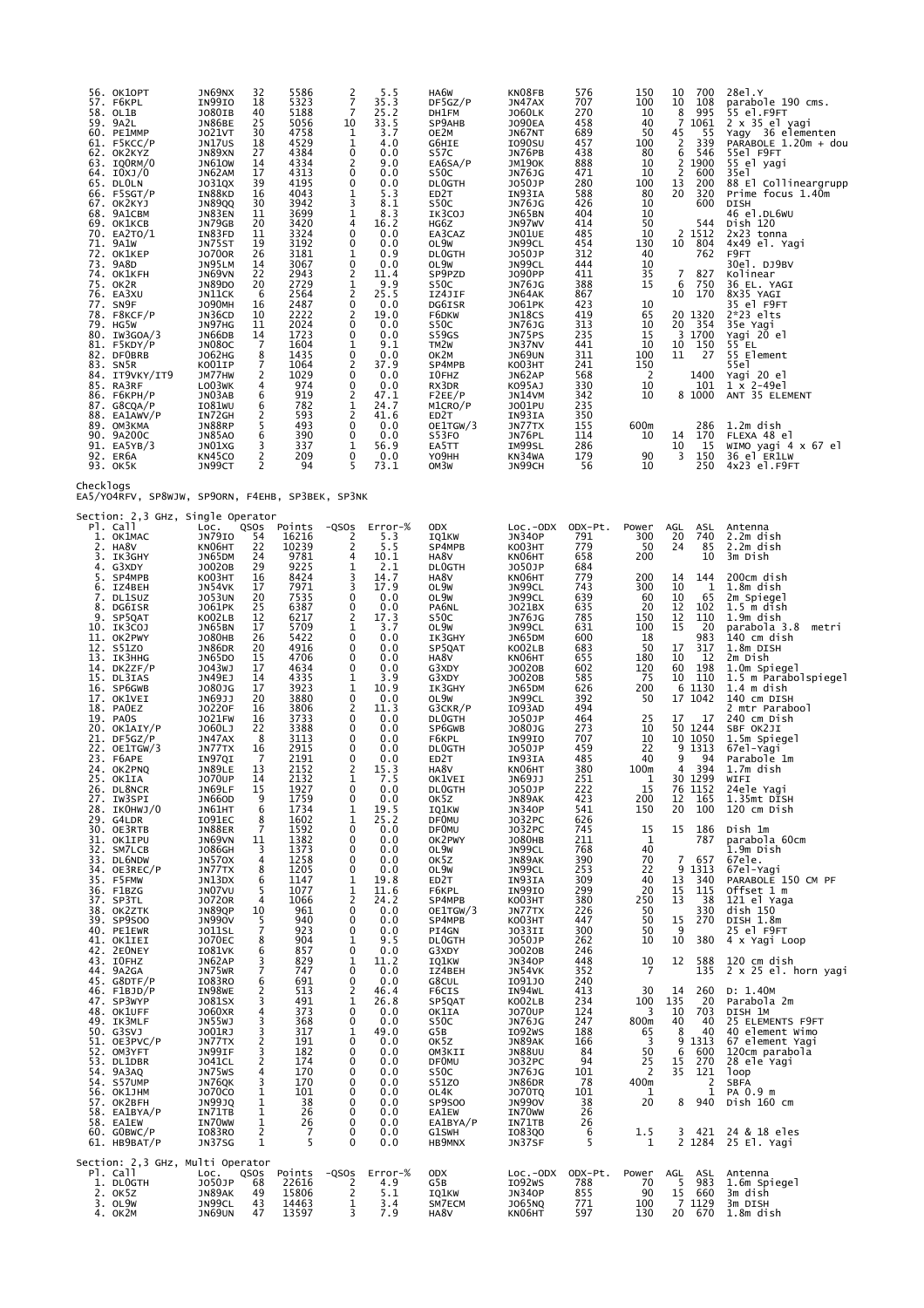| 5. DFOMU<br>6. S50C<br>7. PA6NL<br>8. OE5VRL/5<br>9. OK1KIR<br>10. F6KUP/P<br>11. S57C<br>12. OK2C<br>13. IQ1KW<br>14. OE3A<br>15. G30HM/P<br>16. OM3KII<br>17. PI4GN<br>18. HG7F<br>19. DQ7A<br>20. OL4K<br>21. S59P<br>22. F6KPL<br>23. G3CKR/P<br>24. DR5T<br>25. PE1MMP<br>26. F5REF/P<br>27. HA5SHF/P<br>28. OE2M<br>29. 9A1CMS<br>30. F5KDK/P<br>31. G8CUL<br>32. IZOCLS<br>33. PI4Z<br>34. OK1KKL<br>35. DFOYY<br>36. OK2R<br>37. F5KCC/P<br>38. EA3XU<br>39. DLOLN<br>40. OK1KFH<br>41. OK1KUO<br>42. PI4TUE<br>43. ED2T<br>44. OK2KYZ<br>45. SP9PZD<br>46. IW3GOA/3<br>47. OK2KDJ | J032PC<br>JN76JG<br>JO21BX<br>JN78DK<br>J060PM<br>JN29PD<br>JN76PB<br>JN99AJ<br><b>JN340P</b><br>JN77XX<br>I092GB<br><b>JN88UU</b><br>JO33II<br>JN97KR<br>J061JF<br><b>JO70TQ</b><br><b>JN86A0</b><br>IN99IO<br>I093AD<br>JN47ET<br><b>JO21VT</b><br>JN19BC<br>JN97FQ<br>JN67NT<br>JN86DM<br>JN24VC<br>1091J0<br>JN52VD<br>J011WM<br>J070P0<br>J062GD<br><b>JN89DO</b><br>JN17US<br>JN11CK<br>J031QX<br>JN69VN<br><b>JO80FF</b><br><b>JO21RK</b><br>IN93IA<br>JN89XN<br><b>JO90GA</b><br>JN66DB<br><b>JN99DO</b> | 44<br>38<br>$\begin{array}{c} 32 \\ 33 \end{array}$<br>28<br>24<br>28<br>30<br>16<br>29<br>26<br>30<br>19<br>17<br>19<br>28<br>17<br>13<br>16<br>11<br>18<br>10<br>15<br>10<br>12<br>9<br>11<br>7<br>13<br>16<br>11<br>13<br>$\overline{7}$<br>3<br>12<br>11<br>11<br>9<br>$\overline{4}$<br>6<br>1<br>2<br>1 | 13205<br>11751<br>10323<br>10120<br>9467<br>8654<br>8412<br>7995<br>7817<br>7402<br>7136<br>6895<br>6248<br>5955<br>4915<br>4901<br>4656<br>4089<br>3922<br>3657<br>3652<br>3558<br>3412<br>3234<br>2872<br>2697<br>2670<br>2546<br>2542<br>2498<br>2133<br>1946<br>1828<br>1538<br>1450<br>1382<br>1326<br>1018<br>662<br>499<br>380<br>275<br>30 | $\frac{2}{2}$<br>$\overline{2}$<br>0<br>4<br>$\frac{2}{3}$<br>ī<br>$\overline{\mathbf{c}}$<br>0<br>1<br>1<br>$\overline{c}$<br>1<br>0<br>1<br>3<br>$\frac{1}{2}$<br>3<br>0<br>$\mathbf{1}$<br>3<br>0<br>1<br>0<br>1<br>1<br>0<br>$\frac{2}{1}$<br>0<br>0<br>1<br>0<br>0<br>0<br>3<br>1<br>0<br>0<br>0<br>0 | 9.2<br>6.4<br>6.0<br>0.0<br>10.2<br>10.5<br>12.2<br>4.4<br>15.7<br>0.0<br>6.0<br>2.0<br>8.5<br>2.7<br>0.0<br>5.2<br>21.3<br>10.2<br>13.7<br>22.0<br>0.0<br>10.5<br>19.9<br>0.0<br>6.8<br>0.0<br>11.6<br>16.9<br>0.0<br>12.7<br>4.7<br>0.0<br>0.0<br>15.5<br>0.0<br>0.0<br>0.0<br>57.2<br>42.3<br>0.0<br>0.0<br>0.0<br>0.0 | OK5Z<br>SP5QAT<br>OK1KIR<br>IQ1KW<br>IZ4BEH<br>IZ4BEH<br>SP5QAT<br>IK3COJ<br>OK5Z<br>SP4MPB<br><b>DF0MU</b><br>SP4MPB<br>OE2M<br><b>DLOGTH</b><br>PA6NL<br>HG7F<br><b>DLOGTH</b><br>DF5GZ/P<br><b>DFOMU</b><br>OK5Z<br>OE2M<br><b>DLOGTH</b><br>IK3GHY<br>PI4GN<br>OK1KIR<br>EA6RF/P<br><b>DFOMU</b><br>EA3XU<br>G30HM/P<br><b>DLOGTH</b><br>OK1MAC<br>S50C<br>F6KPL<br>IZ0CLS<br>DL0GTH<br>OK2PWY<br>OK2M<br>PI4GN<br>F5FMW<br>OK1MAC<br>SP3TL<br>S50C<br>OK <sub>2</sub> C | JN89AK<br>KO02LB<br><b>JO60PM</b><br><b>JN340P</b><br>JN54VK<br>JN54VK<br>KO02LB<br>JN65BN<br>JN89AK<br><b>KO03HT</b><br>J032PC<br>KO03HT<br>JN67NT<br>J050JP<br>J021BX<br>JN97KR<br>J050JP<br>JN47AX<br>J032PC<br>JN89AK<br>JN67NT<br>J050JP<br>JN65DM<br>J033II<br>J060PM<br>JM19LM<br>J032PC<br>JN11CK<br>I092GB<br>J050JP<br>JN79IO<br>JN76JG<br>IN99IO<br>JN52VD<br>J050JP<br><b>JO80HB</b><br>JN69UN<br>J033II<br>JN13DX<br>JN79IO<br><b>JO720R</b><br><b>JN76JG</b><br>JN99AJ | 683<br>785<br>658<br>687<br>686<br>720<br>785<br>616<br>855<br>727<br>598<br>588<br>765<br>671<br>604<br>405<br>593<br>707<br>635<br>592<br>689<br>644<br>529<br>765<br>497<br>562<br>587<br>798<br>372<br>318<br>321<br>388<br>420<br>798<br>280<br>211<br>211<br>230<br>309<br>235<br>380<br>194<br>30 | 40<br>150<br>100<br>40<br>180<br>100<br>60<br>90<br>120<br>100<br>400<br>100<br>40<br>10<br>75<br>$\overline{2}$<br>100<br>180<br>50<br>90<br>20<br>40<br>3<br>80<br>20<br>10<br>100<br>20<br>50<br>-5<br>40<br>10<br>1.5<br>30<br>40<br>1<br>25<br>10<br>1 | 162<br>16<br>20 1508<br>17<br>885<br>50<br>850<br>7<br>387<br>5<br>948<br>6<br>700<br>5 1950<br>1037<br>10<br>227<br>$\overline{7}$<br>965<br>18<br>18<br>700<br>40<br>5<br>234<br>6<br>1200<br>10<br>108<br>5<br>465<br>$\overline{5}$<br>898<br>45<br>55<br>1<br>120<br>$\overline{4}$<br>650<br>1280<br>276<br>8<br>1820<br>15<br>60<br>10<br>20<br>12<br>744<br>10<br>750<br>6<br>$\overline{2}$<br>339<br>10<br>170<br>12<br>199<br>827<br>6<br>992<br>40<br>65<br>10 1550<br>546<br>5<br>295<br>10<br>3<br>1700<br>550 | 2.0m dish<br>120cm<br>1.8 m & 2.0 m dishes<br>3m Parabolspiegel<br>$1.8m$ dish<br>Parabole 180cm<br>DISH 180cm<br>1.8m dish<br>410 CM DISH<br>2m dish<br>1.3m grid dish<br>90cm dish<br>1m dish<br>90cm dish<br>190cm Parabolspiegel<br>Dish 150 cm<br>parabole 190 cms.<br>2.4m dish<br>Dish 112 cm<br>Prime focus parabool<br>PARABOLE 1 M<br>dish<br>DISH 90cm<br>120cm Offset<br>1.5m dish<br>310 cm Dish HM<br>1.5mtr Dish<br>Parabola 125<br>1.5m dish<br>24db WI-FI<br>PARABOLE 1.20m + dou<br>Parrilla 90x65 cm<br>2m-Parabolspiegel<br>disk 60cm<br>Dish 0.9m<br>67e1<br>DISC 1.5 METROS<br>24dBi dish<br>par.0.9m<br>Yagi 20 el<br>dish 0.8m |
|--------------------------------------------------------------------------------------------------------------------------------------------------------------------------------------------------------------------------------------------------------------------------------------------------------------------------------------------------------------------------------------------------------------------------------------------------------------------------------------------------------------------------------------------------------------------------------------------|------------------------------------------------------------------------------------------------------------------------------------------------------------------------------------------------------------------------------------------------------------------------------------------------------------------------------------------------------------------------------------------------------------------------------------------------------------------------------------------------------------------|---------------------------------------------------------------------------------------------------------------------------------------------------------------------------------------------------------------------------------------------------------------------------------------------------------------|----------------------------------------------------------------------------------------------------------------------------------------------------------------------------------------------------------------------------------------------------------------------------------------------------------------------------------------------------|------------------------------------------------------------------------------------------------------------------------------------------------------------------------------------------------------------------------------------------------------------------------------------------------------------|---------------------------------------------------------------------------------------------------------------------------------------------------------------------------------------------------------------------------------------------------------------------------------------------------------------------------|------------------------------------------------------------------------------------------------------------------------------------------------------------------------------------------------------------------------------------------------------------------------------------------------------------------------------------------------------------------------------------------------------------------------------------------------------------------------------|--------------------------------------------------------------------------------------------------------------------------------------------------------------------------------------------------------------------------------------------------------------------------------------------------------------------------------------------------------------------------------------------------------------------------------------------------------------------------------------|----------------------------------------------------------------------------------------------------------------------------------------------------------------------------------------------------------------------------------------------------------------------------------------------------------|-------------------------------------------------------------------------------------------------------------------------------------------------------------------------------------------------------------------------------------------------------------|------------------------------------------------------------------------------------------------------------------------------------------------------------------------------------------------------------------------------------------------------------------------------------------------------------------------------------------------------------------------------------------------------------------------------------------------------------------------------------------------------------------------------|--------------------------------------------------------------------------------------------------------------------------------------------------------------------------------------------------------------------------------------------------------------------------------------------------------------------------------------------------------------------------------------------------------------------------------------------------------------------------------------------------------------------------------------------------------------------------------------------------------------------------------------------------------|
| Checklogs<br>SP3BEK, SP3NK                                                                                                                                                                                                                                                                                                                                                                                                                                                                                                                                                                 |                                                                                                                                                                                                                                                                                                                                                                                                                                                                                                                  |                                                                                                                                                                                                                                                                                                               |                                                                                                                                                                                                                                                                                                                                                    |                                                                                                                                                                                                                                                                                                            |                                                                                                                                                                                                                                                                                                                           |                                                                                                                                                                                                                                                                                                                                                                                                                                                                              |                                                                                                                                                                                                                                                                                                                                                                                                                                                                                      |                                                                                                                                                                                                                                                                                                          |                                                                                                                                                                                                                                                             |                                                                                                                                                                                                                                                                                                                                                                                                                                                                                                                              |                                                                                                                                                                                                                                                                                                                                                                                                                                                                                                                                                                                                                                                        |
| Section: 3,4 GHz, Single Operator<br>Pl. Call<br>1. OK1YA<br>2. DL1SUZ<br>3. OK1AIY/P<br>4. DG6ISR<br>5.<br>s51zo<br>6. DL3IAS<br>7. SP6GWB<br>8. G3XDY<br>9. OK1IA<br>10. DL6NCO<br>11. PAOEZ<br>12. OK1EM<br>13. OK1UFF<br>14. G4LDR<br>15. OK2QI<br>16. ОК1СЈН<br>17. SP3WYP<br>18. SP9SOO<br>19. SM7LCB<br>20. 9A3AQ<br>21. ОК1ЈНМ<br>22. OK1UFL<br>23. OK2TZK<br>24. OM3YFT<br>25. SP3BEK                                                                                                                                                                                             | Loc.<br>JN79IO<br><b>JO53UN</b><br>J060LJ<br>J061PK<br>JN86DR<br>JN49EJ<br>J080JG<br>J0020B<br>J070UP<br>JN69LF<br>J0220F<br>J070DP<br>J060XR<br>I091EC<br>J0800C<br><b>JO70UF</b><br>J081SX<br><b>JN990V</b><br><b>JO86GH</b><br>JN75WS<br><b>JO70CO</b><br>J070SQ<br>JN89QP<br>JN99IF<br>J092DF                                                                                                                                                                                                                | QSOS<br>21<br>11<br>19<br>14<br>8<br>6<br>13<br>6<br>10<br>8<br>6<br>9<br>7<br>3<br>3<br>5<br>$\frac{2}{2}$<br>1<br>2<br>$\mathcal{L}_{\mathcal{L}}$<br>1<br>1<br>1<br>1                                                                                                                                      | Points<br>4786<br>3207<br>3124<br>2450<br>1852<br>1819<br>1806<br>1437<br>1264<br>1190<br>740<br>663<br>486<br>477<br>380<br>329<br>257<br>231<br>224<br>157<br>109<br>100<br>92<br>84<br>59                                                                                                                                                       | $-QSOS$<br>1<br>1<br>0<br>0<br>0<br>0<br>1<br>1<br>0<br>0<br>0<br>1<br>0<br>0<br>0<br>0<br>0<br>0<br>0<br>0<br>T<br>0<br>0<br>0<br>$\Omega$                                                                                                                                                                | $Error-%$<br>4.7<br>13.9<br>0.0<br>0.0<br>0.0<br>0.0<br>12.2<br>13.4<br>0.0<br>0.0<br>0.0<br>15.3<br>0.0<br>0.0<br>0.0<br>0.0<br>0.0<br>0.0<br>0.0<br>0.0<br>45.8<br>0.0<br>0.0<br>0.0<br>0.0                                                                                                                             | <b>ODX</b><br>DL1SUZ<br>OK1YA<br>OL9W<br>DH8WJ<br>ок2м<br>DL1SUZ<br>OK1AIY/P<br>DK1VC<br>OM3KII<br>DL0GTH<br>DK1VC<br>OK5Z<br>OK1YA<br>G3XDY<br>SP9S00<br>OK1YA<br>SP6GWB<br>OK2QI<br>SM7ECM<br>S50C<br>OL4K<br>SP6GWB<br>OM3KII<br>OM3KII<br>SP3WYP                                                                                                                                                                                                                         | $Loc.-ODX$<br><b>JO53UN</b><br><b>JN79IO</b><br>JN99CL<br>JN59IE<br><b>JN69UN</b><br><b>JO53UN</b><br>J060LJ<br><b>JO31RG</b><br><b>JN88UU</b><br>J050JP<br><b>JO31RG</b><br>JN89AK<br><b>JN79IO</b><br>J0020B<br><b>JN990V</b><br><b>JN79IO</b><br>J080JG<br>J0800C<br>J065NQ<br><b>JN76JG</b><br><b>JO70TQ</b><br>J080JG<br><b>JN88UU</b><br>JN88UU<br>J081SX                                                                                                                      | ODX-Pt.<br>487<br>487<br>390<br>311<br>369<br>518<br>273<br>440<br>246<br>222<br>189<br>184<br>137<br>223<br>145<br>100<br>198<br>145<br>224<br>101<br>101<br>100<br>92<br>84<br>59                                                                                                                      | Power<br>15<br>40<br>3<br>30<br>20<br>40<br>5<br>300m<br>5<br>100m<br>100m<br>400m<br>100m<br>10<br>10<br>40<br>300m<br>200m<br>2<br>$\overline{2}$<br>5<br>18                                                                                              | AGL<br>ASL<br>25<br>714<br>10<br>65<br>50<br>1244<br>12<br>102<br>17<br>317<br>10<br>110<br>5 1130<br>30 1299<br>76 1152<br>$\overline{7}$<br>606<br>10<br>703<br>1492<br>305<br>135<br>20<br>15<br>270<br>121<br>33<br>1<br>940<br>1<br>330<br>6<br>600<br>120<br>130                                                                                                                                                                                                                                                       | Antenna<br>120 cm dish<br>2m Spiegel<br>75cm Dish<br>1.5m dish<br>1.8m DISH<br>1.5 m Parabolspiegel<br>140 cm<br>Horn<br>70cm DISH<br>2 mtr parabool<br>Flat<br>flat<br>Parabola 42cm<br>Flat<br>Parabola 2m<br>DISH 1.8m<br>1.9m Dish<br>dish<br>PA 0.9 m<br>Flat<br>dish 60<br>54 el loop Y<br>Parabola                                                                                                                                                                                                                                                                                                                                              |
| Section: 3,4 GHz, Multi Operator<br>Pl. Call<br>1. DLOGTH<br>2. OK2M<br>3. OK1KIR<br>4. OK5Z<br>5. S57C<br>6. OL9W<br>7. OM3KII<br>8. S50C<br>9. OK2C<br>10. S59P<br>11. DFOMU<br>12. DFOYY<br>13. PA6NL<br>14. OK1KKL<br>15. OL4K<br>16. DQ7A<br>17. DR5T<br>18. PI4Z<br>19. DLOLN<br>20. OK1KUO<br>21. OK2KYZ<br>22. OL4N                                                                                                                                                                                                                                                                | LOC.<br>J050JP<br>JN69UN<br>J060PM<br>JN89AK<br>JN76PB<br>JN99CL<br><b>JN88UU</b><br>JN76JG<br>JN99AJ<br><b>JN86A0</b><br>J032PC<br>J062GD<br>J021BX<br>J070P0<br><b>JO70TQ</b><br>J061JF<br>JN47ET<br>JO11WM<br>J031QX<br><b>JO80FF</b><br>JN89XN<br><b>JO60VR</b>                                                                                                                                                                                                                                              | QSOS<br>26<br>19<br>19<br>19<br>12<br>15<br>14<br>10<br>12<br>10<br>14<br>9<br>8<br>$\begin{array}{c} 12 \\ 11 \end{array}$<br>8<br>3<br>4<br>6<br>4<br>3<br>1                                                                                                                                                | Points<br>7097<br>4858<br>4608<br>4025<br>3825<br>3461<br>3048<br>3020<br>2815<br>2711<br>2109<br>1742<br>1591<br>1462<br>1362<br>1068<br>735<br>613<br>554<br>362<br>122<br>12                                                                                                                                                                    | $-QSOS$<br>1<br>2<br>2<br>$\mathbf 0$<br>0<br>0<br>1<br>$\frac{2}{0}$<br>1<br>0<br>0<br>0<br>$\Omega$<br>0<br>0<br>0<br>0<br>0<br>0<br>0<br>$\Omega$                                                                                                                                                       | Error-%<br>3.0<br>13.2<br>7.1<br>0.0<br>0.0<br>0.0<br>2.9<br>19.8<br>0.0<br>17.9<br>0.0<br>0.0<br>0.0<br>0.0<br>0.0<br>0.0<br>0.0<br>0.0<br>0.0<br>0.0<br>0.0<br>0.0                                                                                                                                                      | <b>ODX</b><br>S57C<br>DK2MN<br>S57C<br>DL0GTH<br><b>DLOGTH</b><br>S50C<br><b>OK1KIR</b><br><b>DLOGTH</b><br>S57C<br>OK1KIR<br>DL1SUZ<br>OK1YA<br>DL3IAS<br><b>DLOGTH</b><br>OM3KII<br>DL1SUZ<br><b>DLOGTH</b><br><b>DFOMU</b><br><b>DLOGTH</b><br>OL9W<br>OM3KII<br>OK1UFF                                                                                                                                                                                                   | $Loc.-ODX$<br>JN76PB<br>J032MC<br>JN76PB<br><b>JO50JP</b><br>J050JP<br>JN76JG<br><b>JO60PM</b><br>J050JP<br>JN76PB<br><b>JO60PM</b><br><b>JO53UN</b><br><b>JN79IO</b><br>JN49EJ<br>J050JP<br><b>JN88UU</b><br><b>JO53UN</b><br>J050JP<br>J032PC<br>J050JP<br>JN99CL<br><b>JN88UU</b><br><b>JO60XR</b>                                                                                                                                                                                | ODX-Pt.<br>609<br>547<br>518<br>399<br>609<br>439<br>368<br>569<br>424<br>481<br>339<br>321<br>415<br>318<br>253<br>270<br>361<br>244<br>280<br>151<br>81<br>12                                                                                                                                          | Power<br>15<br>12<br>10<br>20<br>60<br>10<br>6<br>70<br>12<br>20<br>40<br>50<br>20<br>200m<br>25<br>15<br>40<br>$\overline{a}$<br>100m<br>100m<br>100m                                                                                                      | AGL<br>ASL<br>3<br>981<br>6<br>670<br>50<br>850<br>18<br>645<br>$\frac{5}{8}$<br>948<br>1129<br>$\overline{7}$<br>965<br>1508<br>700<br>6<br>16<br>162<br>8<br>201<br>744<br>4 1200<br>5<br>234<br>6<br>898<br>12<br>11<br>198<br>30<br>992<br>5<br>546<br>12<br>870                                                                                                                                                                                                                                                         | Antenna<br>90cm Spiegel<br>120cm dish<br><b>TS790</b><br>140cm dish<br>DISH 180cm<br>1.6m DISH<br>55cm dish<br>120cm dish<br>2.0m dish<br>1.5m dish<br>1.8 m & 2.0 m dishes<br>Paraboal 120cm<br>Dish 60 cm<br>190cm Parabolspiegel<br>Dish 112 cm<br>1.5mtr Dish<br>Flachantenne 15 dB<br>dish 120cm<br>Flat<br>Flat                                                                                                                                                                                                                                                                                                                                  |
| Checklogs<br>OK1VM                                                                                                                                                                                                                                                                                                                                                                                                                                                                                                                                                                         |                                                                                                                                                                                                                                                                                                                                                                                                                                                                                                                  |                                                                                                                                                                                                                                                                                                               |                                                                                                                                                                                                                                                                                                                                                    |                                                                                                                                                                                                                                                                                                            |                                                                                                                                                                                                                                                                                                                           |                                                                                                                                                                                                                                                                                                                                                                                                                                                                              |                                                                                                                                                                                                                                                                                                                                                                                                                                                                                      |                                                                                                                                                                                                                                                                                                          |                                                                                                                                                                                                                                                             |                                                                                                                                                                                                                                                                                                                                                                                                                                                                                                                              |                                                                                                                                                                                                                                                                                                                                                                                                                                                                                                                                                                                                                                                        |
| Section: 5,7 GHz, Single Operator<br>PI. Call<br>1. OK1AIY/P<br>2. OK1YA<br>3. HA8V<br>4. SP6GWB<br>5. S51ZO<br>6. G3XDY<br>7. F6APE                                                                                                                                                                                                                                                                                                                                                                                                                                                       | LOC.<br>J060LJ<br><b>JN79IO</b><br>KN06HT<br>J080JG<br>JN86DR<br>J0020B<br>IN97QI                                                                                                                                                                                                                                                                                                                                                                                                                                | QSOS<br>21<br>15<br>8<br>14<br>13<br>9<br>6                                                                                                                                                                                                                                                                   | Points<br>3337<br>3100<br>2873<br>2504<br>2302<br>2072<br>1756                                                                                                                                                                                                                                                                                     | $-QSOS$<br>1<br>2<br>$\mathbf{1}$<br>1<br>0<br>1<br>0                                                                                                                                                                                                                                                      | $Error-%$<br>2.7<br>8.9<br>5.5<br>6.3<br>0.0<br>14.0<br>0.0                                                                                                                                                                                                                                                               | <b>ODX</b><br>OL9W<br>HG7F<br>OE5VRL/5<br><b>DLOGTH</b><br>OL4A<br><b>DF0MU</b><br>F6KUP/P                                                                                                                                                                                                                                                                                                                                                                                   | $Loc.-ODX$<br>JN99CL<br>JN97KR<br>JN78DK<br>JO50JP<br><b>JO60RN</b><br><b>J032PC</b><br>JN29PD                                                                                                                                                                                                                                                                                                                                                                                       | ODX-Pt.<br>390<br>371<br>508<br>427<br>475<br>416<br>482                                                                                                                                                                                                                                                 | Power<br>3<br>15<br>7<br>5<br>4<br>5                                                                                                                                                                                                                        | AGL<br>ASL<br>50 1244<br>25<br>714<br>32<br>85<br>5<br>1130<br>317<br>17<br>10                                                                                                                                                                                                                                                                                                                                                                                                                                               | Antenna<br>75cm DISH<br>dish 120cm<br>1.5m dish<br>90 cm offset<br>1.8m DISH<br>94 Parabole 90 cm                                                                                                                                                                                                                                                                                                                                                                                                                                                                                                                                                      |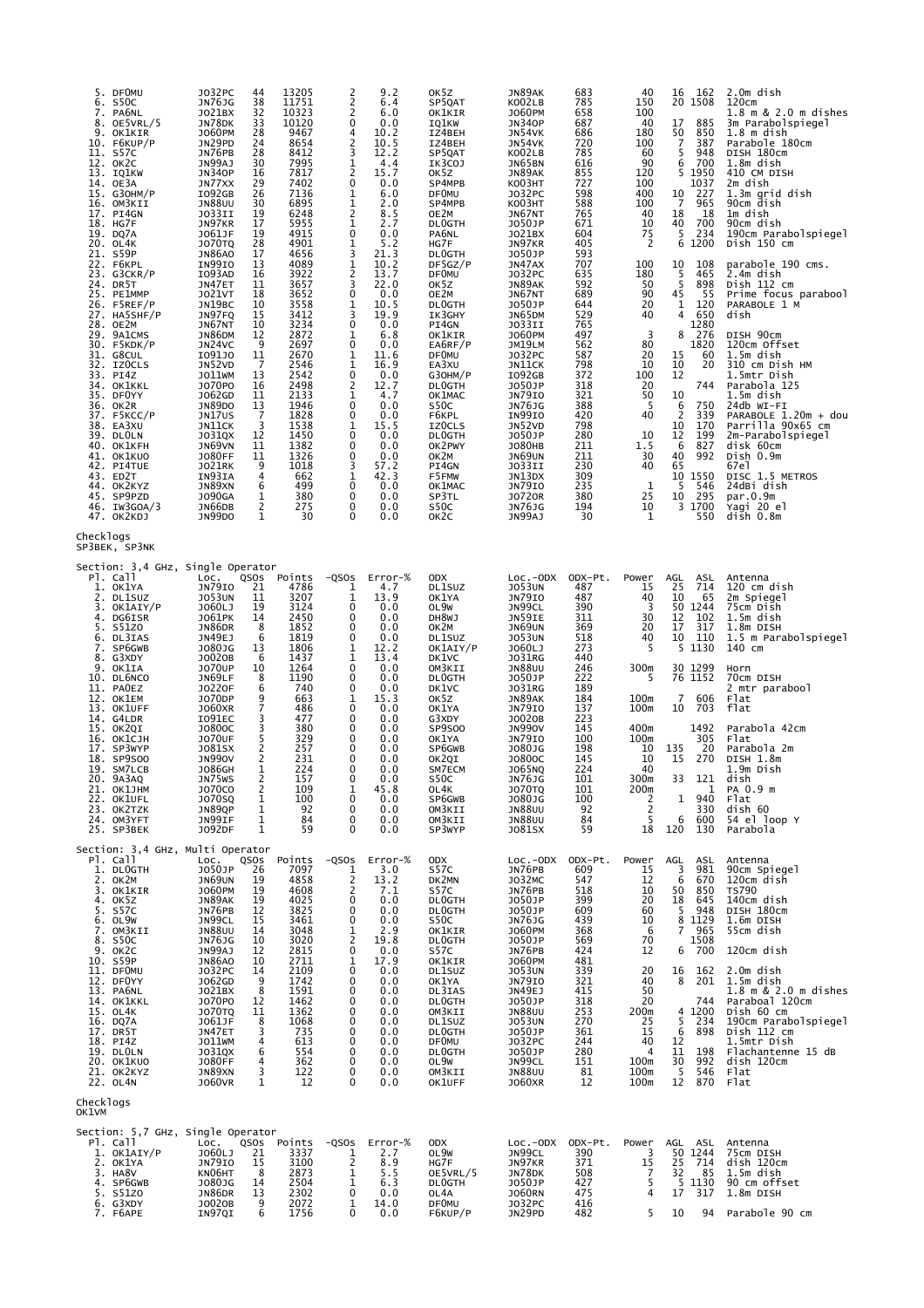| 8.                    | IZ3KSO/3<br>9. F1BZG<br>10. DL1SUZ<br>11. ІКЗННС<br>12. DL6NCO<br>13. F8BRK<br>14. OE1TGW/3<br>15. I3JVS/3<br>16. I3ZHN<br>17. DG6ISR<br>18. OK1IA<br>19. ОК1ЕМ<br>20. PAOEZ<br>21. OE3LI<br>22. IK3COJ<br>23. IK3MLF<br>24. DL3IAS<br>25. OK1FEN<br>26. ОК2ТТ<br>27. G4LDR<br>28. OE3REC/P<br>29. ОК2QI<br>30. IW3SPI<br>31. SP9SOO<br>32. 9A3AQ<br>33. OE8PGQ/8<br>34. 2EONEY<br>35. UT4LA<br>36. OE3WOG/P<br>37. S57UMP<br>38. ОК1ЈНМ<br>39. IOFHZ<br>40. OK1UFL<br>41. SP3WYP<br>42. MOUFC/P<br>43. HB9BAT/P                                                                                                       | JN55VU<br>JN07VU<br><b>JO53UN</b><br>JN65DO<br>JN69LF<br>IN99VF<br>JN77TX<br>JN55TV<br>JN65FP<br>J061PK<br><b>JO70UP</b><br>J070DP<br><b>JO220F</b><br>JN88EC<br>JN65BN<br>JN55WJ<br>JN49EJ<br><b>JN790W</b><br>J0800B<br>I091EC<br>JN77TX<br>J0800C<br><b>JN66OD</b><br><b>JN990V</b><br>JN75WS<br>JN66WQ<br>I081VK<br>KN89CW<br>JN77VN<br>JN76QK<br><b>JO70CO</b><br>JN62AP<br><b>JO70SQ</b><br>J081SX<br>I083XK<br>JN37SG                                                                  | 15<br>6<br>5<br>12<br>8<br>6<br>6<br>9<br>5<br>7<br>$\overline{7}$<br>10<br>5<br>4<br>$\overline{7}$<br>8<br>3<br>4<br>$\overline{4}$<br>4<br>3<br>3<br>3<br>3<br>4<br>$\overline{4}$<br>$\overline{c}$<br>4<br>$\begin{array}{c} 2 \\ 3 \\ 2 \end{array}$<br>2<br>1<br>1<br>$\mathbf{1}$<br>$\overline{2}$ | 1548<br>1504<br>1447<br>1405<br>1263<br>1226<br>1057<br>1048<br>952<br>886<br>870<br>800<br>744<br>703<br>657<br>641<br>625<br>566<br>555<br>528<br>493<br>380<br>378<br>376<br>363<br>350<br>301<br>283<br>258<br>211<br>193<br>137<br>100<br>59<br>38<br>10                                                                    | 1<br>0<br>0<br>1<br>1<br>0<br>1<br>0<br>2<br>0<br>2<br>2<br>2<br>0<br>0<br>2<br>0<br>0<br>1<br>0<br>0<br>1<br>0<br>0<br>0<br>1<br>0<br>0<br>1<br>$\mathbf 1$<br>1<br>0<br>0<br>0<br>0<br>0                                      | 3.6<br>0.0<br>0.0<br>5.4<br>10.4<br>0.0<br>15.4<br>0.0<br>35.0<br>0.0<br>31.7<br>29.6<br>37.3<br>0.0<br>0.0<br>25.2<br>0.0<br>0.0<br>16.4<br>0.0<br>0.0<br>8.4<br>0.0<br>0.0<br>0.0<br>36.1<br>0.0<br>0.0<br>51.9<br>27.0<br>4.0<br>0.0<br>0.0<br>0.0<br>0.0<br>0.0                                                   | IQ1KW<br>F5KDK/P<br>OL4A<br>IQ1KW<br>DL0GTH<br>F5KCC/P<br>OL9W<br>S50C<br>IQ1KW<br>OK2M<br>OK1AIY/P<br>OK5Z<br>G3XDY<br>OL9W<br>IQ1KW<br>S50C<br>F6KUP/P<br>OK1AIY/P<br>OK1EM<br>M1CRO/P<br>OL9W<br>SP9500<br>S57C<br>OK2TT<br>S51Z0<br>S57C<br>M1CRO/P<br>RA6HLF/3<br>OE5VRL/5<br>OE8PGQ/8<br>OL4K<br>IQ0RM/0<br>SP6GWB<br>SP3BEK<br>G6GVI/P<br>HB9MNX                                                                                                                      | <b>JN340P</b><br>JN24VC<br><b>JO60RN</b><br><b>JN340P</b><br>J050JP<br>JN17US<br>JN99CL<br><b>JN76JG</b><br><b>JN340P</b><br>JN69UN<br>J060LJ<br>JN89AK<br>J0020B<br>JN99CL<br><b>JN340P</b><br><b>JN76JG</b><br>JN29PD<br>J060LJ<br><b>JO70DP</b><br>J001PU<br>JN99CL<br><b>JN990V</b><br>JN76PB<br>J0800B<br>JN86DR<br>JN76PB<br>J001PU<br>K090CW<br>JN78DK<br>JN66WQ<br><b>JO70TQ</b><br><b>JN610W</b><br>J080JG<br>J092DF<br>I083R0<br>JN37SF                                                          | 384<br>519<br>355<br>413<br>222<br>331<br>253<br>248<br>427<br>211<br>197<br>184<br>274<br>204<br>400<br>247<br>226<br>169<br>217<br>219<br>253<br>145<br>161<br>145<br>112<br>130<br>246<br>181<br>149<br>119<br>101<br>125<br>100<br>59<br>38<br>5                                                  | 4<br>8<br>15<br>50<br>5<br>15<br>6<br>30<br>8<br>$\overline{2}$<br>$\mathbf{1}$<br>4<br>6<br>200m<br>8<br>100m<br>2<br>6<br>5.1<br>4<br>8.2<br>200m<br>6<br>8<br>1<br>10<br>100m<br>1<br>10<br>3<br>10<br>200m                     | 1400<br>1<br>15<br>115<br>10<br>65<br>10<br>12<br>76 1152<br>23<br>90<br>7<br>1313<br>1 1800<br>20<br>10<br>12<br>102<br>30 1299<br>5<br>606<br>6<br>182<br>15<br>20<br>40<br>40<br>10<br>110<br>$\overline{2}$<br>475<br>9 1464<br>7 1313<br>1492<br>12<br>165<br>15<br>270<br>33<br>121<br>1900<br>$\overline{4}$<br>140<br>13<br>190<br>1743<br>2<br>1<br>588<br>12<br>1<br>940<br>135<br>20<br>1 1284                                           | Parabola offset 80cm<br>Offset 1m<br>2m Spiegel<br>2m Dish<br>70cm DISH<br>PARABOLE 260cms<br>60cm- Dish<br>parabola 1 mt<br>disco 2 mt.<br>$1.5$ m dish<br>Horn<br>dish 0.9<br>75 cm parabool<br>1m Offset<br>parabola 3.8 metri<br>80 CM OFFSET DISH<br>1.5 m Parabolspiegel<br>60 cm Dish<br>85 cm offset<br>60cm- Dish<br>Disch 60cm<br>1.35mt DISH<br>DISH 0.8m<br>dish<br>60 cm Dish<br>60cm dish<br>30dB<br>70cm Parabol<br>HORN 20dBi<br>PA 0.9 m<br>120 cm dish<br>Horn<br>Parabola 2m<br>Flachstrahler                                                                                                                     |
|-----------------------|------------------------------------------------------------------------------------------------------------------------------------------------------------------------------------------------------------------------------------------------------------------------------------------------------------------------------------------------------------------------------------------------------------------------------------------------------------------------------------------------------------------------------------------------------------------------------------------------------------------------|-----------------------------------------------------------------------------------------------------------------------------------------------------------------------------------------------------------------------------------------------------------------------------------------------------------------------------------------------------------------------------------------------------------------------------------------------------------------------------------------------|-------------------------------------------------------------------------------------------------------------------------------------------------------------------------------------------------------------------------------------------------------------------------------------------------------------|----------------------------------------------------------------------------------------------------------------------------------------------------------------------------------------------------------------------------------------------------------------------------------------------------------------------------------|---------------------------------------------------------------------------------------------------------------------------------------------------------------------------------------------------------------------------------|-----------------------------------------------------------------------------------------------------------------------------------------------------------------------------------------------------------------------------------------------------------------------------------------------------------------------|------------------------------------------------------------------------------------------------------------------------------------------------------------------------------------------------------------------------------------------------------------------------------------------------------------------------------------------------------------------------------------------------------------------------------------------------------------------------------|------------------------------------------------------------------------------------------------------------------------------------------------------------------------------------------------------------------------------------------------------------------------------------------------------------------------------------------------------------------------------------------------------------------------------------------------------------------------------------------------------------|-------------------------------------------------------------------------------------------------------------------------------------------------------------------------------------------------------------------------------------------------------------------------------------------------------|------------------------------------------------------------------------------------------------------------------------------------------------------------------------------------------------------------------------------------|-----------------------------------------------------------------------------------------------------------------------------------------------------------------------------------------------------------------------------------------------------------------------------------------------------------------------------------------------------------------------------------------------------------------------------------------------------|--------------------------------------------------------------------------------------------------------------------------------------------------------------------------------------------------------------------------------------------------------------------------------------------------------------------------------------------------------------------------------------------------------------------------------------------------------------------------------------------------------------------------------------------------------------------------------------------------------------------------------------|
| 2.<br>3.<br>7.        | Section: 5,7 GHz, Multi Operator<br>Pl. Call<br>$1.$ OL $4A$<br>S50C<br><b>DLOGTH</b><br>4. OE5VRL/5<br>5. OL9W<br>6. OK5Z<br><b>S57C</b><br>8. F6KUP/P<br>9. DFOMU<br>10. IQ1KW<br>11. F5KDK/P<br>12. OK1KIR<br>13. HA5SHF/P<br>14. ОК2М<br>15. HG7F<br>16. ОК2С<br>17. M1CRO/P<br>18. S59P<br>19. DFOYY<br>20. IW5CZU/5<br>21. PI4TUE<br>22. UU8J<br>23. F5REF/P<br>24. IW3GOA/3<br>25. PA6NL<br>26. OK1KKL<br>27. F5KCC/P<br>28. OL4K<br>29. EA3XU<br>30. 9A1CMS<br>31. DLOLN<br>31. ER6A<br>33. PI4Z<br>34. IT9VKY/IT9<br>35. DQ7A<br>36. OK2KYZ<br>37. TM9FT<br>38. DR5T<br>39. UR7D<br>40. IQORM/0<br>41. OM3KII | LOC.<br><b>JO60RN</b><br><b>JN76JG</b><br>J050JP<br>JN78DK<br>JN99CL<br>JN89AK<br>JN76PB<br>JN29PD<br>J032PC<br><b>JN340P</b><br>JN24VC<br>J060PM<br>JN97FQ<br>JN69UN<br>JN97KR<br>JN99AJ<br>J001PU<br><b>JN86A0</b><br>J062GD<br><b>JN54JD</b><br><b>JO21RK</b><br>KN74DT<br>JN19BC<br>JN66DB<br>J021BX<br>J070P0<br>JN17US<br><b>JO70TQ</b><br>JN11CK<br>JN86DM<br>J031QX<br>KN45CO<br>J011WM<br>JM77HW<br>J061JF<br>JN89XN<br>JN29HA<br>JN47ET<br>KN18JT<br><b>JN610W</b><br><b>JN88UU</b> | QSOS<br>30<br>27<br>23<br>22<br>21<br>23<br>19<br>11<br>12<br>8<br>7<br>16<br>10<br>12<br>8<br>11<br>9<br>9<br>9<br>7<br>$\overline{7}$<br>3<br>5<br>14<br>8<br>9<br>5<br>9<br>2<br>4<br>6<br>1<br>4<br>1<br>5<br>3<br>2<br>3<br>$\mathbf 1$<br>1<br>$\mathbf{1}$                                           | Points<br>7372<br>6912<br>5369<br>5367<br>5149<br>4766<br>4620<br>3552<br>2884<br>2865<br>2684<br>2373<br>2270<br>2256<br>2237<br>1809<br>1728<br>1688<br>1631<br>1599<br>1518<br>1504<br>1467<br>1460<br>1383<br>1355<br>1256<br>1185<br>740<br>497<br>485<br>485<br>480<br>461<br>434<br>381<br>376<br>299<br>276<br>125<br>65 | $-QSOS$<br>0<br>0<br>1<br>1<br>0<br>0<br>0<br>2<br>0<br>1<br>1<br>1<br>1<br>0<br>3<br>4<br>2<br>0<br>0<br>0<br>0<br>0<br>3<br>0<br>0<br>0<br>0<br>1<br>0<br>0<br>0<br>0<br>1<br>0<br>0<br>0<br>0<br>1<br>0<br>1<br>$\mathbf{1}$ | $Error-%$<br>0.0<br>0.0<br>5.0<br>4.8<br>0.0<br>0.0<br>0.0<br>14.6<br>0.0<br>17.8<br>16.2<br>6.8<br>17.6<br>0.0<br>26.8<br>36.7<br>29.6<br>0.0<br>0.0<br>0.0<br>0.0<br>0.0<br>37.1<br>0.0<br>0.0<br>0.0<br>0.0<br>18.5<br>0.0<br>0.0<br>0.0<br>0.0<br>37.1<br>0.0<br>0.0<br>0.0<br>0.0<br>47.6<br>0.0<br>84.4<br>54.9 | <b>ODX</b><br>S57C<br>IQ1KW<br>OL9W<br>HA8V<br><b>DLOGTH</b><br><b>DLOGTH</b><br>IQ1KW<br>F5KDK/P<br>OL4A<br>S57C<br>F5REF/P<br>OK <sub>2</sub> C<br>OK1YA<br>OL9W<br>OL4A<br>OL4A<br><b>DF0MU</b><br>OL9W<br>OK1YA<br>S50C<br><b>DLOGTH</b><br>UR5LX<br>F5KDK/P<br>IQ4AD/4<br>F6KUP/P<br><b>DLOGTH</b><br>F8BRK<br>OK1AIY/P<br>F5KDK/P<br>OE5VRL/5<br><b>DLOGTH</b><br>UU8J<br>G3XDY<br>IQ0RM/0<br>DF0YY<br>OL4A<br>F6DWG/P<br>DL3IAS<br>HA8V<br>I0FHZ<br>OK <sub>2</sub> C | $Loc.-ODX$<br>JN76PB<br><b>JN340P</b><br>JN99CL<br>KN06HT<br>J050JP<br>J050JP<br><b>JN340P</b><br>JN24VC<br><b>JO60RN</b><br>JN76PB<br>JN19BC<br>JN99AJ<br><b>JN79IO</b><br>JN99CL<br><b>JO60RN</b><br><b>JO60RN</b><br>J032PC<br>JN99CL<br><b>JN79IO</b><br><b>JN76JG</b><br>J050JP<br>KO70WK<br>JN24VC<br>JN54BL<br>JN29PD<br>J050JP<br>IN99VF<br>J060LJ<br>JN24VC<br>JN78DK<br>J050JP<br>KN74DT<br>J0020B<br><b>JN610W</b><br>J062GD<br><b>JO60RN</b><br>JN19AJ<br>JN49EJ<br>KN06HT<br>JN62AP<br>JN99AJ | ODX-Pt.<br>519<br>619<br>545<br>508<br>545<br>399<br>651<br>562<br>462<br>651<br>623<br>363<br>349<br>325<br>505<br>353<br>412<br>358<br>321<br>393<br>384<br>637<br>623<br>245<br>326<br>318<br>331<br>192<br>417<br>261<br>280<br>485<br>194<br>461<br>104<br>340<br>193<br>177<br>276<br>125<br>65 | Power<br>10<br>7<br>10<br>35<br>4.5<br>12<br>11<br>14<br>5<br>8<br>60<br>10<br>8<br>3<br>6<br>18<br>4<br>200m<br>5<br>$^{20}_{1}$<br>30<br>8<br>8<br>200m<br>200m<br>4<br>5<br>15<br>200m<br>8<br>50m<br>30<br>12<br>-5<br>1<br>50 | AGL<br>ASL<br>922<br>12<br>20 1508<br>3<br>981<br>885<br>17<br>1129<br>8<br>645<br>18<br>4<br>948<br>6<br>386<br>162<br>16<br>2 1950<br>1820<br>50<br>850<br>650<br>4<br>8<br>670<br>40<br>700<br>6<br>700<br>8<br>201<br>1<br>65<br>1<br>120<br>2 1700<br>744<br>2<br>339<br>1200<br>10<br>170<br>12<br>276<br>11<br>198<br>150<br>1<br>12<br>1400<br>234<br>3<br>5<br>546<br>2<br>202<br>898<br>5<br>1479<br>4<br>1 1900<br>$\overline{7}$<br>965 | Antenna<br>Disch 120cm<br>120cm<br>1m Spiegel<br>3m Parabolspiegel<br>1.6m DISH<br>90cm dish<br>DISH 120CM<br>Parabole 1m offset<br>1.1m dish<br>Dish 140cm.<br>120cm Offset<br>TS790+transvertor<br>dish<br>90cm dish<br>90cm dish<br>90cm dish<br>1.5m dish<br>dish 80 cm.<br>90cm dish<br>90cm dish<br>ANT 5.7PARABOLE 1 M<br>Disco 1 mt<br>60 cm offset dish<br>Parabola 120cm<br>PARABOLE 1.20m + dou<br>Dish 60 cm<br>85cm offset<br>DISH 80cm<br>Flachantenne 20 dB<br>Offset parabola 0.8m<br>1.5mtr_Dish<br>Parabola 1m<br>95cm Parabolspiegel<br>60cm dish<br>80 cm offset<br>Dish 112 cm<br>Disc 2m<br>60 cm<br>55cm dish |
| Checklogs<br>3.<br>9. | SP3BEK, G6GVI/P, OE8SWR/P, PI4GN<br>Section: 10 GHz, Single Operator<br>Pl. Call<br>1. OK1JKT<br>2. DL6NAA<br>OK1VAM/P<br>4. S51ZO<br>5. I4XCC<br>6. OK2TT<br>7. HA8V<br>8. OM1GX<br>OK1YA<br>10. 9A4WT<br>11. 9A2SB<br>12. I6XCK<br>13. SP6GWB<br>14. SP6ASD<br>15. OK1IA<br>16. DG6ISR<br>17. G3XDY<br>18. IZ3KSO/3<br>19. OM3ID<br>20. 9A1Z<br>21. DL1SUZ<br>22. DL3IAS<br>23. F1BZG<br>24. s59GS<br>25. OE3WOG/P<br>26. PAOEZ                                                                                                                                                                                      | LOC.<br><b>JO60RN</b><br><b>JO50VF</b><br>J060LJ<br>JN86DR<br>JN63HW<br>J0800B<br>KN06HT<br>JN88LK<br><b>JN79IO</b><br>JN95HN<br>JN95GM<br><b>JN63QO</b><br>J080JG<br>J081LD<br><b>JO70UP</b><br>J061PK<br>J0020B<br>JN55VU<br>JN88ST<br><b>JN86DL</b><br><b>JO53UN</b><br>JN49EJ<br>JN07VU<br>JN75PS<br>JN77VN<br>J0220F                                                                                                                                                                     | QSOS<br>62<br>61<br>46<br>29<br>19<br>33<br>21<br>26<br>25<br>22<br>16<br>15<br>25<br>18<br>25<br>18<br>13<br>20<br>25<br>16<br>11<br>11<br>- 9<br>17<br>12<br>12                                                                                                                                           | Points<br>16846<br>14322<br>10428<br>7331<br>6169<br>5546<br>5335<br>5161<br>5050<br>4623<br>4417<br>4294<br>4247<br>3971<br>3763<br>3618<br>3225<br>3208<br>3174<br>2774<br>2595<br>2362<br>2324<br>2249<br>2141<br>2109                                                                                                        | $-QSOS$<br>3<br>1<br>3<br>0<br>2<br>0<br>$\mathbf 0$<br>$\frac{2}{3}$<br>$\overline{3}$<br>1<br>$\overline{2}$<br>1<br>0<br>0<br>0<br>0<br>0<br>3<br>3<br>1<br>0<br>0<br>1<br>2<br>3                                            | $Error-%$<br>8.4<br>1.8<br>5.5<br>0.0<br>11.7<br>0.0<br>0.0<br>7.5<br>13.4<br>18.0<br>1.7<br>16.2<br>5.6<br>0.0<br>0.0<br>0.0<br>0.0<br>0.0<br>17.8<br>29.5<br>6.2<br>0.0<br>0.0<br>12.0<br>21.9<br>17.1                                                                                                              | <b>ODX</b><br>TM <sub>2</sub> w<br>S57C<br>TM2W<br>UR7D<br>OK1JKT<br><b>DLOGTH</b><br>S <sub>5</sub> OC<br>OK1VAM/P<br>DG1BHA<br>YR1A<br>UR7D<br>IQ1KW<br><b>DLOGTH</b><br>DL6NAA<br>DL6NAA<br>OK <sub>2</sub> C<br><b>DF0MU</b><br>IQ0RM/0<br>OK1JKT<br>OL4K<br>DL6NAA<br>DK2MN<br>F5KDK/P<br>OM3KII<br>OL9W<br>TM <sub>2</sub> w                                                                                                                                           | $Loc.-ODX$<br>JN37NV<br>JN76PB<br>JN37NV<br>KN18JT<br><b>JO60RN</b><br>J050JP<br>JN76JG<br>J060LJ<br><b>JO73CF</b><br><b>KN16JS</b><br>KN18JT<br><b>JN340P</b><br>J050JP<br><b>JO50VF</b><br><b>JO50VF</b><br>JN99AJ<br>J032PC<br><b>JN610W</b><br><b>JO60RN</b><br><b>JO70TQ</b><br><b>JO50VF</b><br>J032MC<br>JN24VC<br><b>JN88UU</b><br>JN99CL<br>JN37NV                                                                                                                                                | ODX-Pt.<br>547<br>532<br>508<br>538<br>740<br>460<br>451<br>363<br>405<br>348<br>487<br>506<br>427<br>378<br>282<br>406<br>416<br>451<br>353<br>471<br>371<br>316<br>519<br>389<br>278<br>501                                                                                                         | Power<br>12<br>20<br>10<br>5<br>15<br>5<br>8.2<br>5<br>$\overline{7}$<br>10<br>8<br>15<br>16<br>3<br>$\overline{2}$<br>12<br>10<br>$\overline{2}$<br>8<br>1<br>20<br>10<br>10<br>5<br>3                                            | AGL<br>ASL<br>11<br>911<br>15<br>695<br>21<br>317<br>200<br>9 1464<br>32<br>85<br>155<br>714<br>25<br>100<br>100<br>15<br>20<br>5 1130<br>35<br>150<br>$\frac{30}{12}$ $\frac{1299}{102}$<br>13<br>53<br>1 1400<br>602<br>300<br>4<br>10<br>65<br>10<br>110<br>15<br>115<br>3 1178<br>1743                                                                                                                                                          | Antenna<br>$1.2 \text{ m}$ dish<br>1.2m Dish<br>Dish 0.9 m<br>1.2m DISH<br>120 OFS.<br>85 cm offset<br>$1.43m$ dish<br>90cm dish<br>115 cm dish<br>1m dish<br>disco 100 mm<br>55 cm offset gregori<br>PROCOM 27dBd<br>disk 1.2 m<br>60cm Parabolspiegel<br>60cm offset fed dish<br>Parabola offset 80cm<br>0.7m dish<br>85cm offset<br>0.7m Spiegel<br>48 cm Parabolspiegel<br>Offset 1m<br>120 cm<br>40cm Parabol<br>75 cm parabool                                                                                                                                                                                                 |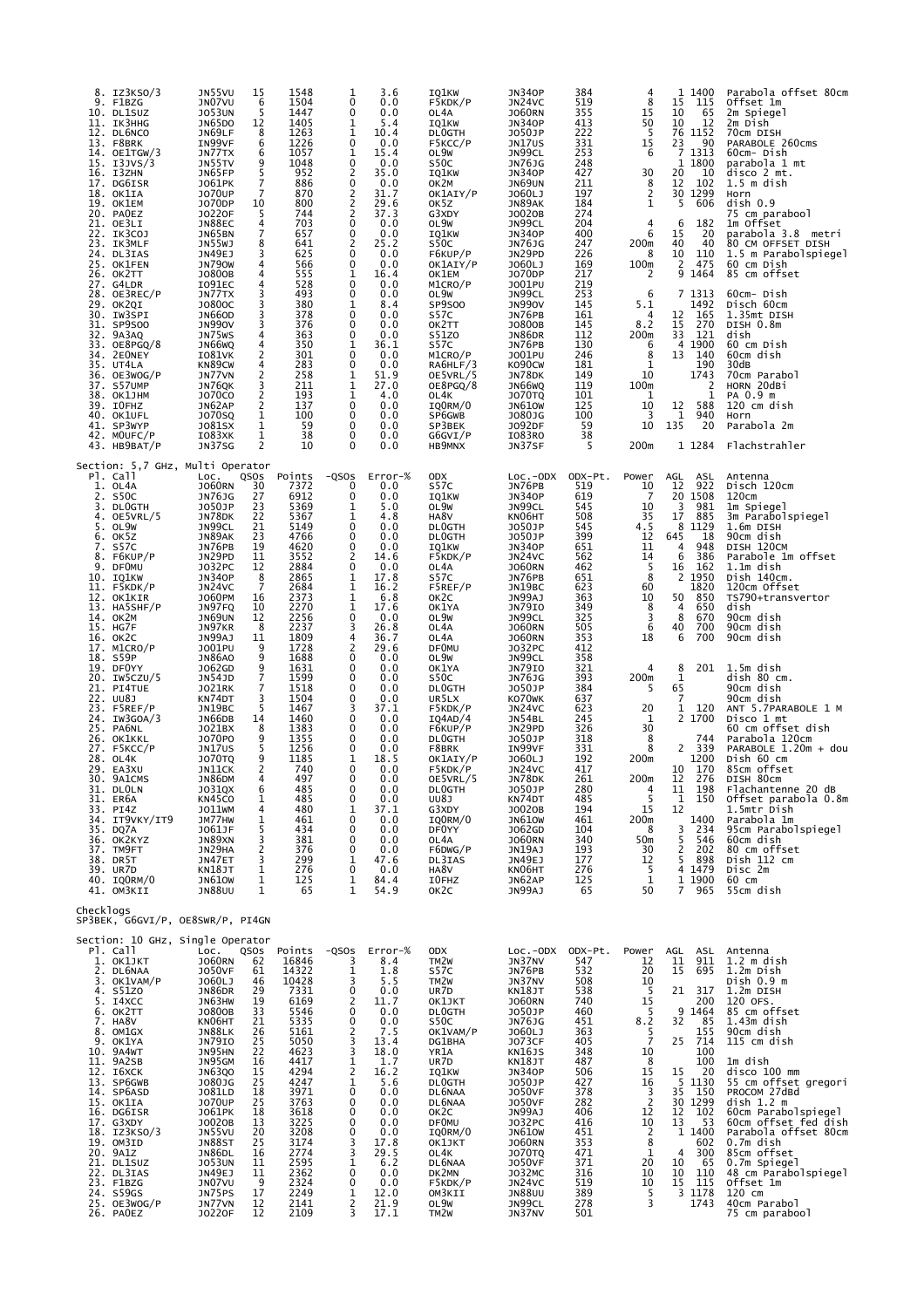|                | 27. I3JVS/3<br>28. DL6NCO<br>28. OK1VHF<br>30. OK2AQ<br>31. ІКЗННС<br>32. OE3LI<br>33. OK1UFF<br>34. DK1КС/Р<br>35. F6APE<br>36. 9A3AQ<br>37. G4LDR<br>38. OM2RL<br>39. PAOS<br>40. PA3AWJ<br>41. F8BRK<br>42. IKOHWJ/0<br>43. I3ZHN<br>44. IOFHZ<br>45. IW3SPI<br>46. OM3CQF<br>47. OE8PGQ/8<br>48. OK1IEI<br>49. PAOWMX<br>50. S57UMP<br>51. OK1EM<br>52. IK3MLF<br>53. OK1FEN<br>54. IK3GHY<br>55. S53XX<br>56. 9A2RK<br>57. SP3WYP<br>58. G8DTF/P<br>59. ON4CDU<br>60. DG8YHH<br>61. SP3TL<br>62. SP9S00<br>63. I3TXQ<br>$64.$ OE3WHU/P<br>65. I1GPE<br>66. IZ2FOB<br>67. OK1UFL<br>68. OK1JHM<br>69. SM7LCB<br>70. HB9ABN<br>71. OK2BPR<br>72. DG3UH<br>73. HB9MDP<br>74. OK2BFH<br>75. 9A2UV<br>76. SP9COO<br>77. MOUFC/P<br>78. DL6GCK<br>79. G6GVI/P<br>80. EA3FLX<br>81. OK2SIA<br>82. OK1VM | JN55TV<br>JN69LF<br><b>JO70EB</b><br>JN89FV<br>JN65DO<br>JN88EC<br><b>JO60XR</b><br>JN58QH<br>IN97QI<br>JN75WS<br>I091EC<br><b>JN88NR</b><br><b>JO21FW</b><br>J021GW<br>IN99VF<br>JN61HT<br>JN65FP<br>JN62AP<br><b>JN66OD</b><br>JN88RT<br>JN66WQ<br><b>JO70EC</b><br>J021XI<br>JN76QK<br>J070DP<br>JN55WJ<br><b>JN790W</b><br>JN65DM<br>JN76CF<br>JN75VT<br>J081SX<br>IO83RO<br><b>JO20GS</b><br><b>JO32KL</b><br><b>JO720R</b><br><b>JN990V</b><br>JN65CN<br>JN88EN<br>JN45AN<br>JN45MQ<br><b>JO70SQ</b><br><b>JO70CO</b><br>J086GH<br>JN47QK<br>JN99FU<br><b>JO60LK</b><br>JN47KJ<br><b>JN99JQ</b><br>JN95GM<br><b>JO90GA</b><br>I083XK<br>JN470R<br>I083R0<br>JN01UF<br>JN99CN<br><b>JO60VR</b> | 10<br>13<br>15<br>15<br>13<br>10<br>19<br>$\overline{7}$<br>7<br>12<br>5<br>11<br>10<br>9<br>8<br>7<br>11<br>6<br>5<br>10<br>7<br>9<br>8<br>9<br>10<br>8<br>6<br>3<br>5<br>$\overline{7}$<br>3<br>2<br>3<br>5<br>1<br>4<br>5<br>3<br>3<br>2<br>4<br>4<br>1<br>3<br>3<br>1<br>3<br>3<br>3<br>2<br>2<br>1<br>$\mathbf{1}$<br>$\mathbf 1$<br>$\mathbf 1$<br>$\mathbf{1}$                                                                                | 2007<br>1981<br>1981<br>1951<br>1945<br>1885<br>1867<br>1825<br>1805<br>1776<br>1643<br>1632<br>1595<br>1536<br>1491<br>1409<br>1305<br>1023<br>966<br>938<br>708<br>700<br>665<br>658<br>655<br>649<br>632<br>599<br>482<br>453<br>437<br>434<br>396<br>387<br>380<br>335<br>311<br>309<br>282<br>264<br>257<br>238<br>224<br>205<br>199<br>155<br>139<br>122<br>117<br>107<br>76<br>63<br>38<br>20<br>19<br>12                           | 0.7<br>1<br>$\mathbf 0$<br>0.0<br>$\mathbf 0$<br>0.0<br>6.9<br>1<br>3<br>31.6<br>5<br>31.2<br>0<br>0.0<br>0<br>0.0<br>0<br>0.0<br>$\overline{2}$<br>19.1<br>$\mathbf 1$<br>12.0<br>$\mathbf 0$<br>0.0<br>1<br>3.7<br>$\mathbf 0$<br>0.0<br>0<br>0.0<br>0<br>0.0<br>$\frac{5}{2}$<br>39.3<br>30.9<br>0<br>0.0<br>0<br>0.0<br>0<br>0.0<br>0<br>0.0<br>$_0^3$<br>47.6<br>0.0<br>2<br>24.7<br>$\overline{a}$<br>25.8<br>0.0<br>1<br>27.7<br>$\mathbf 0$<br>0.0<br>$\overline{c}$<br>38.5<br>0<br>0.0<br>1<br>31.0<br>0<br>0.0<br>0<br>0.0<br>2<br>59.6<br>$\mathbf 0$<br>0.0<br>$\mathbf 0$<br>0.0<br>1<br>22.8<br>0<br>0.0<br>0<br>0.0<br>0<br>0.0<br>$\mathbf 0$<br>0.0<br>0<br>0.0<br>1<br>46.3<br>0<br>0.0<br>0<br>0.0<br>$\mathbf 0$<br>0.0<br>1<br>34.8<br>3<br>83.0<br>$\overline{2}$<br>80.1<br>0<br>0.0<br>0<br>0.0<br>0<br>0.0<br>$\mathbf 0$<br>0.0<br>$\mathbf 0$<br>0.0<br>$\mathbf 0$<br>0.0                                                                                                                                                                       | IWOBFZ/0<br><b>DLOGTH</b><br>S50C<br>OK1VAM/P<br>IQ1KW<br>OK1JKT<br>DG1BHA<br>OL4K<br>F6KUP/P<br>I4XCC<br><b>DFOMU</b><br>OK1JKT<br>G3XDY<br>DK7QX<br>F5KCC/P<br>IQ1KW<br>S57C<br>IK3LNQ/3<br>16XCK<br>OE3WOG/P<br>OE5VRL/5<br>OL4K<br>PI4Z<br>OE8PGQ/8<br>OK1XZA<br>S50C<br>OK1KIR<br>OE5VRL/5<br>9A3AQ<br>S50C<br>SP6GWB<br>GI6ATZ<br>F6KUP/P<br>DL4BBU<br>SP9PZD<br>OK2TT<br>IW3IGM/3<br>OE3WOG/P<br>IQ1KW<br>IQ1KW<br>OK2TT<br>OK1IA<br>SM7ECM<br>DF00VH<br>OK2TT<br><b>DLOGTH</b><br>DR <sub>5</sub> T<br>SP9C00<br>HG3A<br>OL <sub>9W</sub><br>G6GVI/P<br>DR <sub>5</sub> T<br>MOUFC/P<br>EA5YB/P<br>OL7Q<br>OK1UFF | JN62NO<br>J050JP<br>JN76JG<br>J060LJ<br><b>JN340P</b><br><b>JO60RN</b><br><b>JO73CF</b><br><b>JO70TQ</b><br>JN29PD<br>JN63HW<br>J032PC<br><b>JO60RN</b><br>J0020B<br><b>JO42KH</b><br>JN17US<br><b>JN340P</b><br>JN76PB<br>JN55PS<br><b>JN63QO</b><br>JN77VN<br>JN78DK<br><b>JO70TQ</b><br>JO11WM<br>JN66WQ<br>JN79NU<br><b>JN76JG</b><br>J060PM<br>JN78DK<br>JN75WS<br><b>JN76JG</b><br>J080JG<br>IO74AJ<br>JN29PD<br>J031MO<br><b>JO90GA</b><br>J0800B<br>JN55PS<br>JN77VN<br><b>JN340P</b><br><b>JN340P</b><br>J0800B<br><b>JO70UP</b><br>J065NQ<br>JN47AU<br>J0800B<br>J050JP<br>JN47ET<br><b>JO90GA</b><br>JN96EE<br>JN99CL<br>I083R0<br>JN47ET<br>I083XK<br>JNO1WI<br>JN99FN<br><b>JO60XR</b> | 386<br>222<br>423<br>256<br>413<br>346<br>279<br>405<br>482<br>328<br>626<br>334<br>223<br>299<br>331<br>541<br>225<br>353<br>283<br>186<br>198<br>110<br>146<br>119<br>107<br>247<br>151<br>359<br>139<br>93<br>198<br>241<br>189<br>98<br>380<br>145<br>75<br>120<br>122<br>185<br>138<br>106<br>224<br>111<br>93<br>155<br>60<br>42<br>76<br>65<br>38<br>63<br>38<br>20<br>19<br>12                   | 2<br>10<br>10<br>4<br>10<br>4.5<br>200m<br>3<br>6<br>1<br>25<br>200m<br>8<br>3<br>$\bar{8}$<br>5<br>30<br>$\frac{2}{2}$<br>200m<br>4.5<br>100m<br>80m<br>1m<br>100m<br>200m<br>3<br>1<br>$\mathbf{1}$<br>2.5<br>10<br>4<br>12<br>4.5<br>1<br>1<br>4<br>2.5<br>2<br>40m<br>5<br>2<br>1<br>4<br>200m<br>6<br>200m<br>1.5<br>10 <sub>m</sub><br>-5<br>10 <sub>m</sub><br>1<br>2.5                                                                                                                          | 1800<br>1<br>76 1152<br>324<br>65<br>601<br>10<br>12<br>6<br>182<br>10<br>703<br>6<br>506<br>13<br>94<br>121<br>34<br>145<br>199<br>17<br>17<br>90<br>85<br>25<br>90<br>20<br>100<br>20<br>10<br>12<br>588<br>12<br>165<br>622<br>4 1900<br>10<br>380<br>2<br>6<br>606<br>40<br>40<br>2<br>475<br>10<br>1<br>220<br>135<br>20<br>2<br>422<br>100<br>22<br>104<br>$\begin{array}{c} 13 \\ 15 \end{array}$<br>38<br>270<br>10<br>5<br>15<br>430<br>12<br>250<br>1<br>490<br>1<br>2<br>740<br>30<br>300<br>2<br>1206<br>$\overline{2}$<br>891<br>8<br>940<br>10<br>90<br>10<br>295<br>2<br>250<br>8<br>464<br>2<br>421<br>10<br>20<br>420<br>12<br>870                                                               | parabola 1 mt<br>48cm DISH<br>Dish 48 cm<br>60cm dish<br>1m Gregorian Offset<br>1m Offset<br>DISH 0.3M<br>80 cm Offsetspiegel<br>Parabole 60 cm<br>dish<br>$1.0$ m dish<br>Dish 80cm<br>70 cm Dish<br>95cm offset dish<br>PARABOLE 120 Cms<br>150 cm Dish<br>disco 2 mt.<br>90 cm dish<br>1.35mt DISH<br>93 cm Dish<br>60 cm Dish<br>horn 20 dB<br>HORN 23dBi<br>dish 0.9<br>80 CM OFFSET DISH<br>60 cm Dish<br>120 cm offset<br>Dish 60 cm<br>Parabola 0.6m<br>78cm dish<br>dish<br>Dish 60cm<br>Parabola<br>DISH 0.8m<br>Parabola 1.2 m.<br>48cm Parabolantenne<br>Parabola 60 cm.<br>40cm dish<br>Dish 0.6<br>PA 0.9 m<br>0.6m Dish<br>0.5 m Parabol<br>OFSET 0.9M<br>60cm dish<br>0.6m Parabol<br>Dish offset 90cm<br>80 cm ofset<br>par.0.6m<br>45/60cm dishes<br>60 cm Parabolspiegel<br>2x small dishes<br>Patabola 60 cm<br>Dish 60 cm<br>90 cm dish |
|----------------|-------------------------------------------------------------------------------------------------------------------------------------------------------------------------------------------------------------------------------------------------------------------------------------------------------------------------------------------------------------------------------------------------------------------------------------------------------------------------------------------------------------------------------------------------------------------------------------------------------------------------------------------------------------------------------------------------------------------------------------------------------------------------------------------------------|-----------------------------------------------------------------------------------------------------------------------------------------------------------------------------------------------------------------------------------------------------------------------------------------------------------------------------------------------------------------------------------------------------------------------------------------------------------------------------------------------------------------------------------------------------------------------------------------------------------------------------------------------------------------------------------------------------|------------------------------------------------------------------------------------------------------------------------------------------------------------------------------------------------------------------------------------------------------------------------------------------------------------------------------------------------------------------------------------------------------------------------------------------------------|--------------------------------------------------------------------------------------------------------------------------------------------------------------------------------------------------------------------------------------------------------------------------------------------------------------------------------------------------------------------------------------------------------------------------------------------|------------------------------------------------------------------------------------------------------------------------------------------------------------------------------------------------------------------------------------------------------------------------------------------------------------------------------------------------------------------------------------------------------------------------------------------------------------------------------------------------------------------------------------------------------------------------------------------------------------------------------------------------------------------------------------------------------------------------------------------------------------------------------------------------------------------------------------------------------------------------------------------------------------------------------------------------------------------------------------------------------------------------------------------------------------------------------|---------------------------------------------------------------------------------------------------------------------------------------------------------------------------------------------------------------------------------------------------------------------------------------------------------------------------------------------------------------------------------------------------------------------------------------------------------------------------------------------------------------------------------------------------------------------------------------------------------------------------|-----------------------------------------------------------------------------------------------------------------------------------------------------------------------------------------------------------------------------------------------------------------------------------------------------------------------------------------------------------------------------------------------------------------------------------------------------------------------------------------------------------------------------------------------------------------------------------------------------------------------------------------------------------------------------------------------------|----------------------------------------------------------------------------------------------------------------------------------------------------------------------------------------------------------------------------------------------------------------------------------------------------------------------------------------------------------------------------------------------------------|---------------------------------------------------------------------------------------------------------------------------------------------------------------------------------------------------------------------------------------------------------------------------------------------------------------------------------------------------------------------------------------------------------------------------------------------------------------------------------------------------------|-------------------------------------------------------------------------------------------------------------------------------------------------------------------------------------------------------------------------------------------------------------------------------------------------------------------------------------------------------------------------------------------------------------------------------------------------------------------------------------------------------------------------------------------------------------------------------------------------------------------------------------------------------------------------------------------------------------------|--------------------------------------------------------------------------------------------------------------------------------------------------------------------------------------------------------------------------------------------------------------------------------------------------------------------------------------------------------------------------------------------------------------------------------------------------------------------------------------------------------------------------------------------------------------------------------------------------------------------------------------------------------------------------------------------------------------------------------------------------------------------------------------------------------------------------------------------------------------|
| 4.<br>5.<br>6. | Section: 10 GHz, Multi Operator<br>Pl. Call<br>1. S50C<br>2. $OE5VRL/5$<br>3. OK2M<br><b>DLOGTH</b><br>ок2с<br>OM3KII<br>7. DFOMU<br>8. S57C<br>9. TM2W<br>10. OK5Z<br>11. OL9W<br>12. OK1KIR<br>13. OM6A<br>14. IQ1KW<br>15. OL4K<br>16. HG3A<br>17. OM3RBS<br>18. 9A1CMS<br>19. HG7F<br>20. S59P<br>21. OKIKKL<br>22. F6KUP/P<br>23. 9A1W<br>24. OL7Q<br>25. M1CRO/P<br>26. HASSHF/P<br>27. F5KDK/P<br>28. DFOYY<br>29. OK1KKD<br>30. PI4TUE<br>31. DR5T<br>32. PI4GN<br>33. OK2R<br>34. HG5W<br>35. IOXJ/O<br>36. DQ7A<br>37. FSREF/P<br>38. UR7D<br>39. IW3IGM/3<br>40. IQORM/0<br>41. F5KCC/P<br>42. IW3GOA/3<br>43. 9A5MT<br>44. PI4Z<br>45. OM3KEG<br>46. IW5CZU/5<br>47. PA6NL<br>48. OK2OAS<br>49. PE1MMP<br>50. F6KPL<br>51. TM9FT<br>52. DLOLN<br>53. EA3XU                                | LOC.<br><b>JN76JG</b><br>JN78DK<br>JN69UN<br>J050JP<br>JN99AJ<br><b>JN88UU</b><br>J032PC<br>JN76PB<br>JN37NV<br>JN89AK<br>JN99CL<br>J060PM<br>JN99JC<br>JN340P<br><b>JO70TQ</b><br>JN96EE<br><b>JN98KJ</b><br>JN86DM<br>JN97KR<br>JN86A0<br>JO70PO<br>JN29PD<br>JN75ST<br>JN75ST<br>JN99FN<br>JO01PU<br>JN97FQ<br>JN24VC<br>J062GD<br>J060WD<br><b>JO21RK</b><br>JN47ET<br>J033II<br>JN89D0<br>JN97HG<br>JN62AM<br>JO61JF<br>JN19BC<br>KN18JT<br>JN55PS<br>JN610W<br><b>JN17US</b><br><b>JN66DB</b><br>JN95HN<br>JO11WM<br>JN98ET<br>JN54JD<br><b>JO21BX</b><br>JN89DO<br>J021VT<br>IN9910<br>JN29HA<br>J031QX<br>JN11CK                                                                            | QSOS<br>51<br>47<br>43<br>48<br>47<br>50<br>46<br>40<br>29<br>44<br>40<br>41<br>34<br>18<br>35<br>24<br>30<br>$\overline{26}$<br>24<br>$\frac{23}{26}$<br>17<br>$\frac{23}{26}$<br>18<br>24<br>10<br>16<br>18<br>$\overline{20}$<br>15<br>$\frac{11}{15}$<br>15<br>11<br>$\overline{1}\overline{3}$<br>8<br>6<br>$\frac{11}{7}$<br>$\overline{7}$<br>$\frac{13}{7}$<br>10<br>11<br>$\overline{7}$<br>10<br>8<br>11<br>5<br>$\overline{4}$<br>12<br>3 | Points<br>13598<br>13432<br>11461<br>10963<br>10960<br>10380<br>10242<br>10108<br>9186<br>9118<br>8838<br>8534<br>6986<br>6404<br>6393<br>6071<br>5897<br>4911<br>4776<br>4694<br>4614<br>4406<br>4330<br>4295<br>4222<br>4063<br>3145<br>3138<br>2901<br>2478<br>2409<br>2385<br>2321<br>2189<br>2025<br>1962<br>1959<br>1867<br>1851<br>1823<br>1643<br>1634<br>1622<br>1553<br>1550<br>1456<br>1172<br>1075<br>988<br>778<br>772<br>770 | $-QSOS$<br>$Error-%$<br>12.7<br>5<br>3<br>4.6<br>3<br>11.2<br>3<br>7.1<br>6<br>11.7<br>1<br>3.5<br>$\frac{1}{3}$<br>3.4<br>11.5<br>$\mathbf 1$<br>4.1<br>3.5<br>1<br>2<br>3.8<br>3<br>5.2<br>$\overline{7}$<br>20.6<br>$\overline{2}$<br>12.1<br>$\begin{array}{c} 4 \\ 6 \end{array}$<br>$\frac{13.4}{16.3}$<br>2<br>0.1<br>$\pmb{0}$<br>$\mathbf{1}$<br>3.7<br>$\begin{smallmatrix}1\3\3\1\end{smallmatrix}$<br>1.9<br>6.0<br>5.6<br>0<br>0.0<br>4<br>$8.4$<br>14.5<br>$\overline{2}$<br>$29.3$<br>$0.0$<br>9<br>$\ddot{\mathbf{0}}$<br>0<br>0.0<br>15.3<br>5<br>$\overline{1}$<br>9.4<br>0<br>0.0<br>0<br>0.0<br>$\overline{1}$<br>3.4<br>8<br>34.8<br>0<br>$\begin{array}{c} 0.0 \\ 0.0 \\ 36.2 \end{array}$<br>$\mathbf 0$<br>4<br>$\frac{31.7}{0.0}$<br>22.5<br>$_{0}^{2}$<br>$\overline{2}$<br>$\mathbf{1}$<br>$^{9.4}_{0.0}$<br>$\mathbf 0$<br>0<br>0.0<br>$\begin{smallmatrix} 0\\2\\0 \end{smallmatrix}$<br>0.0<br>14.1<br>0.0<br>0<br>0.0<br>$10.2$<br>$11.3$<br>$\frac{1}{1}$<br>$29.8$<br>0.0<br>$\mathbf{1}$<br>$\pmb{0}$<br>$\overline{0}$<br>0.0<br>0<br>0.0 | <b>ODX</b><br>IQ1KW<br>16XCK<br><b>DF0MU</b><br>OL9W<br><b>DG1BHA</b><br>DL6NAA<br>G4LDR<br>IQ1KW<br>OK1JKT<br>HG3A<br><b>DLOGTH</b><br>OM3RBS<br>S50C<br>S57C<br>S50C<br>ок2м<br>OK1VAM/P<br>OK1JKT<br>OK1JKT<br>I4XCC<br>S50C<br>F5KDK/P<br>HA5OV/P<br>OK1VAM/P<br><b>DF0MU</b><br>OK1JKT<br>F5REF/P<br>DL7QY<br>ОМ6А<br>TM <sub>2</sub> w<br>OK1JKT<br>M1CRO/P<br>DL6NAA<br>OE5VRL/5<br>IQ1KW<br>DF0MU<br>F5KDK/P<br>9A2SB <sup>'</sup><br>S57C<br>IQ1KW<br>F6KPL<br>IQ1KW<br>OM3KII<br>PI4GN<br>OK2M<br>S50C<br><b>DF0MU</b><br>DL6NAA<br>PI4GN<br>F1BZG<br>TM2W<br>PA3AWJ<br>F5KDK/P                                 | $Loc.-ODX$<br><b>JN340P</b><br><b>JN63QO</b><br>J032PC<br>JN99CL<br><b>JO73CF</b><br><b>JO50VF</b><br>I091EC<br>JN34OP<br><b>JO60RN</b><br>JN96EE<br>J050JP<br><b>JN98KJ<br/>JN76JG<br/>JN76PB<br/>JN76JG</b><br>JN69UN<br>3060RN<br>3060RN<br>3060RN<br><b>JN63HW<br/>JN76JG<br/>JN24VC<br/>JN97KW<br/>J060LJ<br/>J032PC</b><br><b>JO60RN</b><br>JN19BC<br>JN59BD<br><b>JN99JC<br/>JN37NV<br/>JO60RN</b><br>3001PU<br>3001PU<br>3N78DK<br>3N34OP<br>3032PC<br>3N24VC<br><b>JN95GM<br/>JN76PB</b><br>JN34OP<br><b>IN99IO<br/>JN34OP<br/>JN88UU</b><br><b>JN8800<br/>JO33II<br/>JN690N<br/>JN76JG<br/>JO32PC<br/>JO33II<br/>JN07VU<br/>JN21WC<br/>JN21WC<br/>JN24WC</b><br>JN24VC                    | ODX-Pt.<br>619<br>543<br>532<br>545<br>503<br>454<br>626<br>651<br>547<br>402<br>545<br>468<br>435<br>651<br>495<br>512<br>483<br>496<br>505<br>400<br>$\frac{484}{562}$<br>347<br>404<br>412<br>485<br>623<br>375<br>373<br>412<br>480<br>402<br>330<br>349<br>456<br>392<br>623<br>487<br>312<br>572<br>420<br>$\frac{428}{373}$<br>281<br>350<br>393<br>218<br>330<br>183<br>299<br>223<br>195<br>417 | Power<br>$\frac{8}{7}$<br>18<br>20<br>17<br>12<br>15<br>15<br>20<br>11<br>10<br>20<br>$_{\rm 8}$<br>10<br>$1.\overline{5}$<br>8<br>$2.7$<br>$5$<br>$1$<br>$\frac{3}{8}$<br>10<br>6<br>8<br>30<br>5<br>18<br>$\overline{\mathbf{3}}$<br>10<br>$\ddot{1}$<br>200m<br>$\begin{array}{c} 4 \\ 2 \\ 16 \end{array}$<br>$\begin{array}{c} 5 \\ 3 \\ 5 \end{array}$<br>$\begin{smallmatrix}1\\1\\1\end{smallmatrix}$<br>15<br>$\frac{4}{3}$<br>15<br>$\frac{3}{1.4}$<br>$\overline{4}$<br>30<br>$\overline{4}$ | AGL<br>ASL<br>1508<br>20<br>17<br>885<br>6<br>670<br>4<br>982<br>6<br>700<br>$\overline{7}$<br>965<br>30<br>190<br>$\overline{4}$<br>948<br>10 1320<br>18<br>645<br>6 1129<br>50 850<br>1476<br>2 1950<br>5 1200<br>20 604<br>20<br>1009<br>$\frac{1}{276}$<br>12<br>40<br>700<br>744<br>6<br>386<br>$\frac{2}{4}$<br>804<br>1323<br>4<br>650<br>1820<br>212<br>12<br>518<br>65<br>- 6<br>898<br>$\begin{array}{c}\n 18 \\  2 \\  20\n \end{array}$<br>18<br>750<br>354<br>$\begin{array}{rr}\n 2 & 600 \\  3 & 234 \\  251 & 120\n \end{array}$<br>$\begin{array}{c} 4 & 1479 \\ 1 & 1700 \\ 1 & 1900 \end{array}$<br>2 339<br>2 1700<br>12<br>$\mathbf{1}$<br>$\begin{array}{r} 8 & 756 \\ 45 & 55 \end{array}$ | Antenna<br>120 cm<br>3m Parabolspiegel<br>1.2m dish<br>60cm Spiegel<br>120cm dish<br>80cm dish<br>60cm Disch<br>DISH 120cm<br>70cm DISH<br>90cm dish<br>1.2m DISH<br>TS790+transvertor<br>120cm Dish<br>DISH 1.50<br>$Dist_60$ cm<br>3m Dish<br>O.65cm offset<br>DISH 80cm<br>60cm dish<br>114cm<br>Parabole 1m offset<br>80 cm dish<br>90cm dish<br>dish<br>120cm (Offset)<br><b>PA60</b><br>PARABOLA 1M<br>90cm dish<br>Dishl 70 cm<br>0.6m dish<br>60cm dish<br>30 cm dish<br>Dish 40cm<br>95cm Parabolspiegel<br>PARABOLE 1 M<br>Disc 1m<br>PAR 100<br>60 cm<br>PARABOLE 1.20m + dou<br>Disco 1 mt<br>60cm Dish<br>Offset parabola 1m<br>dish 80 cm.<br>60 cm offset dish<br>0.6m dish<br>45 55 offset parabool 60 c<br>10 108 parabole 80cms<br>2 202 80 cm offset<br>8 195 0.45 m Offsetspiegel<br>10 170 1.5m Offset                                  |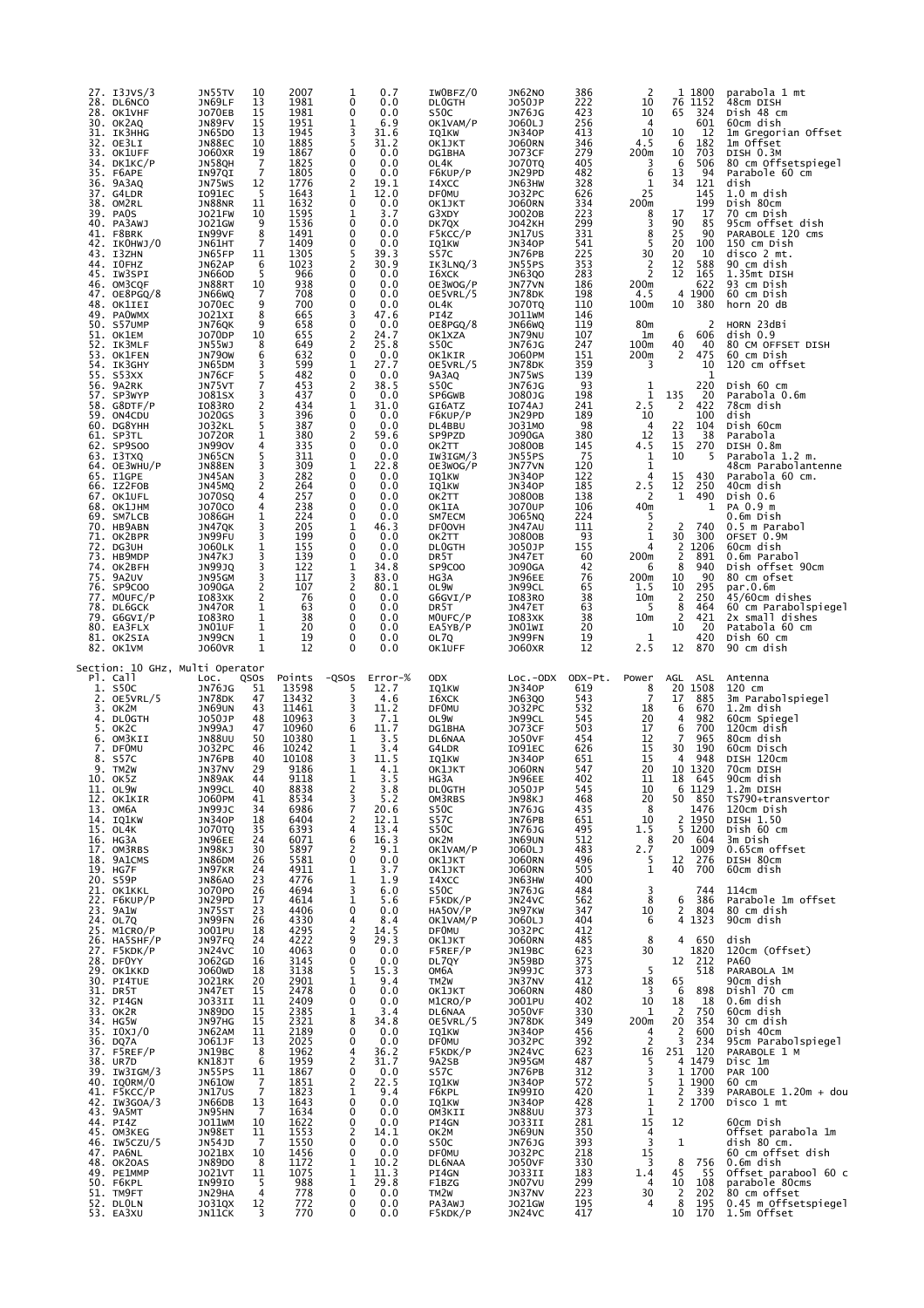| JN99EH<br>498<br>OM3RRC<br>JN89FV<br>153<br>1071<br>0.0<br>OK2AO<br>54.               | dish 40cm      |
|---------------------------------------------------------------------------------------|----------------|
| 380<br>J090GA<br>487<br>295<br>J0720R<br>55. SP9PZD<br>SP3TL<br>9.6<br>10             | parO.6m        |
| <b>JN610W</b><br>1400<br>56. IT9VKY/IT9<br>JM77HW<br>461<br>461<br>0.0<br>IOORM/0     | Parabola 80cm  |
| 292<br>57. G8COA/P<br>IO81WU<br>440<br>235<br>1001PU<br>294<br>0.0<br>M1CRO/P         | 48cm Dish      |
| JN98LR<br>JN99AJ<br>100<br>1232<br>375<br>flat<br>58.<br>OM3RAL<br>35.3<br>ок2с       |                |
| 1 1700<br>JN62AP<br>353<br><b>JN55PS</b><br>353<br>59. I3CLZ/3<br>0.0<br>I0FHZ        | PARABOLA 1.2M  |
| JN89XN<br><b>JN88UU</b><br>81<br>500m<br>317<br>546<br>60.<br>OK2KYZ<br>0.0<br>OM3KII | 60cm dish      |
| JNO3TJ<br>IN93IA<br>295<br>241<br>1550<br>ED <sub>2</sub> T<br>F6DRO<br>0.0<br>61.    | DISC 70CM      |
| 30<br>30<br>JNO1WI<br>EA5YB/3<br>40.0<br>62.<br>JN11CK<br>EA3XU                       | Parabola 48 cm |
| 870<br>1060VR<br><b>JO60XR</b><br>63. OL4N<br>0.0<br>OK1UFF                           | 90 cm dish     |

Disqualified YO5AVN/P, YR1A

Checklogs<br>HA3TLT/P, HA5OV/P, HA7PL/P, HA7RF/P, HA7SQ/P, HA9MDP/P, 9A1CBM, F4FSD/P, OE8SWR/P,<br>SP3BEK

| Pl. Call<br>1. OK1AIY/P<br>2. OK1IA<br>OK7RA<br>3.<br>OK1YA<br>4.<br><b>PAOEZ</b><br>5.<br>6. DL6NCO<br>7. S51JN/P<br>8. OK1EM<br>9.<br>OK1UFF<br>10. ОК2QI<br>11. SP6GWB<br>12. OK1VEI<br>13. OK1VM<br>14. DG8YHH<br>15. OE3WOG/P<br>16. OK7RB<br>17. OK2BFF<br>18. OK1UFL<br>19. SP6ASD<br>20. DG3UH<br>21. OK2BPR<br>22. OE3WHU/P<br>23. ОК1ЈНМ<br>24. PA3AWJ<br>25. I3JVS/3<br>26. OE8PGQ/8<br>27. DL6GCK | Section: 24 GHz, Single Operator<br>LOC.<br>J060LJ<br><b>JO70UP</b><br>J060LJ<br><b>JN79IO</b><br>J0220F<br>JN69LF<br>JN65XM<br>J070DP<br>J060XR<br>J0800C<br>J080JG<br>JN69JJ<br><b>J060VR</b><br><b>JO32KL</b><br>JN77VN<br><b>JO60RB</b><br><b>JO80HB</b><br><b>JO70SQ</b><br>J081LD<br><b>JO60LK</b><br>JN99FU<br><b>JN88EN</b><br><b>JO70CO</b><br>J021GW<br>JN55TV<br>JN66WQ<br><b>JN470R</b> | QSOS<br>Points<br>14<br>1535<br>1483<br>13<br>1124<br>11<br>7<br>907<br>7<br>722<br>4<br>578<br>3<br>477<br>7<br>475<br>6<br>406<br>4<br>404<br>5<br>397<br>4<br>382<br>291<br>4<br>289<br>$\overline{4}$<br>2<br>269<br>4<br>252<br>3<br>223<br>3<br>217<br>$\frac{2}{2}$<br>203<br>190<br>$\frac{2}{1}$<br>140<br>120<br>2<br>114<br>$\frac{1}{2}$<br>87<br>85<br>$\overline{2}$<br>68<br>63<br>1 | $-QSOS$<br>0<br>$\mathbf 0$<br>0<br>0<br>0<br>$\mathbf 0$<br>0<br>1<br>0<br>0<br>0<br>$\mathbf 0$<br>0<br>0<br>0<br>0<br>0<br>$\mathbf 0$<br>0<br>0<br>0<br>0<br>0<br>1<br>0<br>$\mathbf 0$<br>0 | Error-%<br>0.0<br>0.0<br>0.0<br>0.0<br>0.0<br>0.0<br>0.0<br>20.2<br>0.0<br>0.0<br>0.0<br>0.0<br>0.0<br>0.0<br>0.0<br>0.0<br>0.0<br>0.0<br>0.0<br>0.0<br>0.0<br>0.0<br>0.0<br>49.4<br>0.0<br>0.0<br>0.0 | <b>ODX</b><br>OK1IA<br>OK1AIY/P<br>OK1IA<br>OK1AIY/P<br>PI4GN<br>DB6NT<br>I3CLZ/3<br>OK1IA<br>OK1YA<br>OK1IA<br>OK1UFL<br>OK7RA<br>OK2M<br>DG9BEW<br>OE5VRL/5<br>OK1VEI<br>OK1UFL<br>OK2BFF<br>OK1IA<br>DB6NT<br>OK2QI<br>OE3WOG/P<br>OK1IA<br>PE1MMP<br>IW3GOA/3<br>OE8PKR/8<br>DR5T                        | $Loc.-ODX$<br><b>JO70UP</b><br>J060LJ<br><b>JO70UP</b><br>J060LJ<br>JO33II<br><b>JO50TI</b><br><b>JN55PS</b><br><b>JO70UP</b><br><b>JN79IO</b><br><b>JO70UP</b><br><b>JO70SQ</b><br>J060LJ<br><b>JN69UN</b><br><b>JO42AE</b><br>JN78DK<br>JN69JJ<br><b>JO70SQ</b><br><b>JO80HB</b><br><b>JO70UP</b><br>JO50TI<br>J0800C<br>JN77VN<br><b>JO70UP</b><br>J021VT<br>JN66DB<br>JN66RS<br>JN47ET | ODX-Pt.<br>197<br>197<br>197<br>153<br>161<br>158<br>210<br>100<br>137<br>123<br>100<br>112<br>130<br>86<br>149<br>89<br>104<br>104<br>104<br>95<br>94<br>120<br>106<br>87<br>55<br>34<br>63 | Power<br>2<br>700m<br>200m<br>2<br>3<br>500m<br>200m<br>2m<br>100m<br>3.5<br>500m<br>400m<br>600m<br>2<br>200m<br>4<br>500m<br>25<br>3<br>500m<br>300m<br>700u<br>500m<br>4.5<br>3             | AGL ASL<br>50 1244<br>30 1299<br>50 1244<br>22<br>714<br>76 1152<br>1000<br>$\mathbf{1}$<br>$\overline{2}$<br>606<br>10<br>703<br>1492<br>5 1130<br>17 1042<br>870<br>12<br>22<br>104<br>1743<br>3<br>590<br>983<br>940<br>1<br>35<br>150<br>2 1206<br>30<br>300<br>1<br>85<br>90<br>1<br>1800<br>4 1900<br>8<br>464 | Antenna<br>60cm Dish<br>dish 0.4m<br>Dish 60cm<br>40 cm dish<br>36 cm offset paraboo<br>48cm DISH<br>80cm<br>$disd$ $0.3$<br>dish 0.4m<br>Disch 42cm<br>55 cm offset gregori<br>60 cm DISH<br>35 cm<br>40cm dish<br>40cm Parabol<br>60cm dish<br>60 cm dish<br>Disch 0.6m<br>24CM DISH<br>Parabol 40cm<br>OFSET 0.9M<br>60cm Parabolantenne<br>PA 0.5 m<br>95cm offset dish<br>parabola 30 CM<br>60 cm Dish<br>40 cm Parabolspiegel |
|---------------------------------------------------------------------------------------------------------------------------------------------------------------------------------------------------------------------------------------------------------------------------------------------------------------------------------------------------------------------------------------------------------------|-----------------------------------------------------------------------------------------------------------------------------------------------------------------------------------------------------------------------------------------------------------------------------------------------------------------------------------------------------------------------------------------------------|-----------------------------------------------------------------------------------------------------------------------------------------------------------------------------------------------------------------------------------------------------------------------------------------------------------------------------------------------------------------------------------------------------|--------------------------------------------------------------------------------------------------------------------------------------------------------------------------------------------------|--------------------------------------------------------------------------------------------------------------------------------------------------------------------------------------------------------|--------------------------------------------------------------------------------------------------------------------------------------------------------------------------------------------------------------------------------------------------------------------------------------------------------------|--------------------------------------------------------------------------------------------------------------------------------------------------------------------------------------------------------------------------------------------------------------------------------------------------------------------------------------------------------------------------------------------|----------------------------------------------------------------------------------------------------------------------------------------------------------------------------------------------|------------------------------------------------------------------------------------------------------------------------------------------------------------------------------------------------|----------------------------------------------------------------------------------------------------------------------------------------------------------------------------------------------------------------------------------------------------------------------------------------------------------------------|-------------------------------------------------------------------------------------------------------------------------------------------------------------------------------------------------------------------------------------------------------------------------------------------------------------------------------------------------------------------------------------------------------------------------------------|
| Pl. Call<br>1. DLOGTH<br>2. DFOMU<br>3.<br>ок2м<br>4. PA6NL<br>5.<br>OK1KIR<br>$6.$ I3CLZ/3<br>TM9FT<br>7.<br>8. OK1KKL<br>9. DLOLN<br>10. PE1MMP<br>11. OE5VRL/5<br>12. OK1KJV<br>13. IW3GOA/3<br>14. OL4N<br>15. PI4TUE<br>16. PI4GN<br>17. PI4Z<br>18. OK2R<br>18. OL9W<br>20. IQ1KW<br>21. DR5T<br>22. F5KDK/P<br>23. M1CRO/P<br>24. EA3XU<br>24. EA5YB/3<br>26. OK2C                                     | Section: 24 GHz, Multi Operator<br>LOC.<br>J050JP<br>J032PC<br>JN69UN<br>J021BX<br><b>JO60PM</b><br>JN55PS<br>JN29HA<br>J070P0<br>J031QX<br><b>JO21VT</b><br>JN78DK<br><b>JO60UA</b><br>JN66DB<br><b>JO60VR</b><br><b>JO21RK</b><br>J033II<br>JO11WM<br><b>JN89DO</b><br>JN99CL<br><b>JN340P</b><br>JN47ET<br>JN24VC<br>J001PU<br>JN11CK<br>JNO1WI<br>JN99AJ                                        | QSOS<br>Points<br>13<br>1316<br>12<br>851<br>9<br>839<br>6<br>773<br>579<br>7<br>5<br>570<br>3<br>541<br>5<br>530<br>9<br>445<br>5<br>421<br>3<br>378<br>5<br>345<br>4<br>338<br>4<br>291<br>3<br>243<br>2<br>242<br>$\overline{2}$<br>175<br>$\overline{c}$<br>170<br>4<br>170<br>2<br>143<br>3<br>119<br>1<br>107<br>2<br>61<br>1<br>30<br>$\mathbf{1}$<br>30<br>$\mathbf{1}$<br>16               | $-QSOS$<br>0<br>1<br>0<br>0<br>0<br>0<br>1<br>1<br>0<br>0<br>1<br>$\mathbf 0$<br>0<br>$\mathbf 0$<br>1<br>1<br>$\mathbf 0$<br>$\mathbf 0$<br>0<br>0<br>0<br>0<br>1<br>0<br>0<br>0                | $Error-%$<br>0.0<br>11.3<br>0.0<br>0.0<br>0.0<br>0.0<br>25.3<br>21.1<br>0.0<br>0.0<br>28.3<br>0.0<br>0.0<br>0.0<br>27.0<br>40.0<br>0.0<br>0.0<br>0.0<br>0.0<br>0.0<br>0.0<br>76.2<br>0.0<br>0.0<br>0.0 | <b>ODX</b><br>DF10I/P<br>PA6NL<br>OK1VM<br><b>DF0MU</b><br>OK1IA<br>S51JN/P<br>F6DWG/P<br>OK1AIY/P<br>DC <sub>OD</sub> A<br>PA6NL<br>OK1YA<br>OK1VM<br>S51JN/P<br>OK2M<br>PA6NL<br><b>DF0MU</b><br><b>PAOEZ</b><br>OK2QI<br>OK2QI<br><b>IZ1ERR</b><br>DL6GCK<br>F1F1H/P<br>G4EAT<br>EA5YB/3<br>EA3XU<br>OL9W | $Loc.-ODX$<br><b>JO42TF</b><br>J021BX<br><b>J060VR</b><br>J032PC<br><b>JO70UP</b><br>JN65XM<br>JN19AJ<br>J060LJ<br><b>JO31UH</b><br>J021BX<br><b>JN79IO</b><br><b>J060VR</b><br>JN65XM<br>JN69UN<br>J021BX<br>J032PC<br><b>JO220F</b><br>J0800C<br>J0800C<br>JN35UI<br><b>JN470R</b><br><b>JN23GS</b><br>J001HR<br>JNO1WI<br>JN11CK<br>JN99CL                                              | ODX-Pt.<br>194<br>218<br>130<br>218<br>172<br>210<br>193<br>167<br>78<br>116<br>134<br>79<br>143<br>130<br>110<br>145<br>121<br>87<br>100<br>89<br>63<br>107<br>48<br>30<br>30<br>16         | Power<br>3<br>$\overline{2}$<br>100m<br>3<br>1.8<br>700m<br>12<br>30m<br>65m<br>600m<br>2<br>200m<br>1<br>400m<br>500m<br>10<br>4<br>20 <sub>m</sub><br>200m<br>900m<br>700m<br>3<br>3<br>200m | AGL<br>ASL<br>983<br>5<br>30<br>190<br>670<br>1<br>50<br>850<br>1<br>1700<br>2<br>202<br>744<br>2<br>189<br>45<br>55<br>17<br>885<br>490<br>2<br>1700<br>12<br>870<br>65<br>18<br>18<br>12<br>$\overline{2}$<br>750<br>6 1129<br>1 1950<br>2<br>898<br>1820<br>13<br>20<br>10<br>170<br>10<br>15<br>6<br>700         | Antenna<br>48cm Spiegel<br>60cm Disch<br>60cm dish<br>42 cm dish<br>TS790+transvertor<br>PARABOLA 60CM<br>80 cm offset<br>60 cm disk<br>0.25 m Parabol<br>Prime focus parabool<br>3m Parabolspiegel<br>60cm DISH<br>Disco 50 cm<br>35 cm<br>90 cm dish<br>0.6m dish<br>60cm Dish<br>60cm DISH<br>0.6m dish<br>dish 60 cm.<br>Dishl 30 cm<br>120cm Offset<br>30cm Lens Horn<br>PROCOM 48cm<br>Parabola 48 cm<br>60cm dish            |
| Checklogs                                                                                                                                                                                                                                                                                                                                                                                                     | OK2VJC, 9A2RK, F5REF/P, S57C                                                                                                                                                                                                                                                                                                                                                                        |                                                                                                                                                                                                                                                                                                                                                                                                     |                                                                                                                                                                                                  |                                                                                                                                                                                                        |                                                                                                                                                                                                                                                                                                              |                                                                                                                                                                                                                                                                                                                                                                                            |                                                                                                                                                                                              |                                                                                                                                                                                                |                                                                                                                                                                                                                                                                                                                      |                                                                                                                                                                                                                                                                                                                                                                                                                                     |
| Pl. Call<br>1. OK1AIY/P<br>IK4PNJ/4<br>2.<br>3. OK7RA<br>4. OK1UFL<br>5. OK1VEI<br>6. S51JN/P<br>7. OK1EM<br>8. OK1IA<br>9. SP6GWB<br>10. OK2BPR<br>11. ОК1ЈНМ<br>12. OK2BFF<br>12. OK7RB<br>14. OK1UFF<br>15. OK2IMH<br>16. I3JVS/3<br>17. DG3UH<br>18. OK1FSK<br>19. OK1MBT                                                                                                                                 | Section: 47 GHz, Single Operator<br>LOC.<br>J060LJ<br>JN54NI<br>J060LJ<br><b>JO70SQ</b><br>JN69JJ<br>JN65XM<br>J070DP<br><b>JO70UP</b><br>J080JG<br>JN99FU<br>J070C0<br><b>JO80HB</b><br><b>JO60RB</b><br><b>JO60XR</b><br>JN99BM<br>JN55TV<br><b>JO60LK</b><br><b>JO70CN</b><br>J070C0                                                                                                             | QSOS<br>Points<br>8<br>639<br>494<br>3<br>6<br>449<br>306<br>4<br>3<br>293<br>2<br>286<br>3<br>168<br>3<br>149<br>2<br>127<br>3<br>124<br>120<br>4<br>1<br>104<br>2<br>104<br>$\mathbf{1}$<br>95<br>3<br>74<br>$\frac{2}{2}$<br>60<br>10<br>1<br>5<br>1<br>1                                                                                                                                        | $-QSOS$<br>1<br>0<br>0<br>0<br>0<br>0<br>0<br>0<br>0<br>0<br>0<br>1<br>0<br>0<br>0<br>1<br>$\pmb{0}$<br>0<br>0                                                                                   | $Error-%$<br>19.6<br>0.0<br>0.0<br>0.0<br>0.0<br>0.0<br>0.0<br>0.0<br>0.0<br>0.0<br>0.0<br>20.6<br>0.0<br>0.0<br>0.0<br>74.6<br>0.0<br>0.0<br>0.0                                                      | <b>ODX</b><br>OK1KKL<br>I3JVS/3<br>OK1KKL<br>OK2BFF<br>OK7RA<br>IW3GOA/3<br>OK1UFL<br>OK1JHM<br>OK1UFL<br>OL9W<br>OK1IA<br>OK1UFL<br>OK7RA<br><b>OK1KKL</b><br>OK2BPR<br>I3CLZ/3<br>OK1AIY/P<br>OK1JHM<br>OK1JHM                                                                                             | $Loc.-ODX$<br>J070P0<br>JN55TV<br>J070P0<br><b>JO80HB</b><br>J060LJ<br>JN66DB<br>J070SQ<br>J070CO<br>J070SQ<br>JN99CL<br><b>JO70UP</b><br>J070SQ<br>J060LJ<br>J070P0<br>JN99FU<br>JN55PS<br>J060LJ<br>J070C0<br>J070C0                                                                                                                                                                     | ODX-Pt.<br>167<br>176<br>167<br>104<br>112<br>143<br>89<br>106<br>100<br>46<br>106<br>104<br>52<br>95<br>45<br>30<br>5<br>5<br>1                                                             | Power<br>30m<br>130m<br>35m<br>20m<br>500u<br>25m<br>30 <sub>m</sub><br>30 <sub>m</sub><br>7m<br>300u<br>300u<br>30m<br>300u<br>100u<br>1 <sub>m</sub><br>2m<br>300u<br>300u                   | AGL<br>ASL<br>50 1244<br>650<br>2<br>50 1244<br>940<br>1<br>17 1042<br>1 1000<br>2<br>606<br>30 1299<br>5 1130<br>30<br>300<br>1<br>983<br>3<br>590<br>703<br>10<br>1 918<br>1 1800<br>1 1206<br>$\mathbf{1}$                                                                                                        | Antenna<br>25cm Dish<br>40 Cm Dish<br>Dish 25cm<br>Disch 0.25m<br>42 CM DISH<br>68cm Andrew<br>disk 0.23<br>dish 0.4m<br>35 cm dish<br>0.4 <sub>m</sub><br>PA 0.4 m<br>42 cm dish<br>35cm dish<br>dish 0.2m<br>60cm dish<br>parabola 68 CM<br>Parabol 25cm<br>PA 0.3 m<br>PA 0.3 m                                                                                                                                                  |
| Pl. Call<br>1. OK1KKL<br>2. DLOGTH<br>3. OK2M<br>4. I3CLZ/3<br>5. DLOLN<br>6. IW3GOA/3<br>7. DFOMU<br>8. OL9W                                                                                                                                                                                                                                                                                                 | Section: 47 GHz, Multi Operator<br>LOC.<br>J070P0<br>J050JP<br>JN69UN<br>JN55PS<br>J031QX<br>JN66DB<br>J032PC<br>JN99CL                                                                                                                                                                                                                                                                             | Points<br>QSOS<br>530<br>5<br>7<br>470<br>285<br>3<br>277<br>3<br>204<br>3<br>$\overline{\mathbf{c}}$<br>199<br>3<br>95<br>75<br>3                                                                                                                                                                                                                                                                  | $-QSOS$<br>0<br>1<br>0<br>0<br>$\mathbf 0$<br>0<br>0<br>0                                                                                                                                        | Error-%<br>0.0<br>24.9<br>0.0<br>0.0<br>0.0<br>0.0<br>0.0<br>0.0                                                                                                                                       | ODX<br>OK7RA<br>DK2RH/P<br>OK7RA<br>IK4PNJ/4<br>DC <sub>OD</sub> A<br>S51JN/P<br>DJ6JJ<br>OK2BPR                                                                                                                                                                                                             | $Loc.-ODX$<br>J060LJ<br><b>J040SV</b><br>J060LJ<br>JN54NI<br><b>JO31UH</b><br>JN65XM<br><b>JO32KL</b><br>JN99FU                                                                                                                                                                                                                                                                            | ODX-Pt.<br>167<br>93<br>108<br>159<br>78<br>143<br>51<br>46                                                                                                                                  | Power<br>30m<br>30m<br>30m<br>100m<br>1<br>200u<br>200u                                                                                                                                        | ASL<br>AGL<br>20<br>998<br>670<br>1<br>1 1700<br>2 189<br>2 1700<br>1 154                                                                                                                                                                                                                                            | Antenna<br>60cm disk<br>28cm Spiegel<br>35cm dish<br>Parabola 35cm<br>0.25 m Parabol<br>Disco 50 cm<br>25cm Dish<br>6 1129 0.35m dish                                                                                                                                                                                                                                                                                               |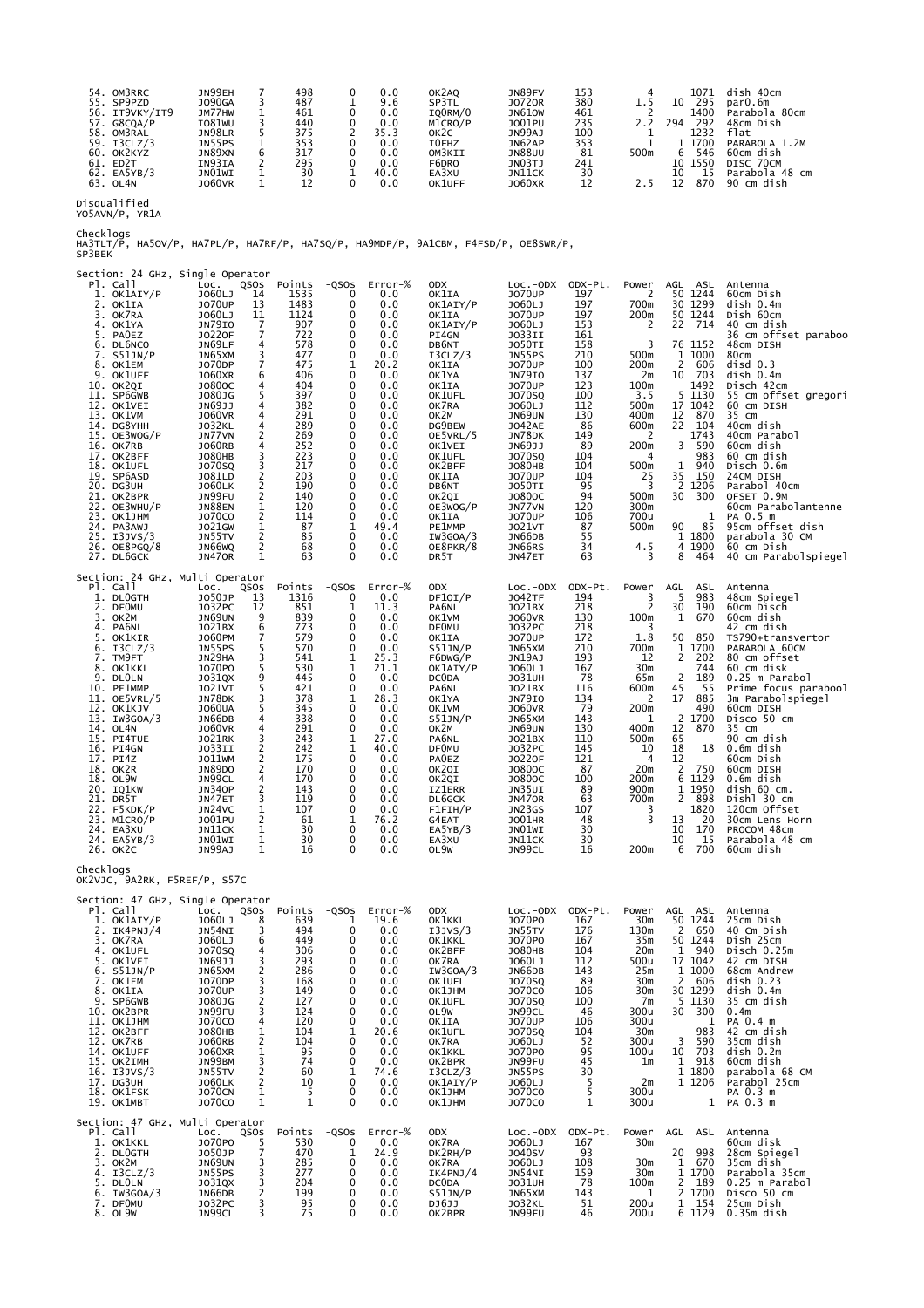| 9. OL7Q<br>10. DR5T<br>10. ОК2С                                                                                                                                                                                                                                                                                                                                                                                                                                                                                    | 3<br>JN99FN<br>1<br>JN47ET<br>JN99AJ<br>1                                                                                                                                                                                                                                                                                                                                                                                                                                                                                                                                                                                           | 67<br>16<br>16                                                                                                                                                                                                                        | 0<br>0<br>0                                               | 0.0<br>0.0<br>0.0                                                             | OK2BPR<br>DJ7PM/P<br>OK2IMH                                                                                         | JN99FU<br>JN47GV<br>JN99BM                                                                                                          | 33<br>16<br>16                                                | 500u<br>25m<br>500u                                                               | 2<br>1323<br>2<br>898<br>700<br>6                                                   | 30cm dish<br>Dish 25cm<br>60cm dish                                                                                                                     |
|--------------------------------------------------------------------------------------------------------------------------------------------------------------------------------------------------------------------------------------------------------------------------------------------------------------------------------------------------------------------------------------------------------------------------------------------------------------------------------------------------------------------|-------------------------------------------------------------------------------------------------------------------------------------------------------------------------------------------------------------------------------------------------------------------------------------------------------------------------------------------------------------------------------------------------------------------------------------------------------------------------------------------------------------------------------------------------------------------------------------------------------------------------------------|---------------------------------------------------------------------------------------------------------------------------------------------------------------------------------------------------------------------------------------|-----------------------------------------------------------|-------------------------------------------------------------------------------|---------------------------------------------------------------------------------------------------------------------|-------------------------------------------------------------------------------------------------------------------------------------|---------------------------------------------------------------|-----------------------------------------------------------------------------------|-------------------------------------------------------------------------------------|---------------------------------------------------------------------------------------------------------------------------------------------------------|
| Checklogs<br>OK2VJC                                                                                                                                                                                                                                                                                                                                                                                                                                                                                                |                                                                                                                                                                                                                                                                                                                                                                                                                                                                                                                                                                                                                                     |                                                                                                                                                                                                                                       |                                                           |                                                                               |                                                                                                                     |                                                                                                                                     |                                                               |                                                                                   |                                                                                     |                                                                                                                                                         |
| Section: 76 GHz, Single Operator<br>PI. Call<br>1. OE3WOG/P<br>$1.$ OE3WRA/4<br>3. OK2IMH<br>4. OK2BPR<br>5. OK1JHM<br>6. OK1AIY/P<br>7. OK1EM<br>8. DG3UH<br>8. OK1FSK<br>10. ОК1МВТ                                                                                                                                                                                                                                                                                                                              | LOC.<br>QSOS<br>JN77VN<br>1<br>JN87KT<br>1<br>3<br>JN99BM<br>1<br>JN99FU<br>3<br><b>JO70CO</b><br>2<br>J060LJ<br>J070DP<br>1<br>1<br><b>JO60LK</b><br>$\mathbf{1}$<br><b>JO70CN</b><br>$\mathbf 1$<br><b>JO70CO</b>                                                                                                                                                                                                                                                                                                                                                                                                                 | Points<br>86<br>86<br>74<br>45<br>14<br>10<br>8<br>5<br>5<br>1                                                                                                                                                                        | $-QSOS$<br>0<br>0<br>0<br>0<br>0<br>0<br>0<br>0<br>0<br>0 | Error-%<br>0.0<br>0.0<br>0.0<br>0.0<br>0.0<br>0.0<br>0.0<br>0.0<br>0.0<br>0.0 | 0DX<br>OE3WRA/4<br>OE3WOG/P<br>OK2BPR<br>OK2IMH<br>OK1EM<br>DG2DWL<br>OK1JHM<br>OK1AIY/P<br>OK1JHM<br><b>OK1JHM</b> | $Loc.-ODX$<br>JN87KT<br>JN77VN<br>JN99FU<br>JN99BM<br>J070DP<br><b>JO60LK</b><br><b>JO70CO</b><br>J060LJ<br><b>JO70CO</b><br>J070C0 | ODX-Pt.<br>86<br>86<br>45<br>45<br>8<br>5<br>8<br>5<br>5<br>1 | Power<br>700u<br>700u<br>1m<br>300u<br>100u<br>10m<br>10m<br>100u<br>100u<br>100u | AGL ASL<br>1743<br>918<br>1<br>300<br>30<br>1<br>50 1244<br>2<br>606<br>1 1206<br>1 | Antenna<br>40cm Parabol<br>40 cm Parabol<br>60cm dish<br>0.4 <sub>m</sub><br>PA 0.4 m<br>25cm Dish<br>disk 0.25<br>Parabol 25cm<br>PA 0.3 m<br>PA 0.3 m |
| Section: 76 GHz, Multi Operator<br>PI. Call<br>1. DFOMU<br>2. DLOLN<br>3. DLOGTH<br>4. OK2C                                                                                                                                                                                                                                                                                                                                                                                                                        | LOC.<br>QSOS<br>J032PC<br>3<br>$\mathbf{1}$<br>J031QX<br>$\mathbf{1}$<br>J050JP<br>1<br>JN99AJ                                                                                                                                                                                                                                                                                                                                                                                                                                                                                                                                      | Points<br>95<br>48<br>37<br>16                                                                                                                                                                                                        | $-QSOS$<br>0<br>0<br>0<br>0                               | Error-%<br>0.0<br>0.0<br>0.0<br>0.0                                           | <b>ODX</b><br>DJ6JJ<br>DL4BBU<br>DM5CT<br>OK2IMH                                                                    | LOC.-ODX ODX-Pt.<br><b>JO32KL</b><br>J031MO<br><b>JO50NV</b><br>JN99BM                                                              | 51<br>48<br>37<br>16                                          | Power<br>200u<br>100u<br>100u                                                     | AGL<br>ASL<br>154<br>1<br>2<br>189<br>$\mathbf{1}$<br>979<br>6<br>700               | Antenna<br>25cm Dish<br>0.25m Parbol<br>28cm Spiegel<br>60cm dish                                                                                       |
| Checklogs<br>OK2VJC                                                                                                                                                                                                                                                                                                                                                                                                                                                                                                |                                                                                                                                                                                                                                                                                                                                                                                                                                                                                                                                                                                                                                     |                                                                                                                                                                                                                                       |                                                           |                                                                               |                                                                                                                     |                                                                                                                                     |                                                               |                                                                                   |                                                                                     |                                                                                                                                                         |
| Section: 120 GHz, Single Operator<br>Pl. Call<br>1. OK1JHM<br>2. OK1EM<br>3. OK1FSK<br>3. OK2QI<br>5. OK1MBT                                                                                                                                                                                                                                                                                                                                                                                                       | LOC.<br>QSOS<br>J070CO<br>3<br>J070DP<br>1<br><b>JO70CN</b><br>1<br>$\mathbf{1}$<br>J0800C<br>$\mathbf{1}$<br><b>JO70CO</b>                                                                                                                                                                                                                                                                                                                                                                                                                                                                                                         | Points<br>14<br>8<br>5<br>5<br>1                                                                                                                                                                                                      | $-QSOS$<br>0<br>0<br>0<br>0<br>$\Omega$                   | Error-%<br>0.0<br>0.0<br>0.0<br>0.0<br>0.0                                    | ODX<br>OK1EM<br>OK1JHM<br>OK1JHM<br>OK2BTF<br>OK1JHM                                                                | LOC.-ODX<br>J070DP<br><b>JO70CO</b><br><b>JO70CO</b><br>J0800B<br>J070C0                                                            | ODX-Pt.<br>8<br>8<br>5<br>5<br>1                              | Power<br>3u<br>1m<br>3u<br>3u<br>3u                                               | AGL<br>ASL<br>1<br>2<br>1492<br>1                                                   | Antenna<br>PA 0.25 m<br>disk 0.3<br>PA 0.25 m<br>Dish 30cm<br>PA 0.25 m                                                                                 |
| Section: 120 GHz, Multi Operator<br>Pl. Call                                                                                                                                                                                                                                                                                                                                                                                                                                                                       | LOC.<br>QSOS                                                                                                                                                                                                                                                                                                                                                                                                                                                                                                                                                                                                                        | Points                                                                                                                                                                                                                                | -QSOs                                                     | Error-%                                                                       | <b>ODX</b>                                                                                                          | LOC.-ODX ODX-Pt.                                                                                                                    |                                                               | Power                                                                             | AGL<br>ASL                                                                          | Antenna                                                                                                                                                 |
| Checklogs<br>OK2BTF                                                                                                                                                                                                                                                                                                                                                                                                                                                                                                |                                                                                                                                                                                                                                                                                                                                                                                                                                                                                                                                                                                                                                     |                                                                                                                                                                                                                                       |                                                           |                                                                               |                                                                                                                     |                                                                                                                                     |                                                               |                                                                                   |                                                                                     |                                                                                                                                                         |
| Section: 135 GHz, Single Operator<br>PI. Call<br>1. OK1JHM<br>1. OK1MBT                                                                                                                                                                                                                                                                                                                                                                                                                                            | LOC.<br>QSOS<br><b>JO70CO</b><br>1<br>$\mathbf{1}$<br>J070C0                                                                                                                                                                                                                                                                                                                                                                                                                                                                                                                                                                        | Points<br>1<br>1                                                                                                                                                                                                                      | $-QSOS$<br>0<br>0                                         | Error-%<br>0.0<br>0.0                                                         | 0DX<br>OK1MBT<br>OK1JHM                                                                                             | LOC.-ODX<br>J070C0<br><b>JO70CO</b>                                                                                                 | ODX-Pt.<br>1<br>$\mathbf{1}$                                  | Power<br>10n<br>10n                                                               | AGL<br>ASL<br>1<br>$\mathbf{1}$                                                     | Antenna<br>PA 0.25 m<br>PA 0.25 m                                                                                                                       |
| Section: Millimetre-Group, Single Operator<br>PI. Call<br>1. OK1AIY/P<br>2. OK7RA<br>3. OKlIA<br>4. S51JN/P<br>5. IK4PNJ/4<br>6. OK1VEI<br>7. OK1YA<br>8. OK1EM<br>9. OK1UFL<br>10. PAOEZ<br>11. SP6GWB<br>12. OK1UFF<br>13. DL6NCO<br>14. OE3WOG/P<br>15. OK2BPR<br>16. ОК1ЈНМ<br>17. OK7RB<br>18. OK2BFF<br>19. ОК2QI<br>20. OK2IMH<br>21. OK1VM<br>22. DG8YHH<br>23. OE3WRA/4<br>24. DG3UH<br>25. I3JVS/3<br>26. SP6ASD<br>27. OE3WHU/P<br>28. PA3AWJ<br>29. OE8PGQ/8<br>30. DL6GCK<br>31. OK1FSK<br>32. OK1MBT | LOC.<br>QSOS<br>J060LJ<br>24<br>J060LJ<br>17<br><b>JO70UP</b><br>16<br>JN65XM<br>5<br>3<br>JN54NI<br>7<br>JN69JJ<br>7<br>JN79IO<br>J070DP<br>12<br>7<br><b>JO70SQ</b><br>$\overline{7}$<br><b>JO220F</b><br>7<br>J080JG<br>7<br><b>JO60XR</b><br>JN69LF<br>4<br>3<br>JN77VN<br>6<br>JN99FU<br><b>JO70CO</b><br>13<br><b>JO60RB</b><br>6<br>4<br><b>JO80HB</b><br>J0800C<br>ͻ<br>JN99BM<br>6<br><b>JO60VR</b><br>4<br><b>JO32KL</b><br>4<br>JN87KT<br>1<br>5<br><b>JO60LK</b><br>JN55TV<br>4<br>J081LD<br>2<br><b>JN88EN</b><br>1<br>1<br>J021GW<br>2<br>JN66WQ<br>$\mathbf 1$<br><b>JN470R</b><br>3<br><b>JO70CN</b><br>J070C0<br>4 | Points<br>2843<br>2022<br>1781<br>1049<br>988<br>968<br>907<br>875<br>829<br>722<br>651<br>596<br>578<br>527<br>523<br>471<br>460<br>431<br>429<br>370<br>291<br>289<br>258<br>225<br>205<br>203<br>120<br>87<br>68<br>63<br>50<br>15 |                                                           |                                                                               |                                                                                                                     |                                                                                                                                     |                                                               |                                                                                   |                                                                                     |                                                                                                                                                         |
| Section: Millimetre-Group, Multi Operator<br>Pl. Call<br>1. DLOGTH<br>2. OK1KKL<br>3. OK2M<br>4. DFOMU<br>5. I3CLZ/3<br>6. DLOLN<br>7. PA6NL<br>8. IW3GOA/3<br>9. OK1KIR<br>10. TM9FT<br>11. PE1MMP<br>12. OE5VRL/5<br>13. OK1KJV<br>14. OL9W<br>15. OL4N<br>16. PI4TUE<br>17. PI4GN<br>18. PI4Z<br>19. OK2R<br>20. DR5T<br>21. IQ1KW<br>22. OL7Q<br>23. F5KDK/P<br>24. OK2C<br>25. M1CRO/P<br>26. EA3XU                                                                                                           | QSOS<br>LOC.<br>21<br>J050JP<br>J070P0<br>10<br><b>JN69UN</b><br>12<br>J032PC<br>18<br>JN55PS<br>8<br>J031QX<br>13<br>J021BX<br>6<br>JN66DB<br>6<br><b>JO60PM</b><br>7<br>JN29HA<br>3<br>J021VT<br>5<br>JN78DK<br>3<br>5<br><b>JO60UA</b><br>7<br>JN99CL<br><b>JO60VR</b><br>4<br>3<br><b>JO21RK</b><br>$\frac{2}{2}$<br>J033II<br>J011WM<br><b>JN89DO</b><br>JN47ET<br>4<br>2<br><b>JN340P</b><br>JN99FN<br>3<br>1<br>JN24VC<br>3<br>JN99AJ<br>$\overline{c}$<br>J001PU<br>JN11CK<br>1                                                                                                                                             | Points<br>2367<br>1590<br>1409<br>1326<br>1124<br>997<br>773<br>736<br>579<br>541<br>421<br>378<br>345<br>320<br>291<br>243<br>242<br>175<br>170<br>151<br>143<br>134<br>107<br>96<br>61<br>30                                        |                                                           |                                                                               |                                                                                                                     |                                                                                                                                     |                                                               |                                                                                   |                                                                                     |                                                                                                                                                         |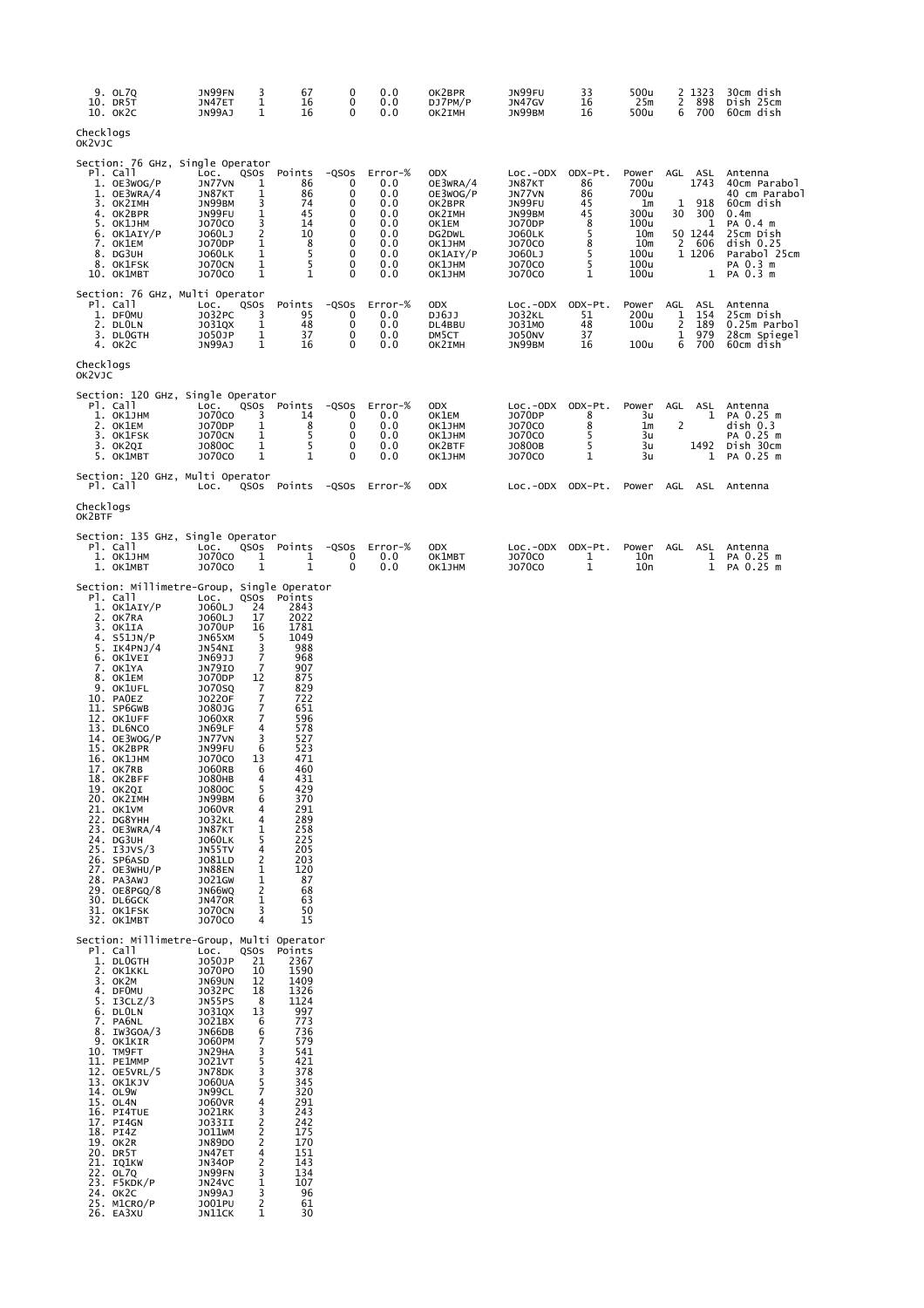| 26.                                    | EA5YB/3                              | JNO1WI                             | 1                                         | 30 |
|----------------------------------------|--------------------------------------|------------------------------------|-------------------------------------------|----|
|                                        | Section: Overall Single Operator     |                                    |                                           |    |
| PÌ.<br>1.                              | Call<br>OK1AIY/P                     | LOC.<br>J060LJ                     | Points<br>278005                          |    |
| 2.<br>3                                | HA8V<br>S51Z0                        | кмо6нт<br>JN86DR                   | 267415<br>261886                          |    |
| 4.                                     | G3XDY                                | J0020B                             | 236270                                    |    |
| 5<br>6.                                | OK1MAC<br>SP6GWB<br>DG6ISR           | JN79IO<br>J080JG                   | 229482<br>185926                          |    |
| Z.<br>8.                               |                                      | J061PK                             | 184018                                    |    |
| 9.                                     | OK1YA<br><b>DL1SUZ</b>               | JN79IO<br><b>JO53UN</b>            | $\frac{177594}{176383}$<br>176382         |    |
| 10.<br>11.                             | OKlIA<br>IK3GHY                      | J070UP<br>JN65DM                   | 162469<br>149288                          |    |
| 12.                                    | DL3IAS                               | JN49EJ                             | 128287                                    |    |
| 13.<br>14.                             | F6APE<br><b>PAOEZ</b>                | IN97QI<br><b>JO220F</b>            | 125587<br>124068                          |    |
| 15.<br>16.                             | IZ4BEH<br>OK1XFJ                     | JN54VK<br>JN69GX                   | 118804<br>118012                          |    |
| 17.                                    | OK1JKT                               | J060RN                             | 114741                                    |    |
| 18.<br>19.                             | IK3HHG<br>IK3COJ                     | JN65DO                             | 110200                                    |    |
| 20.<br>21.                             | F50AU/P<br>SP50AT<br>SP5QAT          | JN65BN<br>JN27UR<br>KO02LB         | 104580<br>104219<br>102115                |    |
| 22.                                    | OKIVEI                               | JN69JJ                             | 100673                                    |    |
| 23.<br>24.                             | DL6NAA<br>F8BRK                      | <b>JO50VF</b><br>IN99VF            | 97550<br>96745                            |    |
| 25.                                    | DF5GZ/P<br>F1BZG                     | JN47AX                             | 93728                                     |    |
| $\frac{26}{7}$<br>27.                  | F1BZG<br>DM3F                        | JN07VU<br><b>JO60LK</b>            | 89514<br>88020                            |    |
| 28.<br>29.                             | OE1TGW/3<br>SP4MPB                   | JN77TX<br>ко03нт                   | 86242<br>85249                            |    |
| 30.                                    | <b>S57M</b>                          | JN76PO                             | 84089                                     |    |
| $\frac{31}{32}$ .<br>$\frac{33}{33}$ . | DH1FM<br>OK7RA                       | J060LK<br>3060L3                   | 83309<br>81606                            |    |
|                                        | S53WW                                | JN75DS<br>J043WJ                   | 80732<br>80710                            |    |
| $\frac{34}{35}$ .                      | DK2ZF/P<br>DL6NCO<br>OK1EM<br>DL6NCO | JN69LF                             | 80249                                     |    |
| 36.                                    | <b>OK1EM</b><br>OM <sub>2</sub> VL   | JO70DP<br><b>JN87WV</b>            | 78632<br>78545                            |    |
| 37.<br>38.<br>39.                      | DK1KC/P<br>IZ3KSO/3                  | <b>JN58QH</b><br>JN55VU            | 77857<br>75077                            |    |
| 40.                                    | DH5YM                                | <b>JO60LK</b>                      | 74072                                     |    |
| 41.<br>42.                             | OK2PWY<br>OK2TT                      | J080HB<br>J0800B                   | 71436<br>71137                            |    |
| 43.<br>44.                             | OK1VAM/P<br>DL6IAK                   | J060LJ<br>JN48IX                   | 71027<br>68210                            |    |
| 45.                                    | IK4WKU/6                             | JN63IL                             | 68049                                     |    |
| 46.<br>47.                             | <b>DM1KL</b><br>PA <sub>0</sub> S    | <b>JO60LK</b><br>JO21FW            | 65015<br>63840                            |    |
| 48.<br>49.                             | OM1DK<br>DK2GZ                       | <b>JN87UU</b><br>JN49GB            | 63477<br>58290                            |    |
| 50.<br>$\overline{51}$ .               | 13JVS/3<br>S53F0                     | J <sub>N</sub> 55TV                | 57979<br>57171                            |    |
| 52.                                    | IW3SPI                               | JN76PL<br>JN66OD                   | 56515                                     |    |
| 53.<br>54.                             | OKlPGS<br>OM3FW                      | JN69JW<br>JN88RS                   | 53668<br>53141                            |    |
| 55.<br>56.                             | F1AZJ/P<br>DL6NDW                    | มง280K<br>วิท5ิ70X                 | 52821<br>52761                            |    |
| 57.                                    | 14CIV                                | JN63FX                             | 52215                                     |    |
| 58.<br>59.                             | S59GS<br>OK1UFF                      | JN75PS<br>J060XR                   | 51192<br>50012                            |    |
| 60.<br>61.                             | HB9EOU<br>G4LDR                      | JN37KB<br>I091EC                   | 49141<br>49140                            |    |
| 62.                                    | OE3REC/P                             | <b>JN77TX</b><br>JO50VF            | 48943                                     |    |
| 63.<br>64.                             | DH1NFL<br>DL9NDA                     | <b>JO50VF</b>                      | 48164<br>45861                            |    |
| 65.<br>66.                             | OM3ID<br>OE3WOG/P                    | JN88ST<br>JN77VN                   | 45505<br>44723                            |    |
| 67.<br>68.                             | OM5CM                                | JN98DF                             | 42913<br>42337                            |    |
| 69.                                    | S51JN/P<br>I4XCC                     | JN65XM<br>JN63HW                   | 42018                                     |    |
| 70.<br>71.                             | I3ZHN<br>OK2STV                      | JN65FP<br>JN89DO                   | 41623<br>41186                            |    |
| 72.<br>73.                             | OK1FEN<br>OK1IBB                     | JN790W<br>JN69MJ                   | 40681                                     |    |
| 74.                                    | 2E0NEY                               | I081VK                             | 40527<br>40038                            |    |
| 75.<br>76.                             | <b>S58M</b><br>IK4PNJ/4              | JN76JC<br>JN54NI                   | 39918<br>39875                            |    |
| 77.<br>78.                             | OM5X<br>ON7BV/P                      | JN97BS<br>JO30AM                   | 39337                                     |    |
| 79.                                    | OK1UFL                               | J070SQ                             | 39024<br>38646                            |    |
| 80.<br>81.                             | I0FHZ<br>9A1Z                        | JN62AP<br>JN86DL                   | 38409<br>38211                            |    |
|                                        | 82. PAOWMX<br>83. IK3TPP             | JO21XI<br>JN65CP                   | 37739<br>37722                            |    |
| 84.                                    | PE1EWR                               | J011SL                             | 37337<br>37011                            |    |
| 85.<br>86.                             | OE3LI<br>9A3AQ                       | JN88EC<br>JN75WS                   | 36324                                     |    |
| 87.<br>88.                             | ОК2ЈІ<br>OM5KV                       | JN89MW<br>JN97BS                   | 35883<br>35766                            |    |
| 89.<br>90.                             | OK2PNQ                               | JN89LE                             | 35673                                     |    |
| 91.                                    | SP6ASD<br>OM1GX                      | J081LD<br>JN88LK                   |                                           |    |
| 92.<br>93.                             | <b>SP9S00</b><br>OM3CQF              | <b>JN990V</b><br>יטפעאנע<br>JN88RT | 35240<br>35240<br>35152<br>33659<br>33659 |    |
| 94.<br>95.                             | ON4PS/P                              | J020KQ                             | 33323<br>33306                            |    |
| 96.                                    | OE3RTB<br>IK3MLF                     | JN88ER<br>JN55WJ                   |                                           |    |
| 97.<br>98.                             | IKOHWJ/O<br>SN9P                     | JN61HT<br>J090EA                   | 33144<br>33083<br>32056<br>31064          |    |
| 99.<br>100.                            | IK3VZ0<br>GOXDI                      | JN55XA<br>1091RQ                   | 31964<br>31844                            |    |
| 101.                                   | PE1RLF/P                             | J022VE                             | 31625                                     |    |
| 102.<br>103.                           | UT5W<br>9A4wT                        | KN18IW<br>JN95HN                   | 31616<br>31488                            |    |
| 104.<br>105.                           | OK2QI<br>9A2SB                       | J0800C<br>JN95GM                   | 31488<br>30380<br>30085                   |    |
| 106.                                   | I6XCK                                | JN63Q0                             | 29247                                     |    |
| 107.<br>108.                           | 9A2KK<br>I2FHW                       | JN95LI<br>JN44NU                   | 29237<br>28527                            |    |
|                                        |                                      |                                    |                                           |    |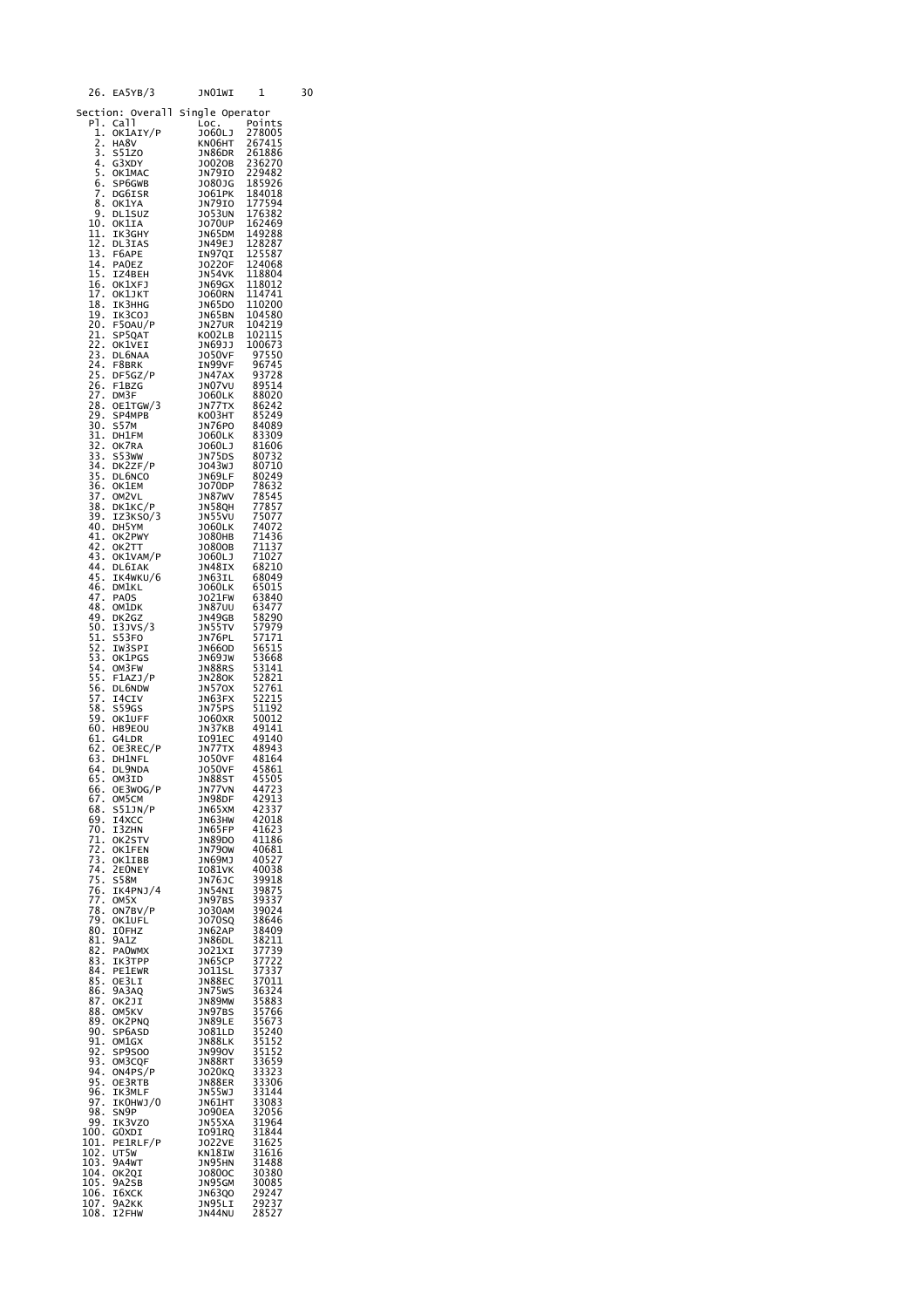| 109.<br>110.                              | ОК1ЛНМ<br>PA2CV/P            | J070C0<br><b>JO22VE</b>        | 28004<br>27676                                                                |
|-------------------------------------------|------------------------------|--------------------------------|-------------------------------------------------------------------------------|
| 111.                                      | OM5LD                        | JN98AH                         | 27618<br>27160                                                                |
| $\overline{1}$ 12.<br>113.                | OK1IEI<br>PA0GUS             | <b>JO70EC</b><br>J023TA        | 26834                                                                         |
| 114.<br>īī5.                              | F5FMW<br>S58RU               | JN13DX<br>JN65WM               | 26651                                                                         |
| 116.                                      | DL8NCR                       | JN69LF                         | 26401<br>26349                                                                |
| ī17.<br>118.                              | DD8DW<br>UR6EC               | J031WO<br>KN78XM               |                                                                               |
| 119.                                      | OK1VUF                       | J070DP                         |                                                                               |
| 120.                                      | OM3PV<br>F1TDO               | JN88TI<br>JN25LX               | 26349<br>26118<br>25406<br>25269<br>25026<br>24629<br>24338<br>24304<br>23071 |
| $\frac{121}{122}$<br>$\frac{122}{123}$ .  | DG9KAF<br>SP7VVB             | <b>JO30ER</b><br>JO91RR        |                                                                               |
| 124.                                      | <b>S530</b>                  | JN86AT                         |                                                                               |
| $\frac{125}{126}$<br>$\frac{127}{127}$    | SP2DDV<br>SP9EML             | <b>JO83VE</b><br>JN99MS        | 243071<br>22897<br>22771<br>22560<br>22463<br>22140                           |
| $\frac{1}{2}$ .                           | UT4LA<br>I3GWE/3             | KN89CW<br><b>JN55PS</b>        |                                                                               |
| 129.<br>130.                              | OK2BPR                       | JN99FU                         |                                                                               |
|                                           | S57UMP<br>SM7LCB             | JN76QK<br><b>JO86GH</b>        |                                                                               |
| 131<br>132<br>133<br>133                  | HB9BAT/P<br>F1BJD/P          | <b>JN37SG</b><br>IN98WE        | 21349<br>21153<br>20892                                                       |
| 134.                                      | S53SL                        | JN76PL                         | 20561                                                                         |
| 135.<br>$\overline{136}$ .                | 9a4vm<br>US5WU               | <b>JN85FS</b><br>KO20DI        | 20559<br>20518                                                                |
| 137<br>138<br>139<br>139                  | OK1IPU                       | JN69VN<br>1090кн               | 20328<br>20259<br>20231                                                       |
|                                           | SQ9QU<br>SP3WYP              | J081SX                         |                                                                               |
| 140.<br>141.                              | UT5DV<br>G3SVJ               | KN18DO<br>JO01RJ               | 20158<br>19648                                                                |
| 142.<br>143.                              | OE8PGQ/8                     | JN66WQ                         | 19602                                                                         |
| 144.                                      | OE6DRG/P<br>DL1DBR<br>IZ2FOB | JN77KC<br>JO41CL               | 19476<br>19261                                                                |
| 145.                                      | DJ3XK                        | JN45MQ<br>J053AN               | 18899                                                                         |
| 146.<br>147.                              | G8HGN                        | J001F0                         | 18857<br>18623                                                                |
| $\bar{1}$ 48.                             | OK7RB<br>GM4JR               | J060RB<br>IO85FB               | 18565                                                                         |
| 149.150.151.152.                          | YO5AVN/P                     | KN16JR                         | 18453<br>18229<br>18118                                                       |
|                                           | Y050CZ<br>F4EEJ/P            | KN17UL<br>IN95VO               |                                                                               |
| 152.<br>153.                              | OK2BFF<br>SQ1HMA             | J080HB<br>J073PB               | 17830<br>17395<br>17171                                                       |
| $154$<br>$155$<br>$156$<br>$157$<br>$158$ | OK1NWD                       | JN69WI                         | $17051$<br>$16773$<br>$16757$<br>$16676$                                      |
|                                           | PA3GFE/P<br><b>IlkFH</b>     | JOŽÍAJ<br>JN45FG               |                                                                               |
| 158.<br>159.                              | OK2ZTK<br>SP6FBE             | JN89QP<br>J081ND               | 16549                                                                         |
| 160.                                      | OM2RL                        | JN88NR                         | 16543                                                                         |
| $\frac{161}{162}$ .                       | YO7LBX/P<br>OMOCS            | KN15FI<br>KN09QC               | 16463<br>16439                                                                |
| $\overline{163}$ .                        | PA3AWJ                       | J021GW                         | 16407                                                                         |
| 164.<br>īš5.                              | HG5BVK/P<br>RZ6DD            | JN97LF<br>LN04MX               | 16358<br>16248                                                                |
| $\overline{166}$ .                        | EA6SA/P<br><b>PAOEMO</b>     | эм19ок<br><b>JO23TE</b>        | 15952<br>15914<br>15766<br>15688<br>15688<br>15488<br>15288<br>15123<br>15123 |
| 167.<br>168.                              | OK1FC<br>OK1VUB              | JN79CP                         |                                                                               |
| 169.<br>170.                              | OM5MX                        | <b>JO70KK</b><br>JN98BG        |                                                                               |
| 171.<br>172.                              | DG6IMR<br>S52IT              | J071DR<br>JN66WB               |                                                                               |
| $\frac{1}{2}$<br>$\cdot$                  | SN <sub>9</sub> Y            | <b>JO90EA</b>                  |                                                                               |
| $\overline{174}$ .<br>$\frac{1}{2}$       | OE6PPF/P<br>DL1MHJ           | JN77IF<br>JN58TE               |                                                                               |
| 176.<br>177                               | OM2DT                        | <b>JN88QS</b>                  | 15088<br>14933                                                                |
| 178.                                      | OK2IMH<br>OE3PVC/P           | лм99вм<br>JN77TX               | 14410                                                                         |
| 179.<br>180.                              | DG8YHH<br>PA2V               | <b>JO32KL</b><br><b>JO22IM</b> | 14300<br>14032                                                                |
| 181.                                      | OK1AKL                       | J070FA                         | 13948                                                                         |
| 182.<br>183.                              | DL5ALW<br>IK4LFI/4           | J051PD<br>JN54FM               | 13693<br>13593                                                                |
| 184.<br>185.                              | OK1VHF<br>SP9AHB             | J070EB<br>J090EA               | 13493<br>13466                                                                |
| 186.                                      | ОЕ6КМЕ/Р                     | JN77RE                         | 13400<br>13429<br>13291                                                       |
| 187.<br>188.                              | OK2SRO<br>OK2AQ              | <b>JN89SO</b><br>JN89FV        | 13289                                                                         |
| 189.                                      | SQ7AYD/6                     | J081ND                         | 12832                                                                         |
| 190.<br>191.                              | SP3TL<br>OK7LB               | J0720R<br>JN99FQ               | 12527<br>12474                                                                |
| 192.<br>193.                              | ON4LDP<br>F5PVX/P            | JO10UN<br>JN23WE               | 12246<br>12227                                                                |
| 194.                                      | HB9AOF                       | JN36AD                         | 11947                                                                         |
| 195.<br>196.                              | <b>OKIVM</b><br>OM3WEB       | J060VR<br><b>JN97CT</b>        | 11827<br>11713                                                                |
| 197.<br>198.                              | OK1DKX<br>DL3DQL             | JN79GB<br>J061PH               | 11409<br>11300                                                                |
| 199.                                      | OK1VBN                       | JN79HA                         | 11075                                                                         |
| 200.<br>201.                              | OK2MZL<br>OE3JMB/P           | JN89SN<br>JN77TX               | 10970<br>10592                                                                |
| 202.<br>203.                              | F4CVA/P<br>EA3CAZ            | JNO9QN<br>JNO1UE               | 10569                                                                         |
| 204.                                      | S51WX                        | <b>JN750S</b>                  | 10558<br>10468                                                                |
| 205.<br>206.                              | UR5EX<br>OE3WRA/4            | KN78WM<br>JN87KT               | 10429<br>10413                                                                |
| 207.                                      | F5JJE<br>I3VWK               | IN95JV<br>JN55VR               | 10368                                                                         |
| 208.<br>209.                              | HB <sub>9</sub> CXK          | JN47PM                         | 10331<br>10278                                                                |
| 210.<br>211.                              | S57LM<br>SP1JNY              | JN76HD<br>J073GL               | 10277<br>10265                                                                |
| 212.                                      | F4FCW                        | JN38FO                         | 10191                                                                         |
| 213.<br>214.                              | DG3UH<br>SP9WZJ              | J060LK<br><b>JO90EA</b>        | 10137<br>10065                                                                |
| 215.<br>216.                              | OK2PMS<br>F6DDW              | JN89WW<br>JN38DM               | 10056<br>10052                                                                |
| 217.                                      | SP8MCP                       | kn09rr                         | 10001                                                                         |
| 218.<br>219.                              | IK3XTT<br>F6BAH/P            | JN55LK<br>IN96NI               | 9890<br>9851                                                                  |
| 220.                                      | SP2HPD                       | J094JC                         | 9685                                                                          |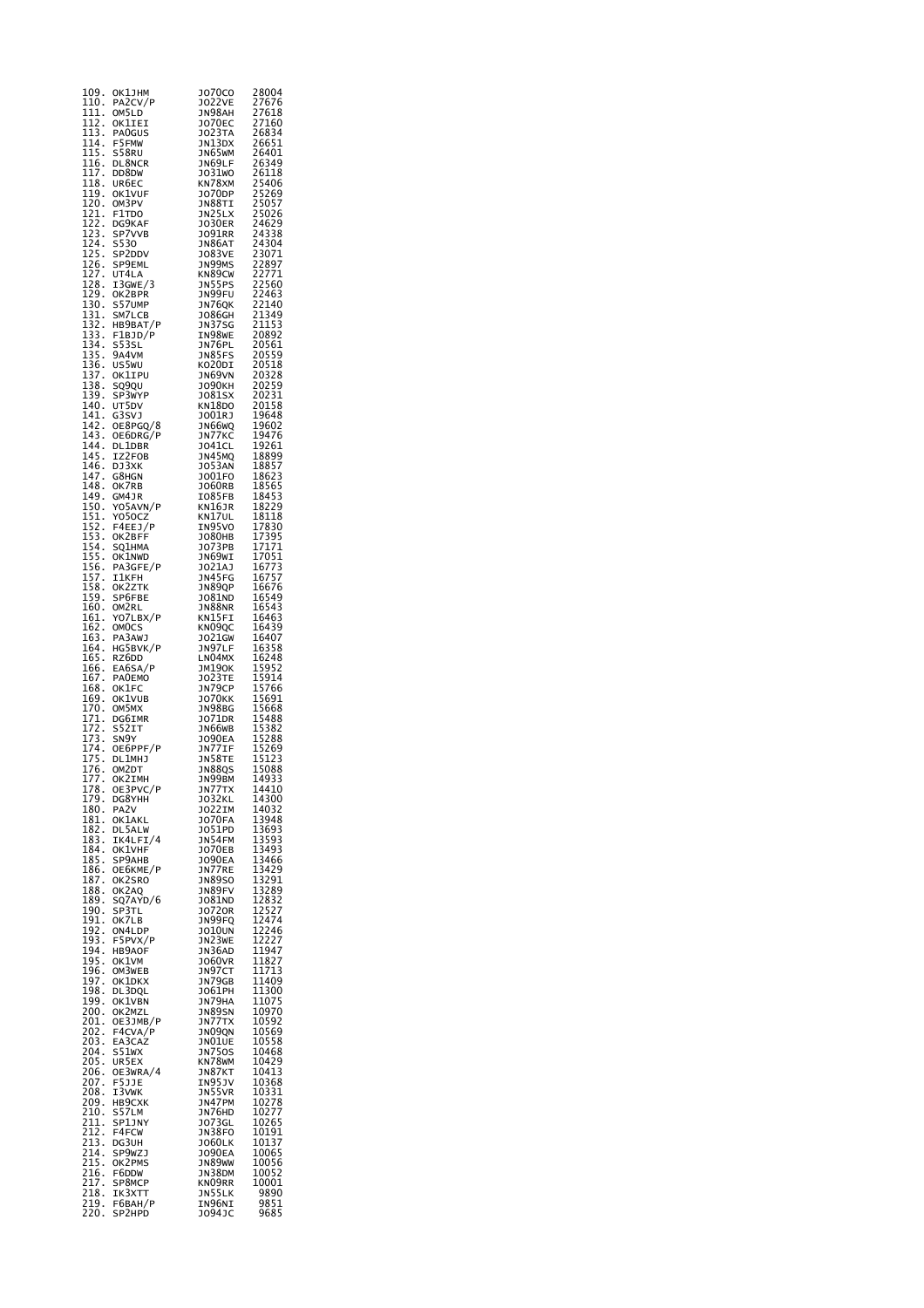| 221.<br>222.                                             | F6CJP<br>OK1BMW               | JNO7GB<br>JO70EI           | 9672<br>9658                                                                  |
|----------------------------------------------------------|-------------------------------|----------------------------|-------------------------------------------------------------------------------|
| 223.<br>224.                                             | Y02YA                         | KN05XS                     | 9559<br>9415                                                                  |
| 225                                                      | HA5EA/P<br>OK2UKG             | JN97HE<br>JN99FU           | 9349                                                                          |
| 226<br>227<br>228<br>$\cdot$                             | IK3CAG<br>HA2MJ               | JN65CM<br>JN97DQ<br>KN79KP | 9280                                                                          |
| $\ddot{\cdot}$                                           | UR3HR                         |                            | 9254<br>9254<br>9090                                                          |
|                                                          | IV3KKW<br>US7VF               | JN66IE<br>KN58SI           |                                                                               |
|                                                          | ISOBSR/ISO                    | JN40PA                     | 8836<br>8820                                                                  |
|                                                          | MOBTZ<br>OE3FLU               | 1090GX<br>א78VQ            | 8679<br>8679                                                                  |
|                                                          | SP2WPY<br>OK2BUC              | J094FL<br>JN99BN           |                                                                               |
|                                                          | YL3AG<br>OK2VZ                | KO06WK                     |                                                                               |
|                                                          | US7GY                         | JN89S0<br>KN66LC           |                                                                               |
|                                                          | HB9DRS<br>IZ4NKQ/4            | JN37SN<br>JN54FM           |                                                                               |
| $241.$<br>$242.$<br>$243.$<br>$244.$<br>$245.$<br>$246.$ | OK1FLY                        | <b>JO70FC</b>              |                                                                               |
|                                                          | I4AMD<br>IW1CKM/1             | JN64CI<br>JN45FB           |                                                                               |
|                                                          | IZIGZA/I<br>OK1DEU            | JN34VG<br>J080FF           |                                                                               |
| $\frac{246}{247}$<br>$\frac{248}{248}$                   | UT5U<br>OM7CM                 | KO50FJ                     |                                                                               |
|                                                          | I7CSB                         | JN98PP<br>JN71QQ           |                                                                               |
|                                                          | G8DTF/P                       | I083R0<br>IM99SL           |                                                                               |
|                                                          | EA5TT<br>OK2SSJ<br>SP9HVV     | JN89WW                     |                                                                               |
|                                                          | SP9CLQ/P                      | KN09GL<br>KO00AD           |                                                                               |
|                                                          | OK2SUK<br>OM4TC               | JN89TO<br><b>JN88WV</b>    |                                                                               |
|                                                          | OM3YFT<br>SP9BGS              | JN99IF<br>J090MG           |                                                                               |
|                                                          | DF0WL                         | JN58LE                     |                                                                               |
|                                                          | IQ3RO<br>F1DLZ                | JN55VC<br>JN19FH           |                                                                               |
|                                                          | F6BHI/P                       | JN15BR                     |                                                                               |
|                                                          | I1PSC<br>OM5UM                | JN44MJ<br><b>JN98EO</b>    | --<br>7184<br>7163<br>7147                                                    |
|                                                          | OM3CVV<br>OK2IGL              | JN88TR<br><b>JN89LD</b>    | 7074<br>7046                                                                  |
|                                                          | F4BWJ                         | IN93MP                     | 6989<br>6981                                                                  |
|                                                          | OK2SJJ<br>OM2IV               | JN89FL<br><b>JN88SQ</b>    | 6965                                                                          |
|                                                          | OE3WHU/P<br>UR5BFX            | JN88EN<br>KN29TN           | $6948$<br>$6934$<br>$6830$                                                    |
|                                                          | DO9PL<br>HA0HO                | J031LG<br>KN07SU           |                                                                               |
|                                                          | OK1MHJ                        | J070UD                     |                                                                               |
|                                                          | OK1XPB<br>SP9NRB              | <b>JO70GA</b><br>J090LF    | 68018657866578665578858677155771557886577155707558584357557557558586855555886 |
|                                                          | F1UVN<br>LZ1ZP                | <b>JO10HE</b><br>KN22ID    |                                                                               |
|                                                          | PA8KM                         | J032BS                     |                                                                               |
|                                                          | HA500<br>F50GJ/P              | JN970M                     |                                                                               |
|                                                          | F6HTJ<br>G3YJR                | IN93XR<br>JN12KQ           |                                                                               |
|                                                          | OE1RHC/P                      | 1093FJ<br>JN77TX           |                                                                               |
| 285                                                      | HB9ABN<br>OK1DPO              | JN47QK<br><b>JO70CH</b>    |                                                                               |
| 286<br>286<br>287<br>288<br>289                          | DM <sub>2</sub> ECM<br>OK1UDJ | J062GJ<br>J070GG           |                                                                               |
|                                                          | F8BBR                         | JN06ET                     |                                                                               |
| 290.                                                     | OM3WAN<br>9A2GA               | JN99KG<br>JN75WR           |                                                                               |
| 291.<br>292.                                             | LY2BUU/P<br>OK1AXG            | KO25AF<br>J080BJ           | 5480<br>5376<br>5321<br>5319<br>5317<br>5269<br>5247<br>5247                  |
| 293.                                                     | UR5UI                         | KN59BS                     |                                                                               |
| 294.<br>295.                                             | OK1CJH<br>OK1TLT/P            | <b>JO70UF</b><br>J070UQ    | 5245<br>5221                                                                  |
| 296.                                                     | YO2CDX/P<br>OK2PCL            | KN05XS<br>JN89HE           | 5187<br>5164                                                                  |
| 297.<br>298.                                             | SQ9AOR                        | KN09GL                     | 5083                                                                          |
| 299.<br>300.                                             | S51GF<br>F2FZ                 | JN66WA<br>JN04HC           | 5061<br>5009                                                                  |
| 301.<br>302.                                             | F4FFH<br>OM1RV                | IN99KC<br>JN88NC           | 4915<br>4621                                                                  |
| 303.                                                     | SO <sub>9</sub> A             | J090PP                     | 4615<br>4426                                                                  |
| 304.<br>305.                                             | IZ3JIO<br>UT7VR               | JN65FR<br>KN580J           | 4420                                                                          |
| $\frac{306}{3}$ .<br>307.                                | F1CBC<br>US3VN                | JNO9BO<br>KN58SH           | 4414<br>4352                                                                  |
| 308.<br>309.                                             | DG6ME                         | J051JU<br>JN76XL           | 4336                                                                          |
| $\frac{1}{310}$ .                                        | S511<br>UR5VD                 | KN47QW                     | 4253<br>4243                                                                  |
| $\frac{1}{311}$ .<br>312.                                | OK1WGW<br>SP9CQD              | J060WP<br><b>JN990R</b>    | 4214<br>4203                                                                  |
| 313.<br>314.                                             | <b>DB1HGV</b>                 | J052DS<br>JN99LD           | 4100<br>4072                                                                  |
| $\overline{315}$ .                                       | OM6CV<br>I1GPE                | JN45AN                     | 4035<br>4022                                                                  |
| $\overline{316}$ .                                       | HA7NS<br>9A2UV                | JN97WM<br>JN95GM           |                                                                               |
| 317<br>318<br>318<br>319                                 | SP9APC                        | JN99QU                     | 3932<br>3911<br>3827                                                          |
| 320.                                                     | F4FWT<br><b>OK1AUK</b>        | J000XU<br>JN69RR           | $\frac{3813}{1}$                                                              |
| 321<br>321<br>322<br>323<br>324                          | F5MFI<br>SP9C00               | JNO7XT<br><b>JO90GA</b>    | 3813<br>3779<br>3743<br>3685<br>3671<br>3650                                  |
|                                                          | OK1MCW<br>PA3HFJ              | JN69QS                     |                                                                               |
| 325.                                                     | OM5GU                         | JO11VL<br>JN97BX           |                                                                               |
| 326.                                                     | F4WAM<br>I2AT                 | IN98WV<br>JN45QN           | 3618<br>3600                                                                  |
| $\frac{327}{328}$<br>$\frac{329}{329}$                   | SP8XXN                        | KO12NA                     | 3588                                                                          |
| 330.<br>331.                                             | DG0PG/P<br>IZ5MMT             | JN57PP<br>JN52GW           | $\frac{3485}{3482}$                                                           |
| 332.                                                     | UR3VIO<br>G <sub>O</sub> KSC  | KN69PC<br>J001GM           | 3472<br>3466                                                                  |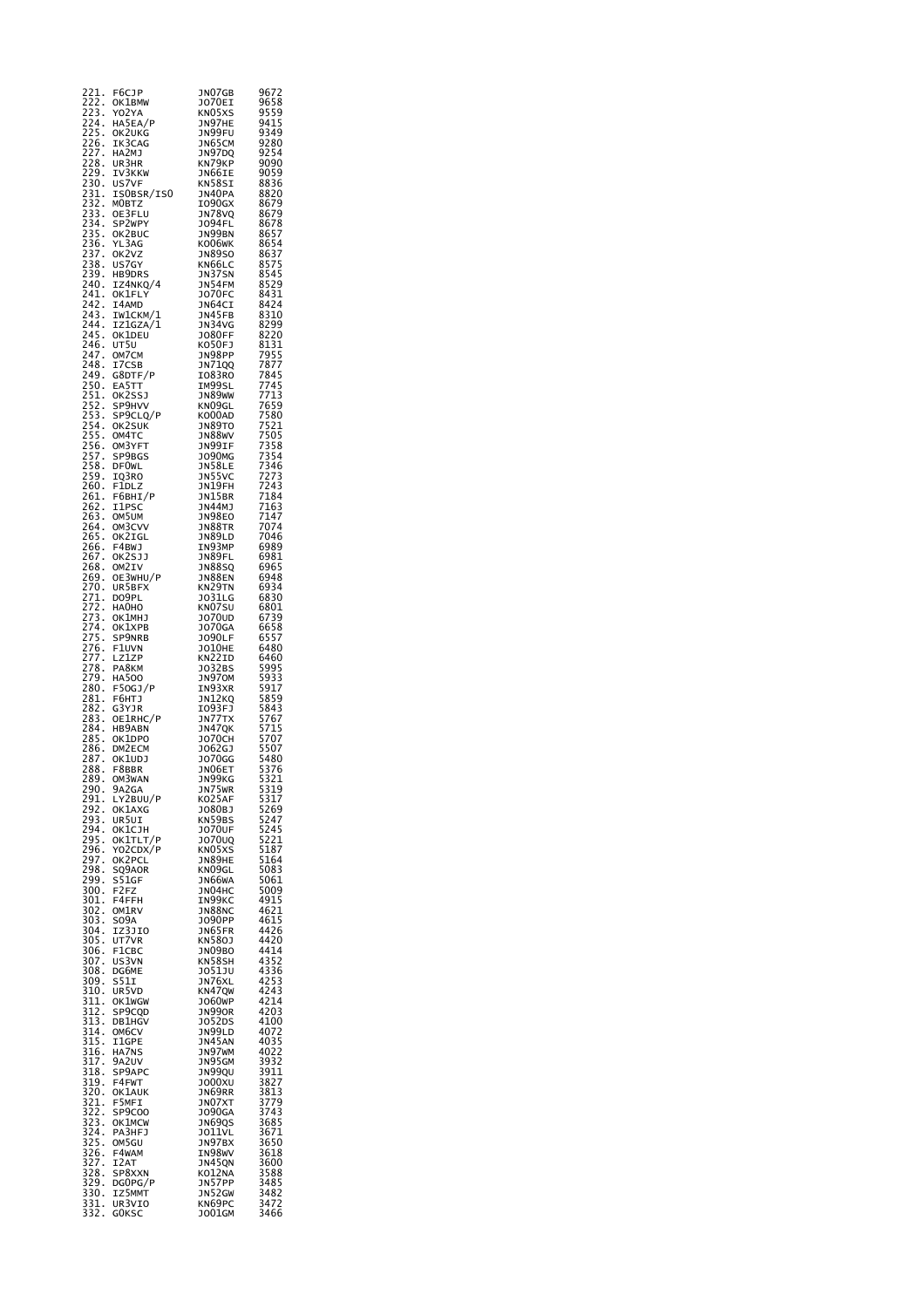| 333<br>334                                           | ок2тке<br>OK1DDV/P             | JN89JJ<br>JN79EI               | 3452<br>3437                                                 |
|------------------------------------------------------|--------------------------------|--------------------------------|--------------------------------------------------------------|
| 335<br>335<br>336<br>337<br>ł,                       | F2NY<br>OK2SAR                 | JN23LL<br>JN89LX               | 3411<br>3406                                                 |
|                                                      | OE8SWR/P<br>IZ5AJ0/3           | JN66U0<br>JN55PU               | 3406<br>3388<br>3387<br>3380<br>3317<br>3283<br>3212<br>3150 |
| 338<br>339<br>340<br>340                             | <b>OMOAST</b>                  | KNO9PH                         |                                                              |
| 341.<br>342.                                         | IK2WJT<br>S53XX                | JN55AD<br>JN76CF               |                                                              |
|                                                      | <b>EA1HRR</b><br><b>DL6GCK</b> | IN83JJ<br><b>JN470R</b>        |                                                              |
| 343<br>344<br>345<br>345                             | 9A2RK<br>OK2BRX                | JN75VT<br>JN89PR               |                                                              |
| 346<br>347                                           | EA2BER/P                       | IN83KH                         |                                                              |
| 346.<br>347.<br>348.                                 | 9A6DAC<br>SP7HGT               | <b>JN75SL</b><br>KO10AN        | 3212<br>3150<br>3085<br>2968<br>2860<br>2854<br>2787         |
|                                                      | OE3GAU<br>IK20LD               | JN88GH<br><b>JN45KM</b>        |                                                              |
|                                                      | ON4CDU<br>OK1UDQ               | J020GS<br><b>JO70NN</b>        |                                                              |
|                                                      | ок6тт<br>LZ2GG                 | <b>JO80CI</b>                  |                                                              |
|                                                      | IW2DOY                         | KN33WN<br><b>JN45NJ</b>        |                                                              |
|                                                      | OK5ET<br>OM3TCC                | <b>JN69RU</b><br>JN88QQ        |                                                              |
|                                                      | OM4UU<br>IZ2JNN/IN3            | JN88UT<br>JN55KW               |                                                              |
|                                                      | ок5хм<br>SQ3PMM/9              | J060KF<br><b>JN99JQ</b>        |                                                              |
| 361<br>362<br>363<br>363                             | SP8WJW                         | KN09SR                         |                                                              |
|                                                      | 9A3QB<br>SN <sub>2D</sub> x    | JN95HN<br><b>JO93AI</b>        |                                                              |
| 364<br>365<br>365<br>366<br>368<br>368<br>369<br>370 | PD4R/P<br>OK2ILA               | <b>JO32AA</b><br>JN89WW        |                                                              |
|                                                      | EA4BGH<br>EA4BM                | IN80BL<br>IN80BN               |                                                              |
|                                                      | 9A6ARB                         | JN75SJ                         |                                                              |
|                                                      | F4FEY/P<br>YO2MCK              | IN96RP<br>KN050S               |                                                              |
|                                                      | OK2UFU<br>OK1ZY                | JN79VL<br>JN69RU               |                                                              |
|                                                      | OK1ARO<br>I3TXQ                | JN79GW<br>JN65CN               |                                                              |
|                                                      | OM8ATZ                         | KN08WT                         | 2250<br>2180<br>2155<br>2118<br>2117<br>2064<br>2018         |
|                                                      | OK1FAN<br>OK1FSK               | J070BD<br><b>JO70CN</b>        | 2018                                                         |
|                                                      | F4BCY<br>HB9MDP                | JNO7WU<br>JN47KJ               | 2009<br>2008                                                 |
|                                                      | G8LED/P<br>YO2MTG              | IO92LH<br>KN05OR               | 1933                                                         |
| 382<br>383<br>$\ddot{\cdot}$<br>$\frac{384}{384}$    | OE3PGU                         | JN88GH                         | 1918<br>1876<br>1825                                         |
| 385                                                  | MOUFC/P<br>UT8LE               | I083XK<br>KN79WW               |                                                              |
| $\ddot{\cdot}$<br>386.<br>386.<br>387.               | SP5TWA<br>9A1DL                | <b>JO91QT</b><br>JN85WF        | 1823<br>1823<br>1797<br>1675                                 |
| 3o.<br>388<br>389<br>390                             | PAOFEI<br>EA3HJT               | J033BC<br>JNO1NI               | 1669<br>1669                                                 |
|                                                      | F5GXX<br>IZ3KMY                | IN95LP<br>JN55NI               | 1624                                                         |
| 391<br>392<br>393<br>393<br>$\vdots$                 | <b>EA2CJW</b>                  | באכפאנ<br>IN93CI<br>JN23NO     | 1594<br>1466                                                 |
| 394.<br>395.                                         | F4AQG<br>OK1KLU                | <b>JO60EG</b>                  | 1441<br>1424<br>1417                                         |
| $\cdot$<br>396.                                      | GOBWC/P<br>OK2FB               | IO83RO<br>JN89RB               | 1401                                                         |
| 397<br>398<br>399                                    | 9A2VX<br>I2ZSI                 | JN74KN<br>JN45PO               |                                                              |
| 400.                                                 | IK2YSJ<br>SP9DUX               | JN45MM                         | 1401<br>1381<br>1378<br>1371<br>1365<br>1356<br>1338         |
| 401.                                                 | F1PYN                          | <b>JO90JK</b><br>JN25JT        |                                                              |
| 402.<br>403.                                         | OK1TF<br>OK1AIG                | JN89AR<br>J070NN               | 1338                                                         |
| 404.<br>405.                                         | SP7NHS<br>SQ9BDB               | J091RU<br>J090NG               | 1303<br>1258<br>1233<br>1233                                 |
| 406.<br>407.                                         | OM3WYB<br>UR5WCE               | KNO9RK<br>KN29BT               | 1156<br>1136                                                 |
| 408.                                                 | OK2JK                          | JN89HE                         | 1115                                                         |
| 409.<br>410.                                         | OK1ANA<br>OK2BFH               | <b>JO70VE</b><br>JN99JQ        | 1108<br>1100                                                 |
| 411.<br>412.                                         | LZ1ZB<br>M6OXO                 | KN12Q0<br>IO83KI               | 1087<br>1064                                                 |
| 413.<br>414.                                         | IK3XTY/3<br>OK2SIA             | JN55IO<br>JN99CN               | 1019<br>1015                                                 |
| 415.                                                 | 3z3z<br>F4FSD/P                | J082LL<br>JN19EF               | 1005<br>1001                                                 |
| 416.<br>417.                                         | SP6FXF                         | J070SV                         | 968                                                          |
| 418.<br>419.                                         | EA4AQQ<br>SP9MM                | IN80GL<br><b>JO90LF</b>        | 957<br>923                                                   |
| 420.                                                 | Y05DAS<br>OM8GY                | KN17DO<br>KN08OR               | 915<br>912                                                   |
| 421.<br>422.<br>423.                                 | F6GEU<br>F6IFX                 | IN97TK<br>JN07CX               | 910<br>901                                                   |
| 424.                                                 | S54BO                          | JN76QK                         | 896                                                          |
| 425.<br>426.                                         | OK1DRX<br>SP9GFY               | JN79DW<br>J090LD               | 891<br>885                                                   |
| 427<br>427.<br>427.                                  | OK1JDJ<br>SP9VOU               | J070AQ<br>KNO9NP               | 859                                                          |
| 429.<br>430.                                         | OK1HCW<br>Y05BQQ               | JN69RU<br>KN17KT               | $\frac{859}{822}$<br>782                                     |
| 431.                                                 | F4FUL                          | JN36EH                         | 746                                                          |
| 432.<br>433.                                         | GJ7DNI<br>OK2JJA               | IN89WE<br>JN89LW               | 715<br>706                                                   |
| 434.<br>435.                                         | F4FWV<br>I2FUM/2               | JN38SL<br>JN45NT               | 704<br>700                                                   |
| 436.<br>437.                                         | OK2VNQ<br>9A2BW                | JN99EQ<br>JN83GJ               | 691<br>682                                                   |
| 438.                                                 | SP60WA                         | J0710A                         |                                                              |
| 439.<br>440.                                         | SQ6IUS<br>OK1MBT               | <b>JO90FV</b><br><b>JO70CO</b> | 663<br>637<br>605                                            |
| 441.<br>442.                                         | IK5DHM/5<br>F6DZQ              | JN53FH<br>JNO9MJ               | 599<br>593                                                   |
| 443.<br>444.                                         | UR5WJA<br>OM8AND               | KO20ED<br>KN080R               | 582<br>567                                                   |
|                                                      |                                |                                |                                                              |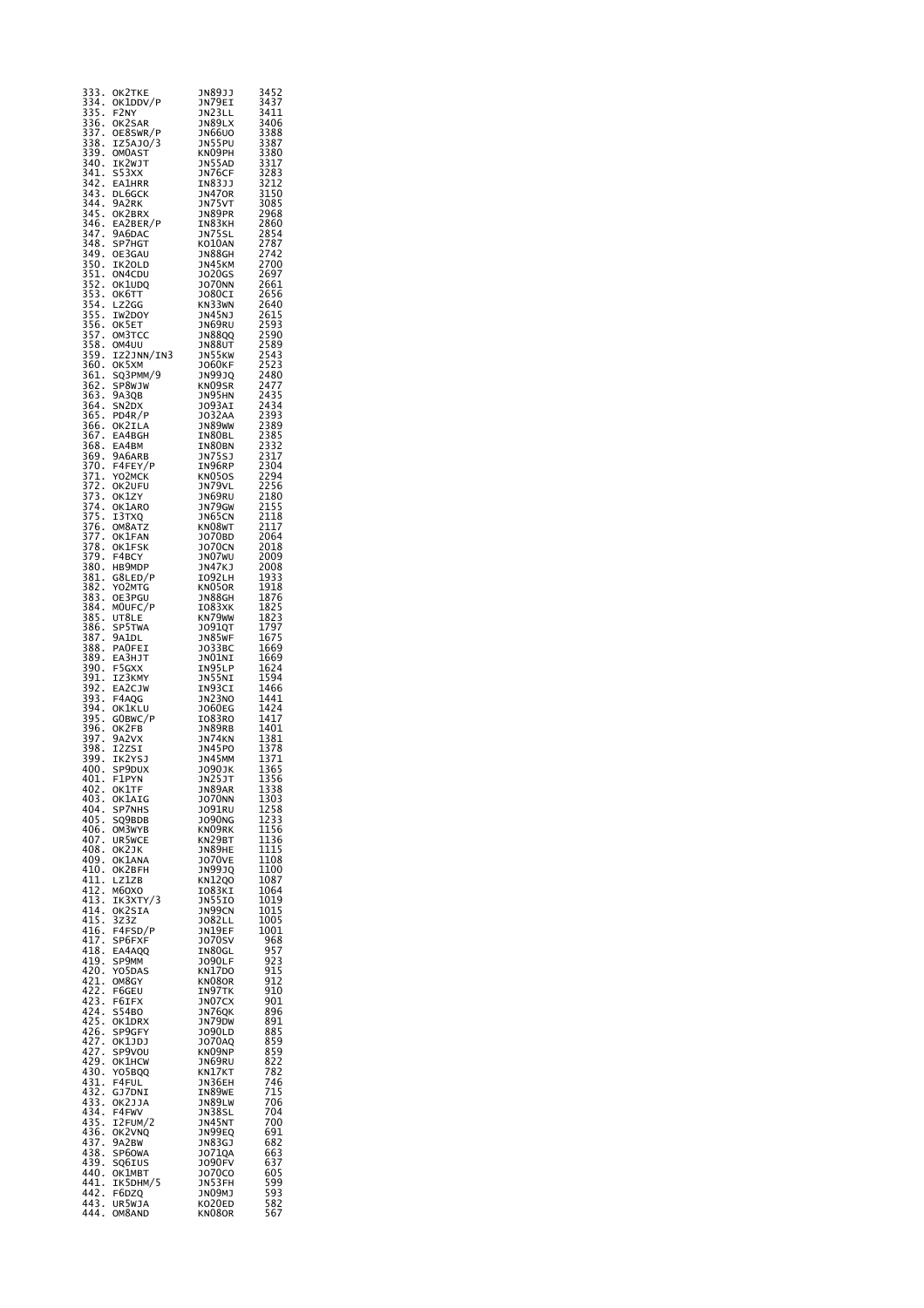| S540<br>445.<br>F4FVW/P<br>446.<br>446.<br>IK4XQT<br>448.<br>F4FFS<br>449.<br><b>EA1EW</b><br>450.<br>9A5YY<br>451.<br>OK1KMG<br>451.<br>OK1ULE<br>453.<br>F4FRQ<br>454.<br>S51WC<br>455.<br><b>MONST</b><br>456.<br>GW3ATZ<br>457.<br>F1SJV<br>458.<br>F4EHB<br>459.<br>9A4W<br>460.<br>us0wj                                                                                                                                                                                                                                                                                                                                                                                                                                                                                                                                                                                                                                                                                                                                                                                                                                                                                                                                                            | JN75NT<br>JN29JW<br>JN54QJ<br>JN17AW<br>IN70 <sub>W</sub><br>JN75WT<br><b>JO70GG</b><br><b>JO70GG</b><br>JN37KQ<br>JN750T<br>1083Q0<br>IO83LE<br>JN19BB<br>JN29IS<br>JN83GJ<br>KN19SH                                                                                                                                                                                                                                                                                                                                                                                                                                                                                                                                                                                                               | 534<br>493<br>493<br>444<br>435<br>413<br>365<br>365<br>354<br>344<br>333<br>331<br>323<br>321<br>310<br>308                                                                                                                                                                                                                                                                                                                                                                                                                                                                                                                                                                        |
|-----------------------------------------------------------------------------------------------------------------------------------------------------------------------------------------------------------------------------------------------------------------------------------------------------------------------------------------------------------------------------------------------------------------------------------------------------------------------------------------------------------------------------------------------------------------------------------------------------------------------------------------------------------------------------------------------------------------------------------------------------------------------------------------------------------------------------------------------------------------------------------------------------------------------------------------------------------------------------------------------------------------------------------------------------------------------------------------------------------------------------------------------------------------------------------------------------------------------------------------------------------|-----------------------------------------------------------------------------------------------------------------------------------------------------------------------------------------------------------------------------------------------------------------------------------------------------------------------------------------------------------------------------------------------------------------------------------------------------------------------------------------------------------------------------------------------------------------------------------------------------------------------------------------------------------------------------------------------------------------------------------------------------------------------------------------------------|-------------------------------------------------------------------------------------------------------------------------------------------------------------------------------------------------------------------------------------------------------------------------------------------------------------------------------------------------------------------------------------------------------------------------------------------------------------------------------------------------------------------------------------------------------------------------------------------------------------------------------------------------------------------------------------|
| 461.<br>F1PHB<br>462.<br>EA3FLX<br>463.<br>IKOBDO<br>464.<br>G6GVI/P<br>465.<br>UR6EM<br>466.<br>9а4нр<br>467.<br>EA1BYA/P<br>468.<br>EU4AG<br>469.<br>G6GVI<br>470.<br>EB2CSA/P<br>471.<br>472.<br>SP3NK<br>OK1KZ<br>473.<br>SQ3TJD<br>474.<br>OK1VLG<br>475.<br>UR5WPR<br>476.<br>LZ2SK<br>477.<br>478.<br>OMOADI<br>SP3NYF                                                                                                                                                                                                                                                                                                                                                                                                                                                                                                                                                                                                                                                                                                                                                                                                                                                                                                                             | JN39DB<br>JNO1UF<br>JN61GP<br>IO83RO<br>KN67RV<br><b>JN750G</b><br>IN71TB<br>KO13VQ<br>IO83SN<br>IN93BH<br>J082LJ<br>J070ED<br>J082KJ<br>JO70WI<br>KN19RH<br>KN43EK<br>KNO9MH<br><b>JO72PR</b>                                                                                                                                                                                                                                                                                                                                                                                                                                                                                                                                                                                                      | 299<br>272<br>270<br>---<br>259<br>252<br>214<br>184<br>173<br>161<br>160<br>130<br>128<br>125<br>105<br>54<br>43<br>34<br>$\frac{1}{2}$                                                                                                                                                                                                                                                                                                                                                                                                                                                                                                                                            |
| 479.<br>SP3CMX<br>Overall<br>Section:<br>Call<br>P1.<br>$\frac{1}{2}$ :<br>DL0GTH<br><b>DF0MU</b><br>3.<br>OL9W<br>4.<br>S50C<br>$\overline{\mathbf{5}}$ .<br>ок2м<br>6.<br>OK5Z<br><b>S57C</b><br>7.<br>8.<br>OK2C<br>9.<br>OE5VRL/5<br>10.<br>TM2W<br>11.<br>OK1KIR<br>12.<br>OM3KII<br>13.<br>F6KUP/P<br>14.<br>IQ1KW<br>15.<br>PA6NL<br>16.<br>17<br>PI4GN<br>OKIKKL<br>18.<br>OL3Z<br>19.<br>DF0YY<br>20.<br>S59P<br>F5KDK/P<br>21.<br>22.<br>23.<br>24.<br>OE3A<br>ОМ6А<br>DQ7A<br>$\frac{25}{26}$ .<br>M1CRO/P<br>HG7F<br>-27<br>28<br>28<br>9A1CMS<br>DR5T<br>29.<br>HA5SHF/P<br>30.<br>HA5KDQ<br>31.<br><b>DLOLN</b><br>32.<br>PI4TUE<br>33.<br>OL4A<br>34.<br>OL4K<br>35.<br>TM9FT<br>36.<br>OL7Q<br>$\frac{37}{38}$ .<br>$\frac{39}{3}$ .<br>OM3RBS<br>F5REF/P<br>HA6W<br>40.<br>DK2A<br>41.<br>SP9PZD<br>42.<br>UR7D<br>43.<br>HA7P<br>44.<br>PI4Z<br>45.<br>IW3GOA/3<br>46.<br><b>DLOHTW</b><br>47.<br>OK1KHI<br>48.<br>F5KCC/P<br>49.<br>OE5D<br>OK1KKD<br>50.<br>51.<br>HB9AJ<br>52.<br>I3CLZ/3<br>53.<br>9A1W<br>54.<br>G3CKR/P<br>55.<br>PE1MMP<br>$\overline{56}$ .<br>OE2M<br>57.<br>OM3W<br>58.<br>HB9FX<br>59.<br>S52W<br>60.<br>G30HM/P<br>61.<br>M2F<br>62.<br>HG3A<br>63.<br>OK1KFH<br>64.<br>9A2L<br>65.<br>YR1A<br>66.<br>F6KPL | J0720R<br>Multi<br>Operator<br>Loc<br>J050JP<br>J032PC<br>JN99CL<br><b>JN76JG</b><br>JN69UN<br>JN89AK<br>JN76PB<br>JN99AJ<br>JN78DK<br>JN37NV<br><b>JO60PM</b><br><b>JN88UU</b><br>JN29PD<br>JN34OP<br>J021BX<br>JO33II<br>J070P0<br>JN79FX<br>J062GD<br><b>JN86AO</b><br>JN24VC<br>JN77XX<br>JN99JC<br>J061JF<br>J001PU<br>JN97KR<br><b>JN86DM</b><br>JN47ET<br>JN97FQ<br>JN97LN<br>J031QX<br><b>JO21RK</b><br><b>JO60RN</b><br>J070TQ<br>JN29HA<br>JN99FN<br>JN98KJ<br>JN19BC<br>KN08FB<br>JN69LF<br><b>JO90PP</b><br>KN18JT<br>JN97KW<br>J011WM<br>JN66DB<br><b>JO60QU</b><br>JN69JJ<br>JN17US<br>JN68PC<br>J060WD<br>JN37SH<br>JN55PS<br><b>JN75ST</b><br>I093AD<br>J021VT<br>JN67NT<br>JN99CH<br>JN37RF<br>JN75NP<br>I092GB<br>J001QD<br>JN96EE<br>JN69VN<br><b>JN86BE</b><br>KN16JS<br>IN99IO | 6<br>Points<br>792161<br>571553<br>535828<br>533551<br>498071<br>463423<br>405768<br>401268<br>368352<br>317597<br>300317<br>292040<br>291432<br>289504<br>289504<br>234738<br>234345<br>221983<br>219920<br>202180<br>195509<br>185505<br>185480<br>184398<br>180082<br>177926<br>176683<br>170292<br>168836<br>163480<br>154818<br>150663<br>146938<br>143131<br>140294<br>127595<br>116295<br>114432<br>113898<br>110486<br>105262<br>103950<br>100961<br>100938<br>100671<br>97212<br>91553<br>91107<br>86905<br>76016<br>75924<br>74927<br>71684<br>70770<br>70690<br>70590<br>70461<br>68995<br>68760<br>67281<br>66043<br>64953<br>63903<br>61950<br>59926<br>57404<br>54448 |
| 67.<br>68.<br>OK2R<br>UU8J<br>69.<br>IZOCLS<br>70.<br>IW5CZU/5<br>71.<br>OK10PT<br>72.<br>HB9XC<br>73.<br>IZ3NOC/4<br>74.<br><b>ОМЗКМА</b>                                                                                                                                                                                                                                                                                                                                                                                                                                                                                                                                                                                                                                                                                                                                                                                                                                                                                                                                                                                                                                                                                                                | <b>JN89DO</b><br>KN74DT<br>JN52VD<br>JN54JD<br>JN69NX<br>JN37MD<br>JN54QF<br>JN88RP                                                                                                                                                                                                                                                                                                                                                                                                                                                                                                                                                                                                                                                                                                                 | 53839<br>53182<br>49098<br>47360<br>47351<br>47299<br>46672<br>44732                                                                                                                                                                                                                                                                                                                                                                                                                                                                                                                                                                                                                |